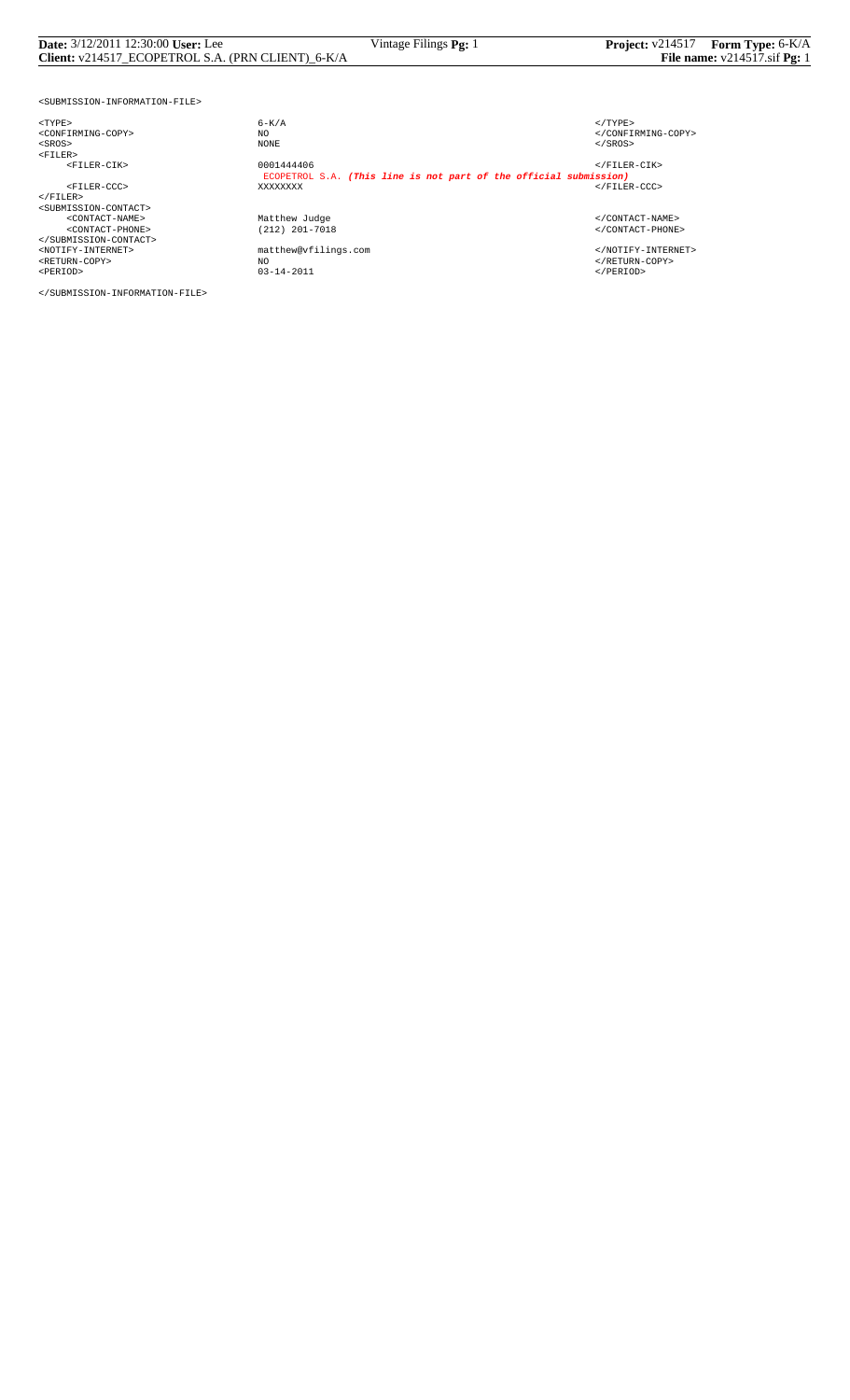| <b>Date:</b> 3/12/2011 12:30:00 User: Lee         | Vintage Filings <b>Pg:</b> 2 |                                                      | <b>Project:</b> $v214517$ <b>Form Type:</b> $6-K/A$ |
|---------------------------------------------------|------------------------------|------------------------------------------------------|-----------------------------------------------------|
| Client: v214517 ECOPETROL S.A. (PRN CLIENT) 6-K/A |                              | Doc Type: $6-K/A$ File Name: $v214517$ 6ka.htm Pg: 1 |                                                     |

#### **SECURITIES AND EXCHANGE COMMISSION Washington, D.C. 20549**

 $\overline{a}$ 

 $\overline{a}$ 

 $\overline{a}$ 

 $\overline{a}$ 

#### **FORM 6-K/A REPORT OF FOREIGN PRIVATE ISSUER PURSUANT TO RULE 13a-16 OR 15d-16 OF THE SECURITIES EXCHANGE ACT OF 1934**

February 2011

Commission File Number: 333-153452

**ECOPETROL S.A.**

*(Exact name of registrant as specified in its Charter)*  $\overline{a}$ 

> Carrera 7 No. 37 – 69 BOGOTA – COLOMBIA

*(Address of registrant's principal executive offices)*

|                                                                                                                                                                                                                                             | Form $20-F$ | ⊠ | Form 40-F | □                                                                                                                              |  |  |  |
|---------------------------------------------------------------------------------------------------------------------------------------------------------------------------------------------------------------------------------------------|-------------|---|-----------|--------------------------------------------------------------------------------------------------------------------------------|--|--|--|
| Indicate by check mark if the registrant is submitting the Form 6-K in paper as permitted by Regulation S-T Rule $101(b)(1)$ :                                                                                                              |             |   |           |                                                                                                                                |  |  |  |
|                                                                                                                                                                                                                                             | Yes         |   | No        | ⊠                                                                                                                              |  |  |  |
|                                                                                                                                                                                                                                             |             |   |           | Indicate by check mark if the registrant is submitting the Form 6-K in paper as permitted by Regulation S-T Rule $101(b)(7)$ : |  |  |  |
|                                                                                                                                                                                                                                             | Yes         |   | No        | ⊠                                                                                                                              |  |  |  |
| Indicate by check mark whether by furnishing the information contained in this Form, the registrant is also thereby furnishing the information to the<br>Commission pursuant to Rule $12g3-2(b)$ under the Securities Exchange Act of 1934. |             |   |           |                                                                                                                                |  |  |  |

Indicate by check mark whether the registrant files or will file annual reports under cover Form 20-F or Form 40-F.

 $Yes$   $\square$  No  $X$ 

If "Yes" is marked, indicate below the file number assigned to the registrant in connection with Rule  $12g3-2(b)$ : 82- $N/A$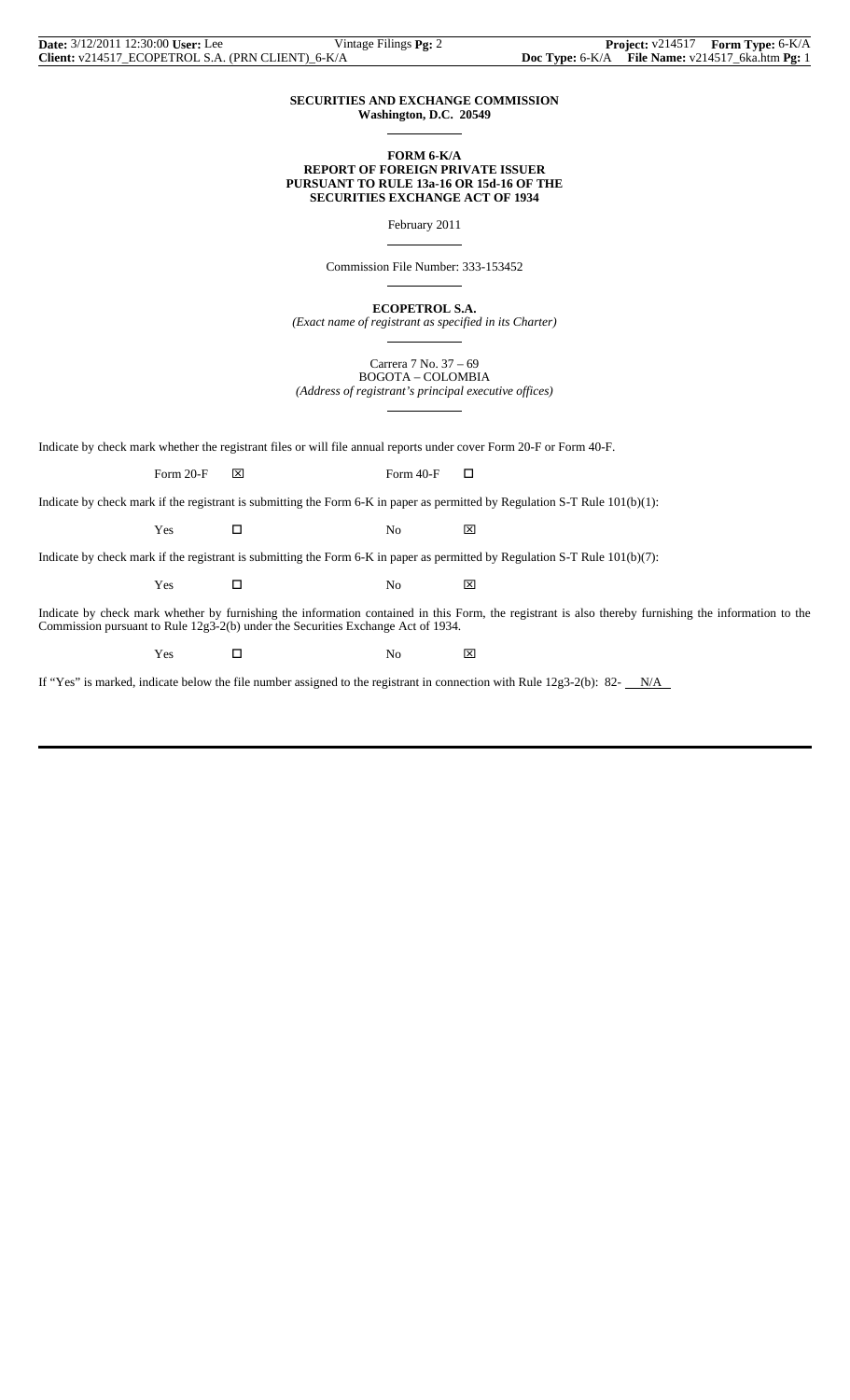| <b>Date:</b> 3/12/2011 12:30:00 User: Lee         | Vintage Filings $Pg: 3$ |  | <b>Project:</b> $v214517$ <b>Form Type:</b> $6-K/A$ |
|---------------------------------------------------|-------------------------|--|-----------------------------------------------------|
| Client: v214517_ECOPETROL S.A. (PRN CLIENT)_6-K/A |                         |  | Doc Type: 6-K/A File Name: v214517_6ka.htm Pg: 2    |

# **EXPLANATORY NOTE**

This current report on Form 6-K/A of Ecopetrol S.A. (the "Company") replaces in its entirety the current report on Form 6-K of the Company that was originally filed on February 28, 2011 (the "Original 6-K") in order to correct the partial information that was presented in the table "Ecopetrol S.A. (unconsolidated) sales volume" (page 6 of the original 6-K). The error does not have an impact on the Company's financial results for the fourth quarter and full year 2010 given that the typographical error happened only in the volumes table and not in the financial information. The corrected figures and explanations are as follows:

*Volume of exported products:* Volume of exported products in 2010 was 51.9 MBOD (not 37.5 MBOD). As a result, total exported volume was 370.2 MBOD (not 355.8 MBOD) and total sales volume was 733.0 MBOD (not 718.5 MBOD).

The increase between 2010 and 2009 was due to higher exported volumes of fuel oil, cracked naphtha and high sulfur content diesel (before the hydro treatment plant began operations at the Barrancabermeja refinery). The growth in the fourth quarter of 2010 when compared to the same period of 2009 was due to higher exported volumes of fuel oil and cracked naphtha.

*Local sales volume:* In the fourth quarter and full year 2009, 15 MBOD were erroneously presented in the table as gasoline instead of as medium distillates.

After the adjustment, the growth in gasoline sales volume for the fourth quarter and the full year was 6.9% and 13%, respectively, when compared to the same periods of 2009, driven mainly by the restrictions imposed on the supply of ethanol used to blend with gasoline, due to the rainy season.

The table below sets forth the adjusted sales volume of Ecopetrol S.A.:

**Ecopetrol S.A. (unconsolidated) Sales volume**

| Local sales volume (MBOED)            | 4Q 2010 | 4Q 2009 | $\frac{0}{0}$ | 2010  | 2009  | $\frac{0}{0}$ |
|---------------------------------------|---------|---------|---------------|-------|-------|---------------|
| Crude Oil                             | 2.0     | 2.3     | $(13.0\%)$    | 3.2   | 0.8   | 300.0%        |
| Natural Gas                           | 73.4    | 101.3   | (27.5%)       | 90.4  | 76.3  | 18.5%         |
| Gasoline                              | 67.2    | 59.2    | 13.5%         | 63.2  | 59.1  | 6.9%          |
| <b>Medium Distillates</b>             | 103.4   | 101.1   | 2.3%          | 102.1 | 95.7  | 6.7%          |
| LPG and fuel oil                      | 15.4    | 18.4    | $(16.3\%)$    | 15.3  | 19.3  | (20.7%)       |
| Industrial and Petrochemical          | 17.8    | 14.7    | 21.1%         | 17.0  | 13.3  | 27.8%         |
| <b>Total Local Sales</b>              | 279.2   | 297.0   | $(6.0\%)$     | 291.2 | 265   | 10.1%         |
| <b>Export sales volume (MBOED)</b>    | 4Q 2010 | 4O 2009 | $\frac{0}{0}$ | 2010  | 2,009 | $\frac{0}{0}$ |
| Crude Oil                             | 363.6   | 281.2   | 29.3%         | 311.6 | 232.8 | 33.8%         |
| Products                              | 55.7    | 45.4    | 22.7%         | 51.9  | 49.4  | 5.1%          |
| Natural Gas                           | 19.3    | 7.5     | 157.3%        | 6.7   | 19.9  | $(66.3\%)$    |
| <b>Total Export Sales</b>             | 438.6   | 334.1   | 31.3%         | 370.2 | 302   | 22.5%         |
| Sales to free trade zone (MBOED)      | 4Q 2010 | 4Q 2009 | $\frac{0}{0}$ | 2010  | 2,009 | $\frac{0}{0}$ |
| Crude Oil                             | 36.2    | 78.7    | $(54.0\%)$    | 67.1  | 79.3  | $(15.4\%)$    |
| Products                              | 1.7     | 2.1     | $(19.0\%)$    | 2.2   | 2.0   | 10.0%         |
| Natural Gas                           | 2.3     | 1.5     | 53.3%         | 2.3   | 1.9   | 21.1%         |
| <b>Total sales to free trade zone</b> | 40.2    | 82.3    | $(51.2\%)$    | 71.6  | 83    | $(13.9\%)$    |
| <b>Total sales volume</b>             | 758.0   | 713.4   | 6.3%          | 733.0 | 650   | 12.8%         |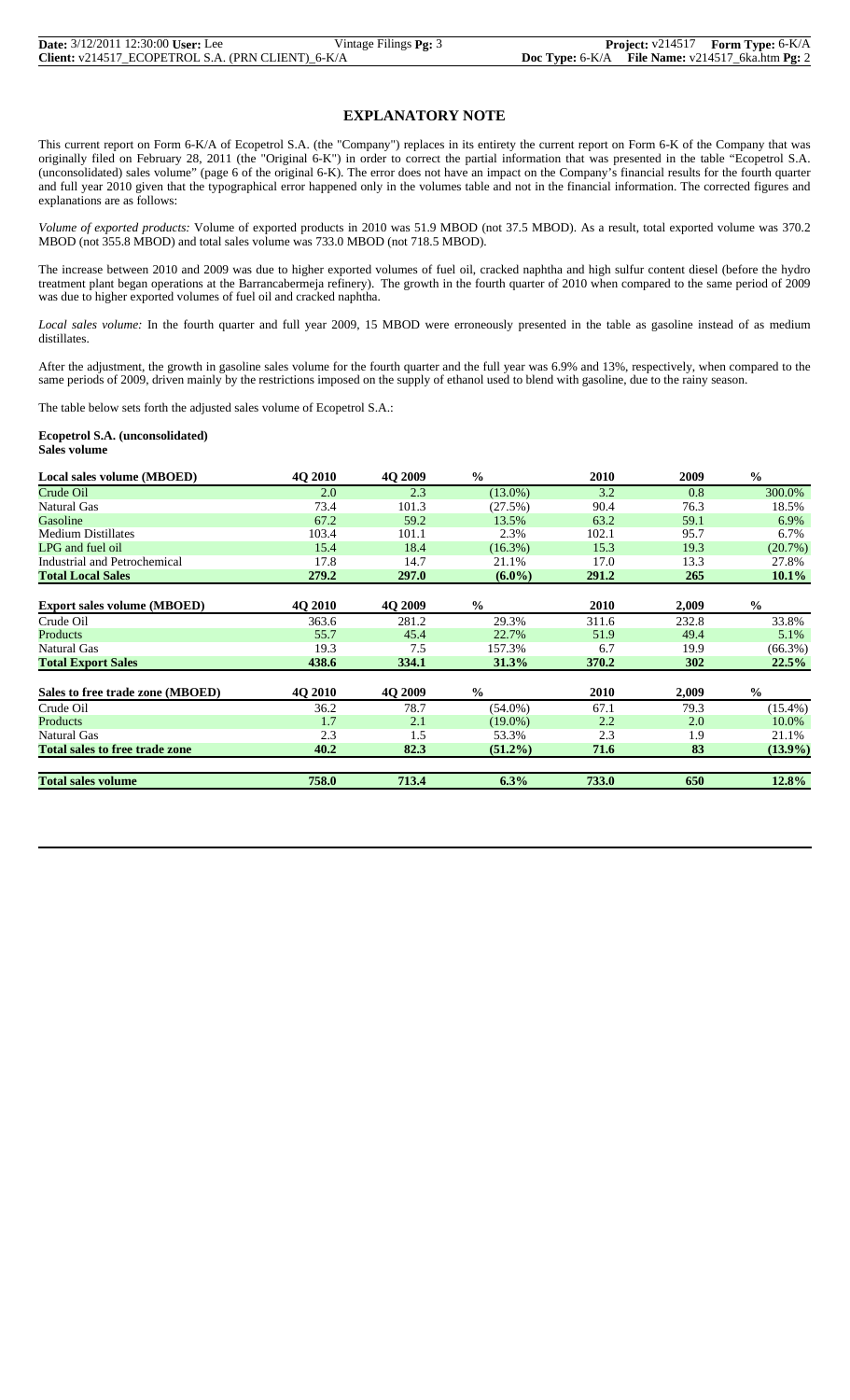| <b>Date:</b> 3/12/2011 12:30:00 User: Lee         | Vintage Filings <b>Pg:</b> 4 |                                                  | <b>Project:</b> $v214517$ <b>Form Type:</b> $6-K/A$ |
|---------------------------------------------------|------------------------------|--------------------------------------------------|-----------------------------------------------------|
| Client: v214517_ECOPETROL S.A. (PRN CLIENT)_6-K/A |                              | Doc Type: 6-K/A File Name: v214517_6ka.htm Pg: 3 |                                                     |



# **Ecopetrol Announces Results for the Fourth Quarter and Full Year 2010**

- *Consolidated production was 615.9 MBOED in 2010, an increase of 18.3% compared to 2009. Ecopetrol S.A.'s production was 579.5 MBOED, up 16.2% over 2009.*
- *Ecopetrol S.A.'s sales reached COP\$36.7 trillion, a 32.5% increase vs. 2009.*
- *Ecopetrol S.A.'s net income was COP\$8.3 trillion in 2010, a 58.8% increase compared to 2009. Earnings per share were COP\$206.22 in 2010, compared to COP\$129.87 in 2009.*
- *Ecopetrol S.A.'s EBITDA margin was 45% in 2010, compared to 38% in 2009.*

BOGOTA, Feb. 28, 2011 /Ecopetrol S.A. (BVC: ECOPETROL; NYSE: EC; BVL: EC; TSX: ECP) ("*Ecopetrol*" or the "*Company*") announced today its unconsolidated and consolidated financial results for the fourth quarter and audited full year 2010 results, prepared and filed in accordance with the *Régimen de Contabilidad Pública* (Public Accounting Regime - RCP) of the National Accounting Office of Colombia and in Colombian pesos (COP\$).

*This current report on Form 6-k is hereby incorporated by reference into the Company's registration statement on Form F-3 filed with the U.S. Securities and Exchange Commission on February 12, 2010.*

The table below sets forth the highlights of Ecopetrol's financial results for the periods indicated:

#### **Ecopetrol S.A. Result Highlights**

| Unconsolidated             |           |           |       | <b>Consolidated</b> |          |       |           |          |       |          |          |       |
|----------------------------|-----------|-----------|-------|---------------------|----------|-------|-----------|----------|-------|----------|----------|-------|
| (COP\$ Billion)            | 40 2010 * | 4O 2009 * |       | 2010                | 2009     |       | 4O 2010 * | 4O 2009* | $\%$  | 2010     | 2009     |       |
|                            |           |           |       |                     |          |       |           |          |       |          |          |       |
| Total sales                | 10.199.7  | 8.505.7   | 19.9% | 36,661.1            | 27,674.0 | 32.5% | 11.644.1  | 8.986.0  | 29.6% | 41.968.3 | 30,404.4 | 38.0% |
| Operating profit           | 4.451.5   | 2.706.1   | 64.5% | 13.208.3            | 8.083.5  | 63.4% | 3.951.6   | 2.379.5  | 66.1% | 12,878.8 | 7,873.3  | 63.6% |
| Net Income                 | 2.742.1   | 1.691.4   | 62.1% | 8.346.1             | 5.256.2  | 58.8% | 2.701.6   | 1.721.4  | 56.9% | 8.146.5  | 5,132.0  | 58.7% |
| Earnings per share (COP\$) | 67.75     | 41.79     |       | 206.22              | 129.87   |       |           |          |       |          |          |       |
| <b>EBITDA</b>              | 4.664.2   | 2.963.6   | 57.4% | 16.358.4            | 10.438.0 | 56.7% | 4.632.2   | 3.327.8  | 39.2% | 16,699.5 | 11.429.9 | 46.1% |
| <b>EBITDA</b> Margin       | 46%       | 35%       |       | 45%                 | 38%      |       | 40%       | 37%      |       | 40%      | 38%      |       |

\* Not audited, for illustration purposes only

#### Ecopetrol's president Javier Gutierrez stated:

*"2010 was a year of major challenges, but also one of tremendous satisfaction. In exploratory activities, hydrocarbons were discovered in 10 exploratory wells in Colombia and one in Brazil, development programs helped boost business group production to 615.9 MBOED, in line with our strategic plan forecast, and we saw a significant increase of 11.4% in proven reserves to 1,714 million barrels equivalent. All of this has strengthened our exploration and production, making it increasingly more robust for fueling the downstream business. The Colombian operations of BP, acquired recently in partnership with Talisman, became part of the Business Group in 2011 under the new name Equion, in order to continue strengthening the segment.* 

*In refining, our most important achievement was completion of the hydro-treatment plant at the Barrancabermeja refinery, which will ensure that the country continues to produce the highest quality of refined fuels. This not only constitutes a major industrial accomplishment, but also symbolizes our genuine interest in the environment and people, who, since January of 2010, have enjoyed cleaner air in their cities.*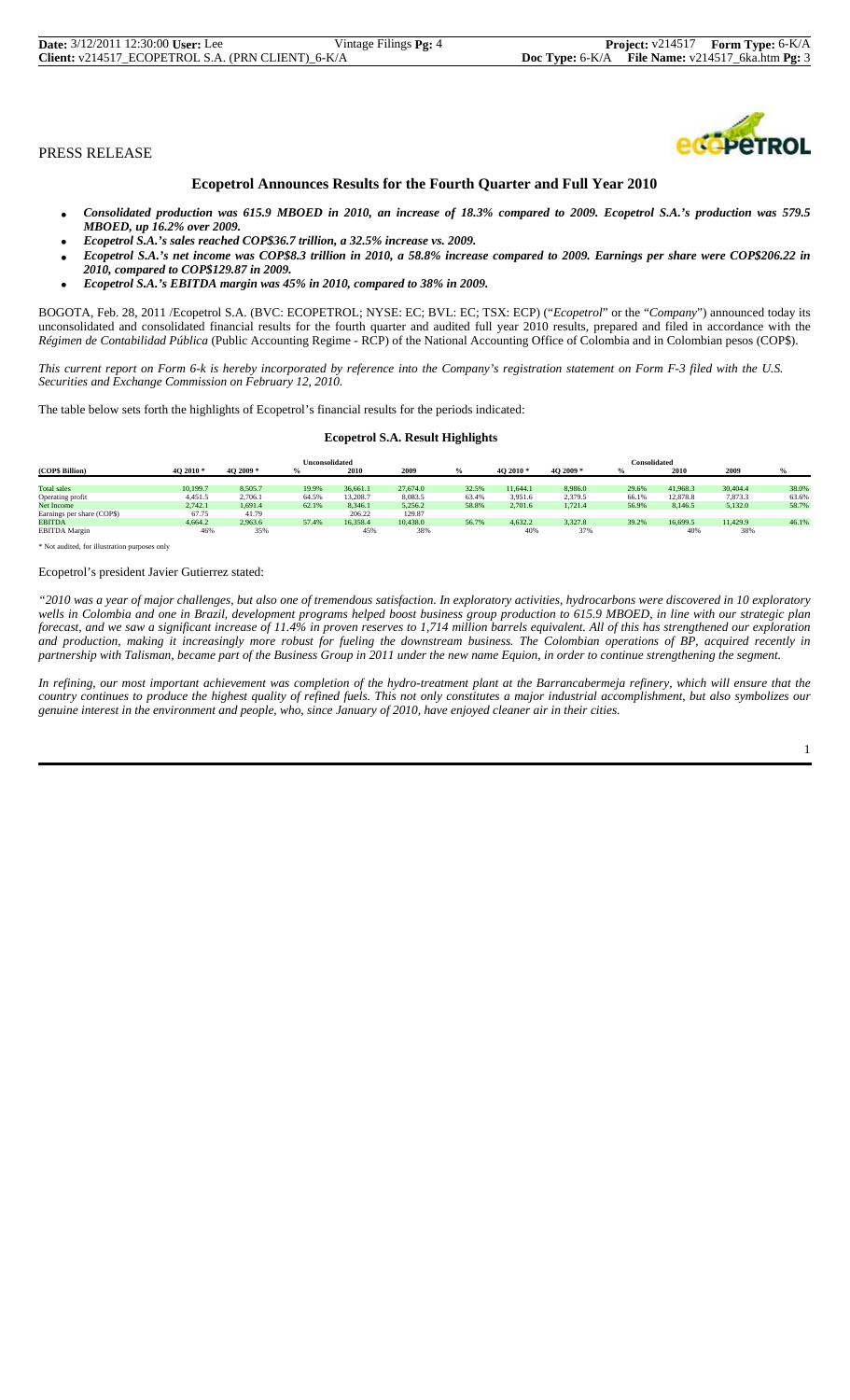*Making sure the growth of the hydrocarbons transport network keeps pace with the extraordinary increases in the country's production has been a huge challenge. We are very proud to have been able to increase the business group's crude oil extraction capacity by 420 thousand barrels a day in 2010 as we continue efforts, along with other Colombian production companies, to build the Bicentennial Oil Pipeline, whose 120 thousand barrel capacity in 2011 will be a major break for us.*

*These excellent operating results are essentially the materialization of all of these efforts, which, in the present favorable price environment, are reflected in higher sales, ebitda and better margins compared to 2009.*

*Finally, we can proudly say that witnessing the accomplishment of our goals in 2010 gave us the confidence to extend our strategic plan to the year 2020, establishing ambitious goals for each business segment, with an investment budget of 80 billion dollars for 2011-2020. I am confident that these goals will also be met."*

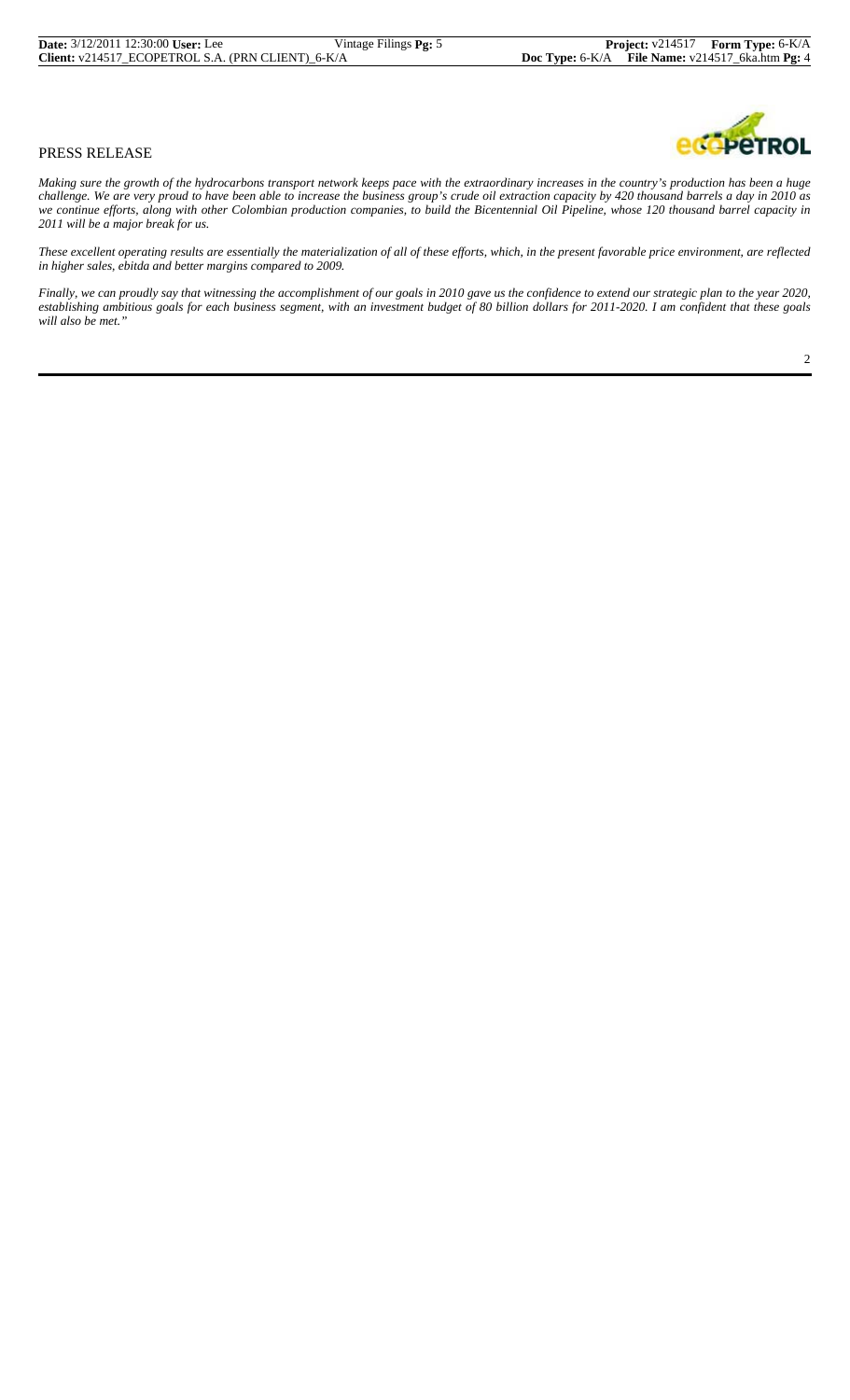| <b>Date:</b> 3/12/2011 12:30:00 User: Lee         | Vintage Filings <b>Pg</b> : 6 |                                                      | <b>Project:</b> v214517 Form Type: 6-K/A |
|---------------------------------------------------|-------------------------------|------------------------------------------------------|------------------------------------------|
| Client: v214517_ECOPETROL S.A. (PRN CLIENT)_6-K/A |                               | Doc Type: $6-K/A$ File Name: $v214517$ 6ka.htm Pg: 5 |                                          |



# **Ecopetrol Presents Results for the Fourth Quarter and Full Year 2010**

*Table of Contents*

| I.             | <b>Financial and Operating Results</b>                             | 4  |
|----------------|--------------------------------------------------------------------|----|
| a.             | Crude oil and refined products availability                        |    |
| b.             | Ecopetrol sales                                                    | 5  |
| c.             | Prices                                                             | 6  |
| d.             | <b>Financial results</b>                                           | 8  |
| e.             | Cash flow                                                          | 10 |
| f.             | Segment results                                                    | 10 |
| g.             | <b>Balance Sheet</b>                                               | 11 |
| П.             | <b>Business aspects</b>                                            | 12 |
| a.             | Exploration                                                        | 12 |
| b.             | Production                                                         | 14 |
| c.             | Refining                                                           | 16 |
| $d_{\cdot}$    | Transportation                                                     | 17 |
| e.             | <b>Biofuels</b>                                                    | 19 |
| f.             | 2010 investment plan                                               | 20 |
| g.             | ADR listing on Toronto Stock Exchange                              | 20 |
|                | III. Corporate social responsibility                               | 20 |
| a.             | <b>Stakeholders and Awards</b>                                     | 20 |
| $\mathbf{b}$ . | HSE (Health, Safety and Environment) Performance                   | 21 |
| c.             | Science and technology                                             | 21 |
| $d$ .          | Social investment                                                  | 21 |
|                | IV. Financial results of Ecopetrol and subsidiaries (consolidated) | 22 |
|                | V. Presentation of results                                         | 23 |
|                | VI. Exhibits                                                       | 25 |
|                | <b>VII. Financial Statements of Subsidiaries</b>                   | 31 |
|                |                                                                    |    |
|                |                                                                    |    |
|                |                                                                    | 3  |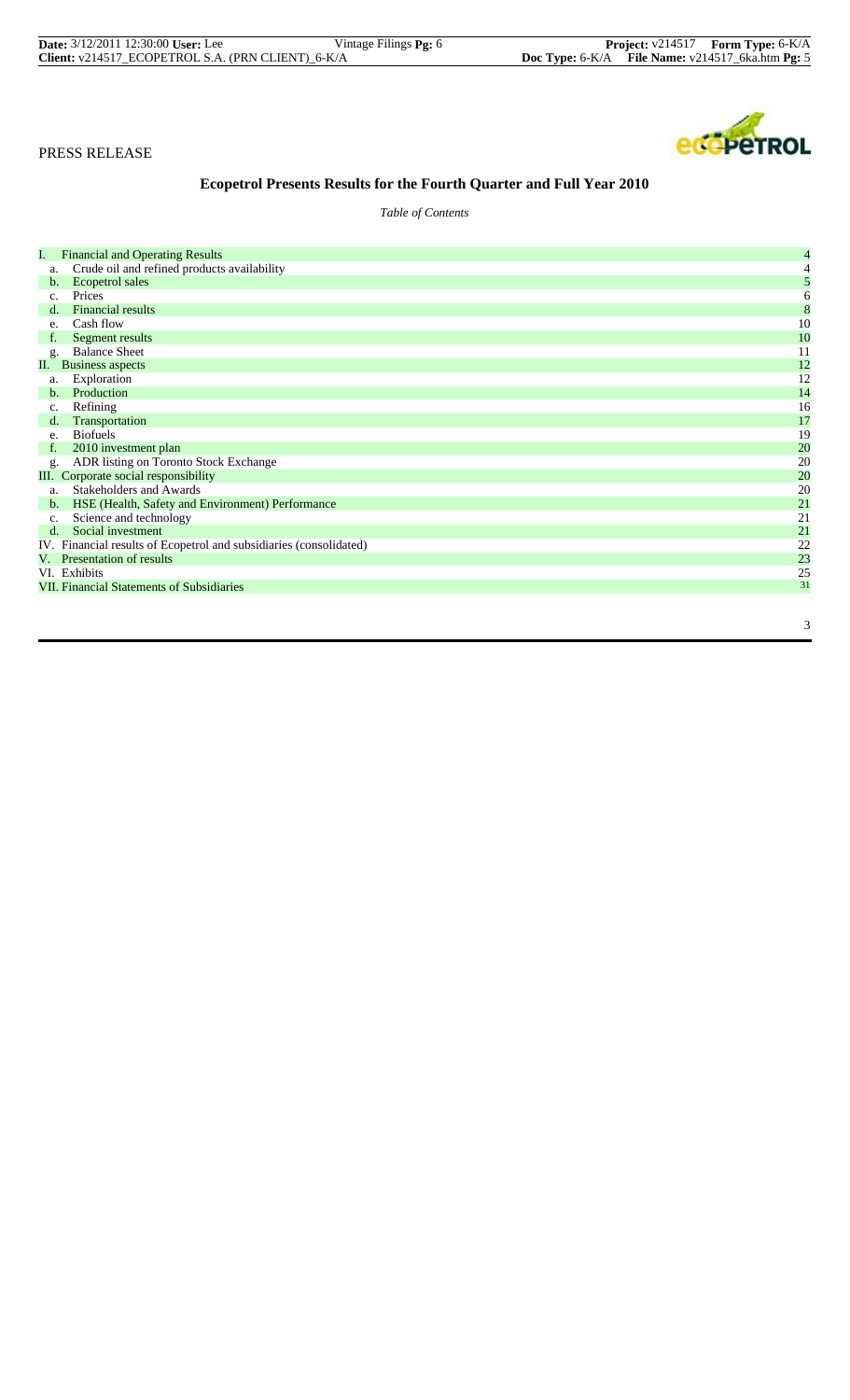| <b>Date:</b> 3/12/2011 12:30:00 User: Lee         | Vintage Filings <b>Pg:</b> 7 |  | <b>Project:</b> $v214517$ <b>Form Type:</b> $6-K/A$ |
|---------------------------------------------------|------------------------------|--|-----------------------------------------------------|
| Client: v214517_ECOPETROL S.A. (PRN CLIENT)_6-K/A |                              |  | Doc Type: 6-K/A File Name: v214517_6ka.htm Pg: 6    |

### **I. Financial and Operating Results**

# **a. Crude oil and refined products availability**

The availability of Ecopetrol S.A.'s crude oil and refined products is summarized in the following volumes produced, purchased and imported.

### **Ecopetrol S.A. (unconsolidated)**

**Gross oil and gas production**

| (MBOED)                                     | <b>40 2010</b> | 4Q 2009        | $\frac{0}{0}$ | 2010        | 2009  | $\frac{0}{0}$ |
|---------------------------------------------|----------------|----------------|---------------|-------------|-------|---------------|
| Crude Oil                                   | 511.1          | 440.0          | 16.2%         | 481.9       | 405.8 | 18.8%         |
| <b>Natural Gas</b>                          | 97.9           | 100.3          | $(2.4\%)$     | 97.6        | 92.9  | 5.1%          |
| <b>Total</b>                                | 609.0          | 540.3          | 12.7%         | 579.5       | 498.7 | 16.2%         |
| (-) Royalties                               |                |                |               |             |       |               |
| (MBOED)                                     | <b>40 2010</b> | <b>4O 2009</b> | $\frac{0}{0}$ | 2010        | 2009  | $\frac{0}{0}$ |
| Crude Oil                                   | 78.5           | 66.2           | 18.6%         | 72.6        | 61.7  | 17.7%         |
| <b>Natural Gas</b>                          | 21.9           | 19.8           | 10.6%         | 25.7        | 18.5  | 38.9%         |
| <b>Total</b>                                | 100.4          | 86.0           | 16.7%         | 98.3        | 80.2  | 22.6%         |
| $(=)$ Net oil and gas production<br>(MBOED) | 4Q 2010        | 4Q 2009        | $\frac{0}{0}$ | <b>2010</b> | 2009  | $\frac{0}{0}$ |
| Crudo                                       | 432.6          | 373.8          | 15.7%         | 409.3       | 344.1 | 18.9%         |
| Gas natural                                 | 76.0           | 80.5           | $(5.6\%)$     | 71.9        | 74.4  | $(3.4\%)$     |
| <b>Total</b>                                | 508.6          | 454.3          | 12.0%         | 481.2       | 418.5 | 15.0%         |
| Purchase volume (MBOED)*                    | 4Q 2010        | 4Q 2009        | $\frac{0}{0}$ | 2010        | 2009  | $\frac{0}{0}$ |
| Crude Oil                                   | 169.0          | 182.6          | $(7.4\%)$     | 173.6       | 168.0 | 3.3%          |
| Products                                    | 4.1            | 8.7            | $-52.9%$      | 4.9         | 8.3   | $(41.0\%)$    |
| <b>Natural Gas</b>                          | 36.7           | 39.8           | $-7.8%$       | 37.6        | 37.7  | $(0.3\%)$     |
| <b>Total Purchases</b>                      | 209.8          | 231.1          | $-9.2\%$      | 216.1       | 214   | $1.0\%$       |
| <b>Imports volume (MBD)</b>                 | <b>40 2010</b> | <b>40 2009</b> | $\frac{0}{0}$ | <b>2010</b> | 2009  | $\frac{0}{0}$ |
| Products                                    | 61.0           | 42.5           | 43.5%         | 59.9        | 38.8  | 54.4%         |

\* Purchase volume includes royalties from Ecopetrol and other companies

The Company's crude oil and natural gas production in 2010 was the primary source of supply for the company's operations, increasing 15% from 2009, and 12% in the fourth quarter 2010 compared to the same period in 2009.

Increases in imports from 2009 to 2010 were the result of the Company's imports of low sulphur diesel, which occurred until the hydro-treatment units at the Barrancabermeja refinery started operations in August 2010. Imports during the fourth quarter of 2010 saw a 43.5% increase compared to the fourth quarter of 2009 due primarily to the need to import gasoline and jet fuel during a particularly harsh rainy season in Colombia. Furthermore, gasoline demand grew because of a decline in ethanol supply, while jet fuel demand rose as air travel increased due to road closures.

Crude oil purchases declined in the fourth quarter of 2010 compared to the fourth quarter of 2009 due to the termination of certain contracts that were not renewed, mainly in the Llanos region, and to the end of the Teca and Tibú contracts.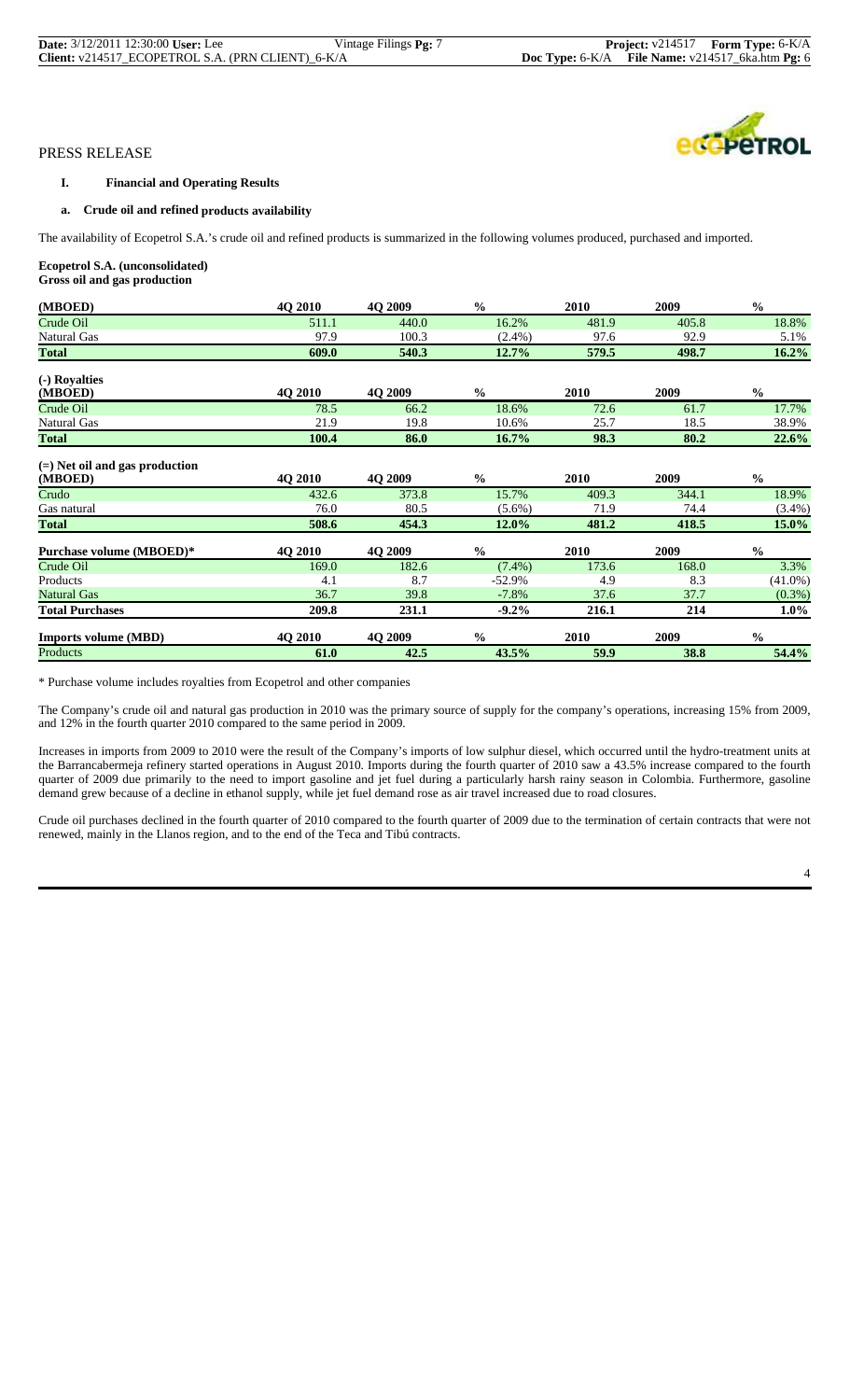| <b>Date:</b> 3/12/2011 12:30:00 User: Lee         | Vintage Filings <b>Pg:</b> 8 |                                                      | <b>Project:</b> $v214517$ <b>Form Type:</b> $6-K/A$ |
|---------------------------------------------------|------------------------------|------------------------------------------------------|-----------------------------------------------------|
| Client: v214517_ECOPETROL S.A. (PRN CLIENT)_6-K/A |                              | Doc Type: $6-K/A$ File Name: $v214517$ 6ka.htm Pg: 7 |                                                     |

**COPETROL** 

#### PRESS RELEASE

#### **b. Ecopetrol sales**

#### **Ecopetrol S.A. (unconsolidated) Sales volume**

| Local sales volume (MBOED)            | <b>40 2010</b> | 4O 2009      | $\frac{0}{0}$ | 2010        | 2009  | $\frac{0}{0}$ |
|---------------------------------------|----------------|--------------|---------------|-------------|-------|---------------|
| Crude Oil                             | 2.0            | 2.3          | $(13.0\%)$    | 3.2         | 0.8   | 300.0%        |
| Natural Gas                           | 73.4           | 101.3        | (27.5%)       | 90.4        | 76.3  | 18.5%         |
| Gasoline                              | 67.2           | 59.2         | 13.5%         | 63.2        | 59.1  | 6.9%          |
| <b>Medium Distillates</b>             | 103.4          | 101.1        | 2.3%          | 102.1       | 95.7  | 6.7%          |
| LPG and fuel oil                      | 15.4           | 18.4         | $(16.3\%)$    | 15.3        | 19.3  | (20.7%)       |
| Industrial and Petrochemical          | 17.8           | 14.7         | 21.1%         | 17.0        | 13.3  | 27.8%         |
| <b>Total Local Sales</b>              | 279.2          | <b>297.0</b> | $(6.0\%)$     | 291.2       | 265   | $10.1\%$      |
|                                       |                |              |               |             |       |               |
| <b>Export sales volume (MBOED)</b>    | <b>40 2010</b> | 4O 2009      | $\frac{0}{0}$ | <b>2010</b> | 2,009 | $\frac{0}{0}$ |
| Crude Oil                             | 363.6          | 281.2        | 29.3%         | 311.6       | 232.8 | 33.8%         |
| Products                              | 55.7           | 45.4         | 22.7%         | 51.9        | 49.4  | 5.1%          |
| Natural Gas                           | 19.3           | 7.5          | 157.3%        | 6.7         | 19.9  | $(66.3\%)$    |
| <b>Total Export Sales</b>             | 438.6          | 334.1        | 31.3%         | 370.2       | 302   | 22.5%         |
| Sales to free trade zone (MBOED)      | 4Q 2010        | 4Q 2009      | $\frac{0}{0}$ | 2010        | 2,009 | $\frac{0}{0}$ |
| Crude Oil                             | 36.2           | 78.7         | $(54.0\%)$    | 67.1        | 79.3  | $(15.4\%)$    |
| Products                              | 1.7            | 2.1          | $(19.0\%)$    | 2.2         | 2.0   | 10.0%         |
| Natural Gas                           | 2.3            | 1.5          | 53.3%         | 2.3         | 1.9   | 21.1%         |
| <b>Total sales to free trade zone</b> | 40.2           | 82.3         | $(51.2\%)$    | 71.6        | 83    | $(13.9\%)$    |
| <b>Total sales volume</b>             | 758.0          | 713.4        | 6.3%          | 733.0       | 650   | 12.8%         |

The increase in sales as shown in the table is attributable to:

*Local market (49.5% of total sales):*

Local sales volume in 2010 increased 10.1% (does not include sales to free trade zones, which are considered exports starting 2010) over 2009 due to growing sales of:

- Natural gas: Particularly as a result of higher electricity demand during the initial months of the year given the El Niño phenomenon.
- Medium distillates: Resulting from an increase in the number of vehicles running on diesel. The wider distribution of low sulfur content diesel beginning in January in Bogotá and in July in Medellín offset the decline in consumption of regular diesel. Additionally, jet fuel sales rose given the mentioned air travel increase.
- Gasoline: The harsh rain season imposed restrictions in ethanol's supply, which increased local gasoline sales given the delivery of non-blended fuel. The effect presented mainly during the fourth quarter but was the driver for the 6.9% increase of gasoline sales from 2009 to 2010.<br>Industrial and Petrochemicals: Resulting from higher sales due to greater economic a
- 

In spite of the total sales increase, the sales of the following products decreased:

- LPG: Lower sales resulted from the reduction in the availability of products demanded by clients, and the effects of a particularly harsh rainy
- season, which negatively impacted the distribution of LPG within the country.<br>• Gasoline: The decrease in sales is explained by 1) the mandatory blend of 8% ethanol with gasoline sold in the Caribbean coast which became effective starting in 2010, and 2) the increasing number of vehicles running on diesel or natural gas as opposed to gasoline.

5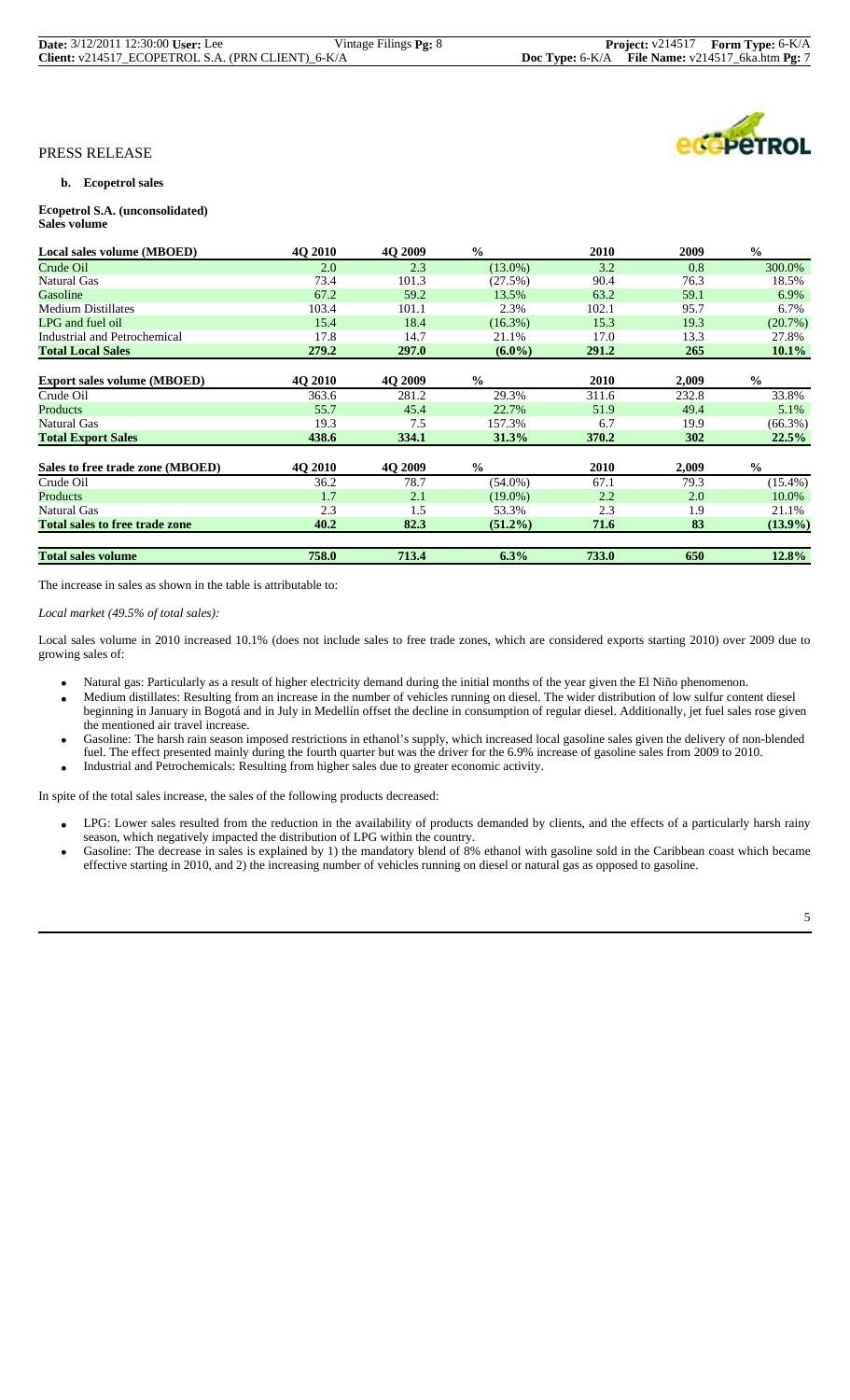

In terms of the fourth quarter of 2010, local sales fell by 6% compared to the same period of 2009. This decline primarily reflected a reduction in natural gas sales due to a decrease in thermal generation once the El Niño phenomenon had ended.

*International market (50.5% of total sales):*

The volume of crude exported was 33.8% higher in 2010 than in 2009. In particular, higher Castilla and South Blend crude exports during the year more than compensated for the decrease in exports of Vasconia crude. The crude oil destinations that grew the most were Central America, Canada, and Europe.

Natural gas exports to Venezuela in 2010 decreased 66.3% as compared to 2009 due to the restrictions on exports in order to meet increasing national demand during the El Niño phenomenon occurring during the first half of 2010.

November 2010 was a record month for export volume, reaching 449 MBOED. The growing trend in exports stemmed from the increase in crude production, which generated exportable surpluses.

The main destinations of Ecopetrol exports in 2010 were the following:

|                          | <b>Export destinations - Crudes</b> |         |                          | <b>Export destinations - Products</b> |        |
|--------------------------|-------------------------------------|---------|--------------------------|---------------------------------------|--------|
| <b>Destination</b>       | 2010                                | 2009    | <b>Destination</b>       | 2010                                  | 2009   |
| <b>US Gulf Coast</b>     | 59.7%                               | 59.2%   | <b>US Gulf Coast</b>     | 35.7%                                 | 42.4%  |
| Far East                 | 17.1%                               | 15.9%   | Caribbean                | 23.0%                                 | 10.7%  |
| Central America          | $6.1\%$                             | 1.6%    | Far East                 | 20.0%                                 | 16.8%  |
| South America            | 5.7%                                | 5.4%    | <b>US Atlantic Coast</b> | 12.0%                                 | 4.4%   |
| <b>US West Coast</b>     | 4.5%                                | 4.2%    | Europe                   | 4.5%                                  | 17.6%  |
| Caribbean                | 2.5%                                | 10.5%   | South America            | 2.8%                                  | 1.8%   |
| Africa                   | 1.8%                                | 1.3%    | Central America          | 2.0%                                  | 6.3%   |
| Canada                   | .3%                                 | $0.6\%$ |                          | 100.0%                                | 100.0% |
| Europe                   | 1.0%                                | 0.6%    |                          |                                       |        |
| <b>US Atlantic Coast</b> | 0.3%                                | 0.7%    |                          |                                       |        |
|                          | 100.0%                              | 100.0%  |                          |                                       |        |

| <b>Export destinations - Crudes</b> |         |       |                          | <b>Export destinations - Products</b> |      |
|-------------------------------------|---------|-------|--------------------------|---------------------------------------|------|
| Destination                         | 2010    | 2009  | <b>Destination</b>       | 2010                                  | 2009 |
| Coast                               | 59.7%   | 59.2% | <b>US Gulf Coast</b>     | 35.7%                                 |      |
|                                     | 17.1%   | 15.9% | Caribbean                | 23.0%                                 |      |
| merica                              | $6.1\%$ | 1.6%  | Far East                 | 20.0%                                 |      |
| erica                               | 5.7%    | 5.4%  | <b>US Atlantic Coast</b> | 12.0%                                 |      |
| Coast                               | 4.5%    | 4.2%  | Europe                   | 4.5%                                  |      |
|                                     | 2.5%    | 10.5% | South America            | 2.8%                                  |      |
|                                     | 1.8%    | 1.3%  | Central America          | 2.0%                                  |      |
|                                     | 1.3%    | 0.6%  |                          | 100.0%                                |      |

Volumes sold to the Cartagena free trade zone, where our subsidiary, Reficar S.A. operates, fell due to a scheduled maintenance of the crude facility of the refinery during October and November of 2010.

#### **c. Prices**

| <b>Prices</b>                     | <b>40 2010</b> | 2009<br>40 | $\frac{0}{0}$ | <b>2010</b> | 2009 | $\frac{0}{0}$ |
|-----------------------------------|----------------|------------|---------------|-------------|------|---------------|
| WTI (average) (US\$/Bl)           | 85.2           | 76.2       | 11.8%         | 79.5        | 61.8 | 28.6%         |
| Export crude oil basket (US\$/B1) | 78.4           | 69.2       | 13.3%         | 72.6        | 56.2 | 29.2%         |
| Export products basket (US\$/BI)  | 73.3           | 68.4       | $7.2\%$       | 69.9        | 52.5 | 33.1%         |
| Natural gas basket (US\$/MMBTU)   | 4.0            | ے وگ       | 73.9%         | 3.8         | 3.3  | 15.2%         |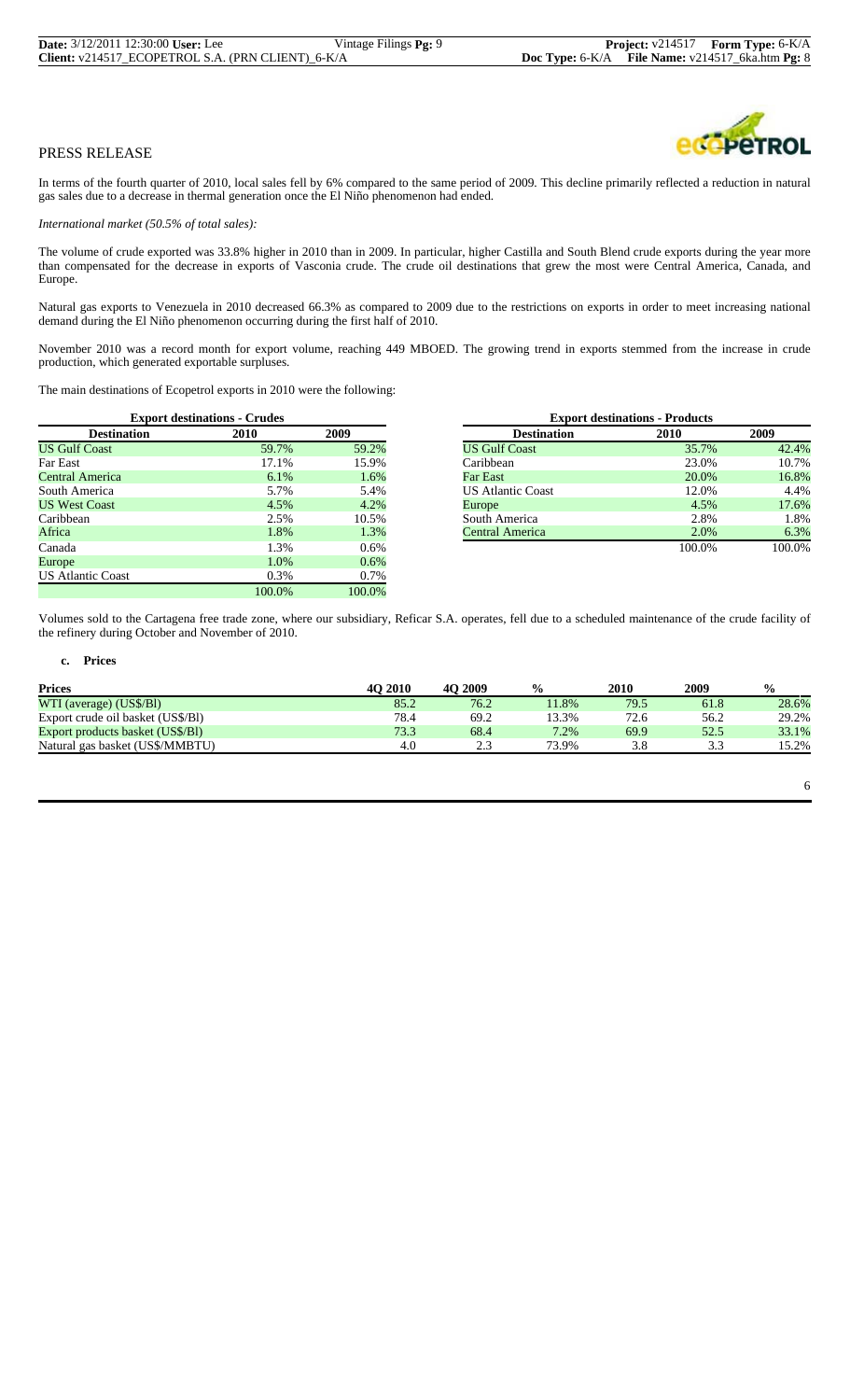| <b>Date:</b> 3/12/2011 12:30:00 User: Lee         | Vintage Filings <b>Pg:</b> 10 |
|---------------------------------------------------|-------------------------------|
| Client: v214517 ECOPETROL S.A. (PRN CLIENT) 6-K/A |                               |



During the year, the price of our **export crude oil basket for exports** grew 29.2%, mostly because of:

- Higher Brent crude prices compared to the WTI in the second half of the year, which had a positive effect on the results of the negotiations of our crudes.
- Higher volume of Castilla crude shipped to the Far East, at better prices
- Lower refining margins in the United States that led the refineries to have a load richer in heavy crude, increasing its demand and its prices.
- Higher price of South Blend crude because of 1) reduced availability of Alaska crude, which in turn can be explained by lower production and continued pipeline breaks, creating a market opportunity and 2) an increase in shipments to Chile.

During the fourth quarter of the year, Ecopetrol's export crude oil basket rose 13.3%, which was higher than the WTI increase compared to the same period of 2009. The increase in crude price was associated with 1) the renewal of Castilla crude purchases by the main refineries in China and India, and 2) a 100 MBOD increase in light crude exports (Caño Limón and South Blend) compared to the fourth quarter of 2009.

The performance of the **export products basket** in 2010 was marked by a weakness in fuel oil prices in international markets versus the WTI. The main trends observed in the international markets during the year were:

- Indexation of Ecopetrol exports against the Singapore and Rotterdam references, which were stronger.
- Increase in the size of shipments abroad from 320 MBLS to 420 MBLS in order to take advantage of lower transportation costs on deliveries to the Far East. Nearly 45% of our fuel oil reached Singapore (either directly or indirectly).

The main trends during the fourth quarter were:

- Higher fuel oil exports which resulted from our strategic goal of reducing inventories at the Barrancabermeja refinery in order to process more
- heavy crude. • Termination of high sulphur content diesel exports once the hydro-treatment plant began operations.

The **price of the natural gas basket** increased due to the recovery of the price of products to which regulated gas prices are indexed.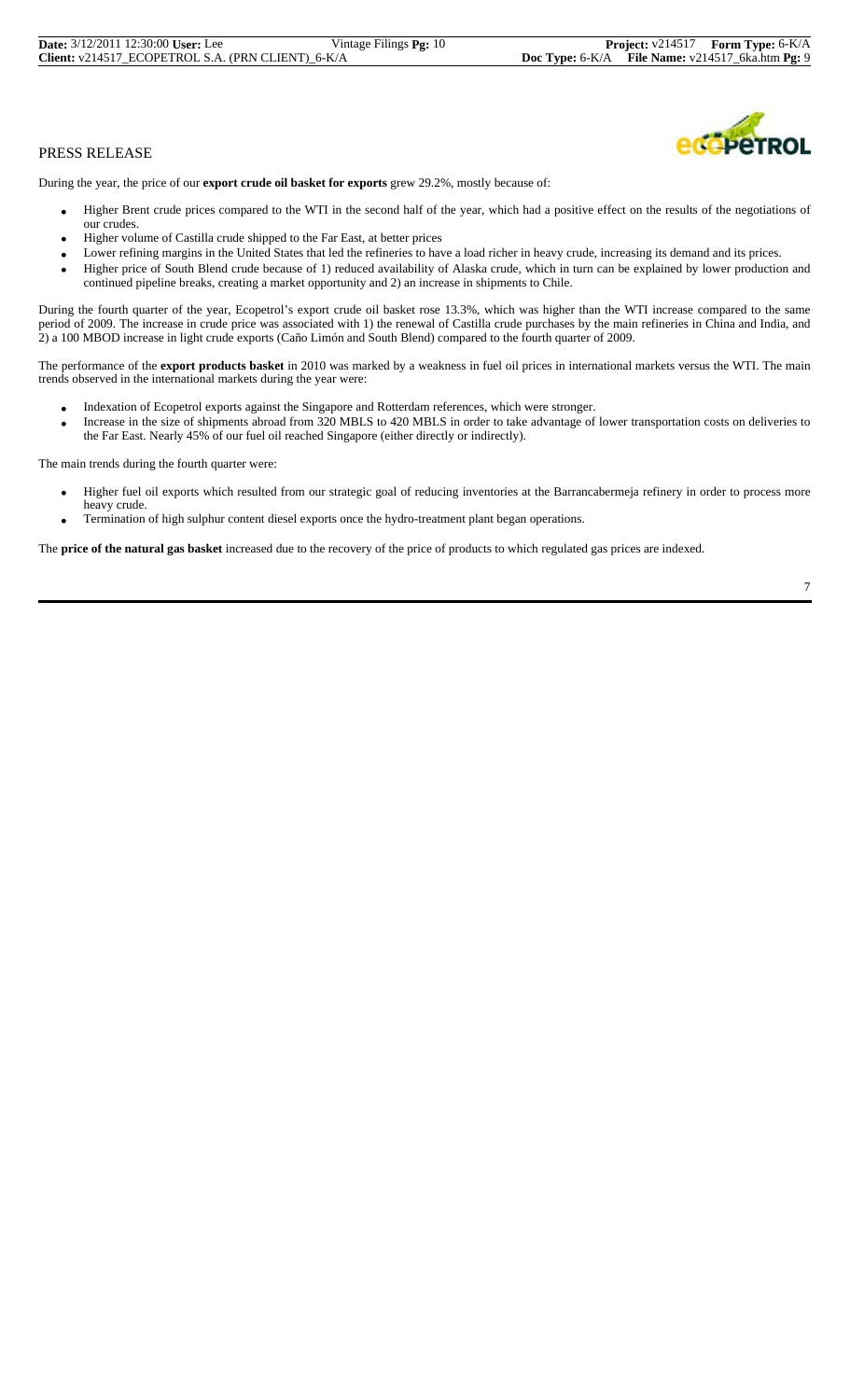| <b>Date:</b> 3/12/2011 12:30:00 User: Lee         | Vintage Filings Pg: 11 |                                                              | <b>Project:</b> $v214517$ <b>Form Type:</b> $6-K/A$ |
|---------------------------------------------------|------------------------|--------------------------------------------------------------|-----------------------------------------------------|
| Client: v214517_ECOPETROL S.A. (PRN CLIENT)_6-K/A |                        | <b>Doc Type:</b> $6-K/A$ File Name: $v214517$ 6ka.htm Pg: 10 |                                                     |

#### **d. Financial results**

# **Unconsolidated Income Statement**

|                             |             |               |           |               |             | <b>Year ended</b><br>December 31, |               | <b>Year ended</b><br>December 31, |               |           |
|-----------------------------|-------------|---------------|-----------|---------------|-------------|-----------------------------------|---------------|-----------------------------------|---------------|-----------|
| (COP\$ Billion)             | 4O 2010 *   |               | 4O 2009 * | $\frac{0}{0}$ |             | <b>2010</b>                       |               | 2009                              | $\frac{0}{0}$ |           |
| <b>Local Sales</b>          | 3,557.6     |               | 4,113.0   |               | $(13.5\%)$  | 13,428.6                          |               | 14,441.8                          |               | $(7.0\%)$ |
| <b>Export Sales</b>         | 6,244.2     |               | 4,124.1   |               | 51.4%       | 21,859.4                          |               | 12,248.4                          |               | 78.5%     |
| Sales of services           | 397.9       |               | 268.6     |               | 48.1%       | 1,373.1                           |               | 983.8                             |               | 39.6%     |
| Total Sales                 | 10,199.7    |               | 8,505.7   |               | 19.9%       | 36,661.1                          |               | 27,674.0                          |               | 32.5%     |
| <b>Variable Costs</b>       | 3,247.0     |               | 3,129.5   |               | 3.8%        | 15,416.7                          |               | 12,138.6                          |               | 27.0%     |
| <b>Fixed Costs</b>          | 1,807.4     |               | 1,993.8   |               | $(9.3\%)$   | 5,821.8                           |               | 5,292.1                           |               | 10.0%     |
| <b>Cost of Sales</b>        | 5,054.4     |               | 5,123.3   |               | $(1.3\%)$   | 21,238.5                          |               | 17,430.7                          |               | 21.8%     |
| Gross profit                | 5,145.3     |               | 3,382.4   |               | 52.1%       | 15,422.6                          |               | 10.243.3                          |               | 50.6%     |
| <b>Operating Expenses</b>   | 693.8       |               | 676.3     |               | 2.6%        | 2,213.9                           |               | 2,159.8                           |               | 2.5%      |
| <b>Operating Profit</b>     | 4,451.5     |               | 2,706.1   |               | 64.5%       | 13,208.7                          |               | 8,083.5                           |               | 63.4%     |
| Non Operating Profit/(Loss) | (615.4)     |               | (455.5)   |               | 35.1%       | (1,782.7)                         |               | (881.1)                           |               | 102.3%    |
| Income tax                  | (1,094.0)   |               | (559.2)   |               | 95.6%       | (3,079.9)                         |               | (1,946.2)                         |               | 58.3%     |
| <b>Net Income</b>           | 2,742.1     |               | 1,691.4   |               | 62.1%       | 8,346.1                           |               | 5,256.2                           |               | 58.8%     |
|                             |             |               |           |               |             |                                   |               |                                   |               |           |
| Earnings per share (COP\$)  | \$<br>67.75 | <sup>\$</sup> | 41.79     |               | $62.1\%$ \$ | 206.22                            | <sup>\$</sup> | 129.87                            |               | 58.8%     |
| <b>EBITDA</b>               | 4,664.2     |               | 2,963.6   |               | 57.4%       | 16,358.4                          |               | 10,438.0                          |               | 56.7%     |
| <b>EBITDA Margin</b>        | 46%         |               | 35%       |               |             | 45%                               |               | 38%                               |               |           |

#### \* Not audited, for illustration purposes only

The increase in **total sales** for the fourth quarter and full year 2010 compared to the same periods in 2009 was attributable to: 1) a rise in crude export volumes, and 2) better crude and product prices.

For the full year 2010, **cost of sales** increased 21.8% primarily because of a 27% increase in **variable costs**. The variation in this line item derived from 1) the increase in crude purchases by 5.6 MBOD and product imports by 21.1 MBOED (low sulphur content diesel and nafta as diluent for heavy crudes transportation) , and 2) higher amortization and depletion levels resulting from higher production in 2010 when compared to 2009 (COP\$ 622 billion) as a result of the capitalization of new investments. **Fixed costs** increased 10% owing to higher depreciation, contracted services, maintenance. and labor costs associated with higher production levels.

**Cost of sales** in fourth quarter 2010 decreased by 1.3% compared to fourth quarter 2009. This decline is the net result of: 1) 9.3% drop in **fixed costs,** caused mainly by a decline in amortization in actuarial valuation, taxes and contributions, and costs of non-capitalized projects; and 2) an 3.8% increase in **variable costs** due to higher naphtha imports for heavy crude and gasoline transportation, and an increase in transportation costs as a result of higher transported volumes.

The variation in **final inventories** of oil and other refined products in 2010 had a net positive effect given the capitalization of part of the costs incurred in the inventory, causing cost of sales to fall by COP\$21 billion. The reduction in costs of sales during in the fourth quarter generated by the abovementioned effect amounted to COL \$44 billion.

For the full year 2010, **operating expenses** were up 2.5%, due mainly to: 1) Higher **commercialization expenses** mainly because of financial aids to communities amounting to COP\$70 billion for the protection of the Magdalenas´s river banks, 2) Payment of compensation for the non delivery of natural gas during the El Nino phenomenon for COP\$56 billion, 3) higher non capitalized expenses for COP\$ 133 billion, and 4) the amortization of goodwill of Offshore International Group, Ocensa, Hocol Limited and Propilco S. A' for COP\$33 billion. These increases were partially offset by a reduction in **administrative expenses** of COP\$78 billion due to a reallocation of expenses to costs because 1) they were determined to be production related costs, and 2) lower **exploration and project expenses** for COP\$37 billion as a result of successfully exploration efforts resulting in lower expenses due to the recognition of dry wells.

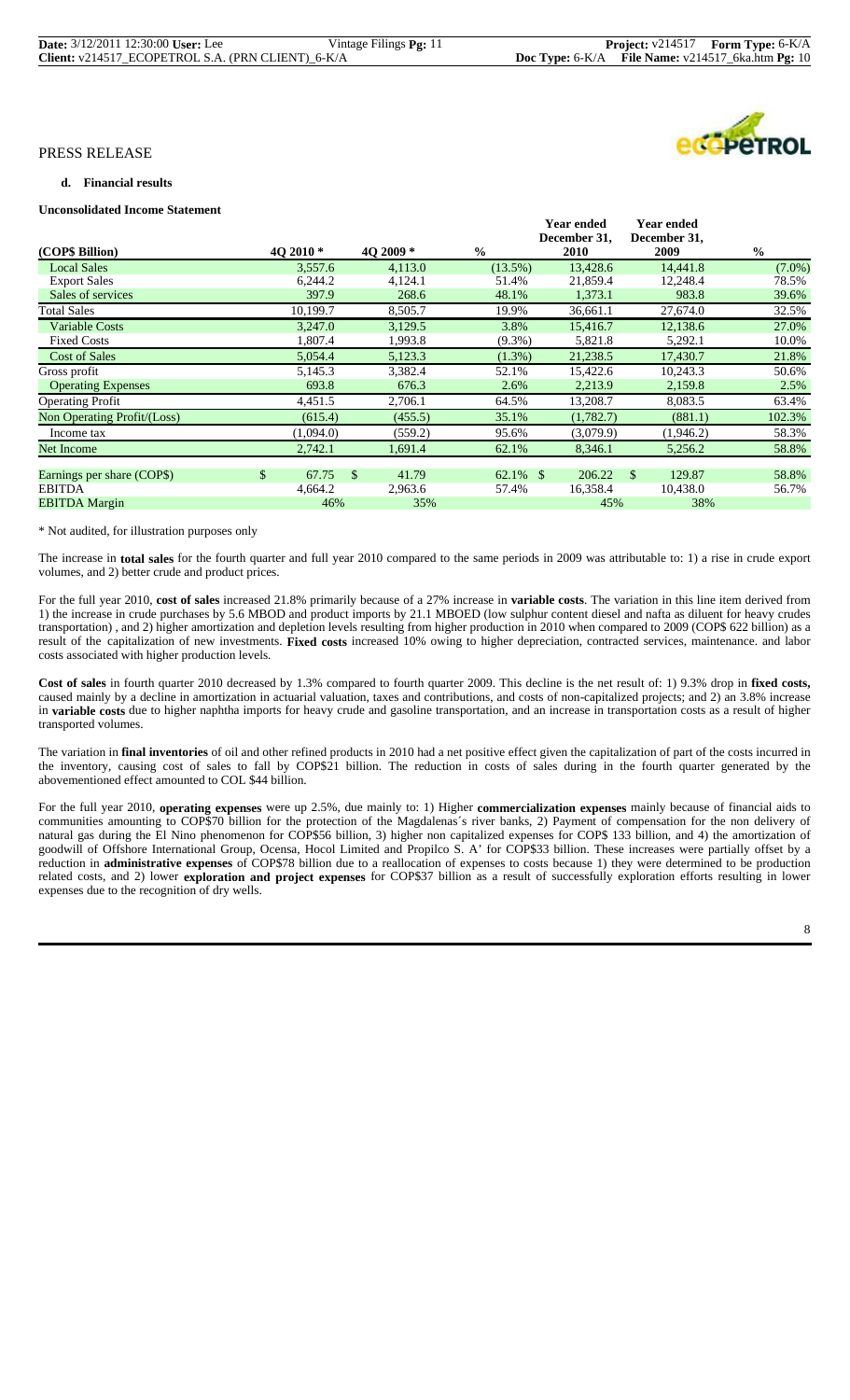Fourth quarter 2010 **operating expenses** were 2.6% higher than the same period in 2009. The variation is explained by the increase in non-capitalized expenditures on: 1) seismic, 2) modernization of the Barrancabermeja refinery, 3) transportation systems, and 4) improvements in the recovery factor and characterization of smaller fields.

In the supply chain, the company implemented various initiatives in order to obtain savings that amounted to COP\$1.0 trillion, 68.7% higher than those of 2009.

With these results, the **operating margin** for 2010 reached 35.7% compared to 29.2% in 2009. The same margin for the fourth quarter 2010 was 43.6%, compared to 31.8% in the fourth quarter 2009.

For the full year 2010, the **non-operating** results were a loss of COP\$1.782 billion compared to a loss of COP\$881 billion in 2009, mainly as consequence of the results of the subsidiaries that had a cumulative loss of COP\$641 billion. The largest losses came from Ecopetrol America Inc for the recognition of Krakatoa as a dry well (COP\$-226 billion), Ecopetrol Óleo e Gas do Brasil (COP\$-211 billion), Ecopetrol Global Energy (COP\$-318 billion), Reficar S.A. (COP\$-150 billon) and the impairment of Offshore International Group's goodwill (COP\$-288 billion). Non-operating losses were partially offset by Hocol, which had net income of COP\$233 billion.

**Non-operating** results had a net loss of COP\$615.4 billion in fourth quarter 2010, explained by:

- Loss in registered interests through the equity participation method in the amount of COP\$473 billion.
- Net provisions for COP\$96 billion.
- Net financial expenditures of COP\$49 billion from interest expenses and decline in value of investment portfolios.
- 2010´s actuarial valuation expenditure update for COP\$78 billion
- Other expenditures for COP\$310 billion (Including the impairment of Offshore International Group's goodwill for COP\$288 billion)
- Foreign exchange gains for COP\$42 billion (effect of the COP\$ devaluation on the financial dollar-denominated securities portfolio). Net balance of dollar denominated cash and securities amounted to US\$ 819 million as of December 31, 2010.

In total for 2010, **net income** was COP\$8,346.1 billion, or COP\$206.22 per share, a 58.8% increase over 2009. **Net margin** in 2010 was 22.8% as compared to 19.0% in 2009. EBITDA margin increased from 38% in 2009 to 45% in 2010.

Strong operating and non-operating results, as well as higher prices, helped Ecopetrol's **net income** increase by 62.1% in the fourth quarter of 2010, as compared to the same quarter in 2009, to a total COP\$2,742 billion. **Net margin** was 26.9% compared to 19.9% in fourth quarter 2009. **EBITDA** margin increased from 35% in fourth quarter 2009 to 46% in fourth quarter 2010.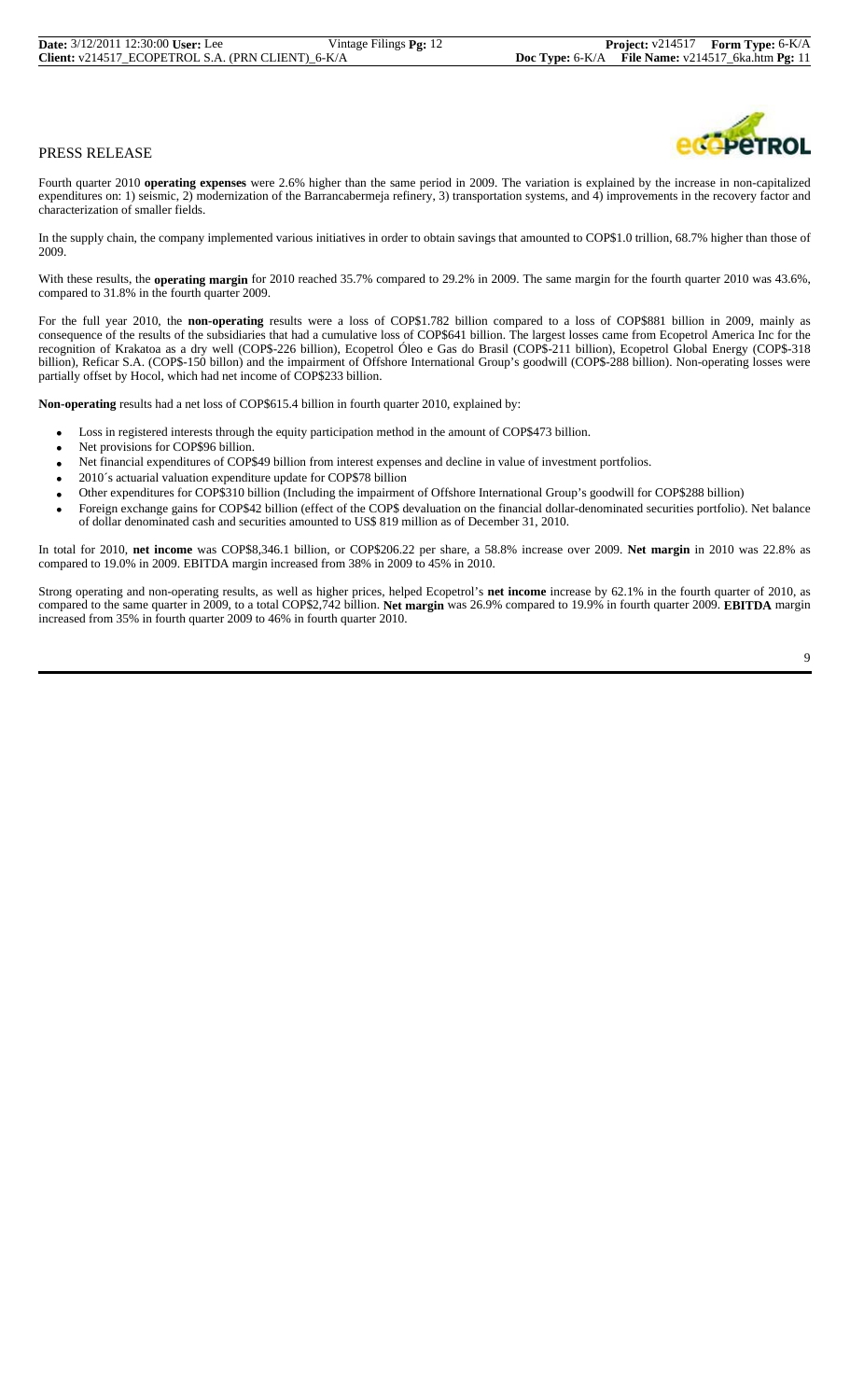| <b>Date:</b> 3/12/2011 12:30:00 <b>User:</b> Lee  | Vintage Filings Pg: 13 |                                                       | <b>Project:</b> v214517 <b>Form Type:</b> 6-K/A |  |
|---------------------------------------------------|------------------------|-------------------------------------------------------|-------------------------------------------------|--|
| Client: v214517_ECOPETROL S.A. (PRN CLIENT)_6-K/A |                        | Doc Type: $6-K/A$ File Name: $v214517$ 6ka.htm Pg: 12 |                                                 |  |



#### **e. Cash flow**

| Col\$ Billion*                       | <b>40 2010</b> | <b>40 2009</b> | 2010       | 2009        |
|--------------------------------------|----------------|----------------|------------|-------------|
| <b>Initial Cash</b>                  | 6,798.5        | 7.794.4        | 4.840.3    | 12,065.5    |
| Cash generated from operations $(+)$ | 9,396.6        | 9,850.8        | 35,852.4   | 32,038.5    |
| <b>Cash used in operations (-)</b>   | (7,665.6)      | (7,036.1)      | (24,805.8) | (22, 831.3) |
| Capex $(-)$                          | (3,428.0)      | (3,278.6)      | (7,591.7)  | (7, 546.2)  |
| <b>Acquisitions (-)</b>              |                |                | (1,161.0)  | (5,150.2)   |
| Dividend payments (-)                | (1,214.2)      | (2,938.2)      | (3,683.0)  | (8,902.5)   |
| New debt $(+)$                       | 1,000.0        |                | 1,000.0    | 5,273.8     |
| Other inflows $(+/-)$                | 466.1          | 406.7          | 1,434.1    | 1,166.8     |
| $Fx$ differences $(+)$               | 252.7          | 120.8          | (279.2)    | (1,194.6)   |
| <b>Final Cash</b>                    | 5,606.1        | 4,919.8        | 5,606.1    | 4,919.8     |

\*For purposes of registration, the balances in U.S. dollars are converted to Colombian pesos each month at the average exchange rate. The initial cash in each quarter is calculated at the average<br>first month rate and final

As of December 31, 2010, total cash equivalents and investments amounted to COP\$5.6 trillion, including COP\$ 124.2 billion in the portfolios of securities held to maturity.

#### **f. Segment results**

#### Segment results COP\$ Billion

|                            | E&P     |          | Refining  |           | Transportation |         | Sales and Marketing |         |
|----------------------------|---------|----------|-----------|-----------|----------------|---------|---------------------|---------|
|                            | $40-10$ | 2010     | $40-10$   | 2010      | $40-10$        | 2010    | $40-10$             | 2010    |
| <b>Domestic Sales</b>      | 3,072.6 | 10.307.7 | 3,432.9   | 12,453.4  | 771.7          | 3,019.3 | 253.5               | 1,002.4 |
| <b>International Sales</b> | 3,551.5 | 12,396.2 | 721.1     | 2,616.6   |                |         | 1.971.6             | 6,846.6 |
| <b>Total Sales</b>         | 6,624.1 | 22,703.9 | 4,154.0   | 15,070.0  | 771.7          | 3,019.3 | 2,225.1             | 7,849.0 |
| <b>Operating Income</b>    | 4.088.4 | 12.483.0 | (172.1)   | (552.3)   | 212.9          | 768.9   | 322.4               | 509.1   |
| <b>Operating Margin</b>    | 61.7%   | 55.0%    | $(4.1\%)$ | $(3.7\%)$ | 27.6%          | 25.5%   | 14.5%               | 6.5%    |
| Net Income                 | 2.692.5 | 8.362.5  | (252.9)   | (783.1)   | 114.8          | 542.3   | 187.8               | 224.4   |
| Net Margin                 | 40.6%   | 36.8%    | $(6.1\%)$ | $(5.2\%)$ | 14.9%          | 18.0%   | 8.4%                | 2.9%    |
| <b>EBITDA</b>              | 4.164.2 | 15.034.2 | (87.5)    | (218.3)   | 265.1          | 1.033.9 | 322.4               | 508.6   |
| Ebitda Margin              | 62.9%   | 66.2%    | $(2.1\%)$ | $(1.4\%)$ | 34.4%          | 34.2%   | 14.5%               | 6.5%    |

Note: The report by segment is calculated based on transfer prices between business units, using as benchmark export parity prices.

#### *Exploration and Production:*

The **exploration and production** segment had net income of COP\$8,362.5 billion in 2010, due to higher volumes produced and better prices of the product basket compared to the prior year. In the fourth quarter of 2010, the segment accounted for COP\$2.692,5 billion of the company's net income. Ebitda margin for the segment was 66.2% in 2010 and 62.9% during the fourth quarter.

The lower margin in the last quarter of 2010 is the result of higher: 1) contracted and associated services as well as maintenance given the increased activity, 2) naphtha imports, 3) project expenses, mainly seismic acquisition, increases of the recovery factor in the south of the Colombia, minor fields and the increase of LPG Cupiagua plant capacity.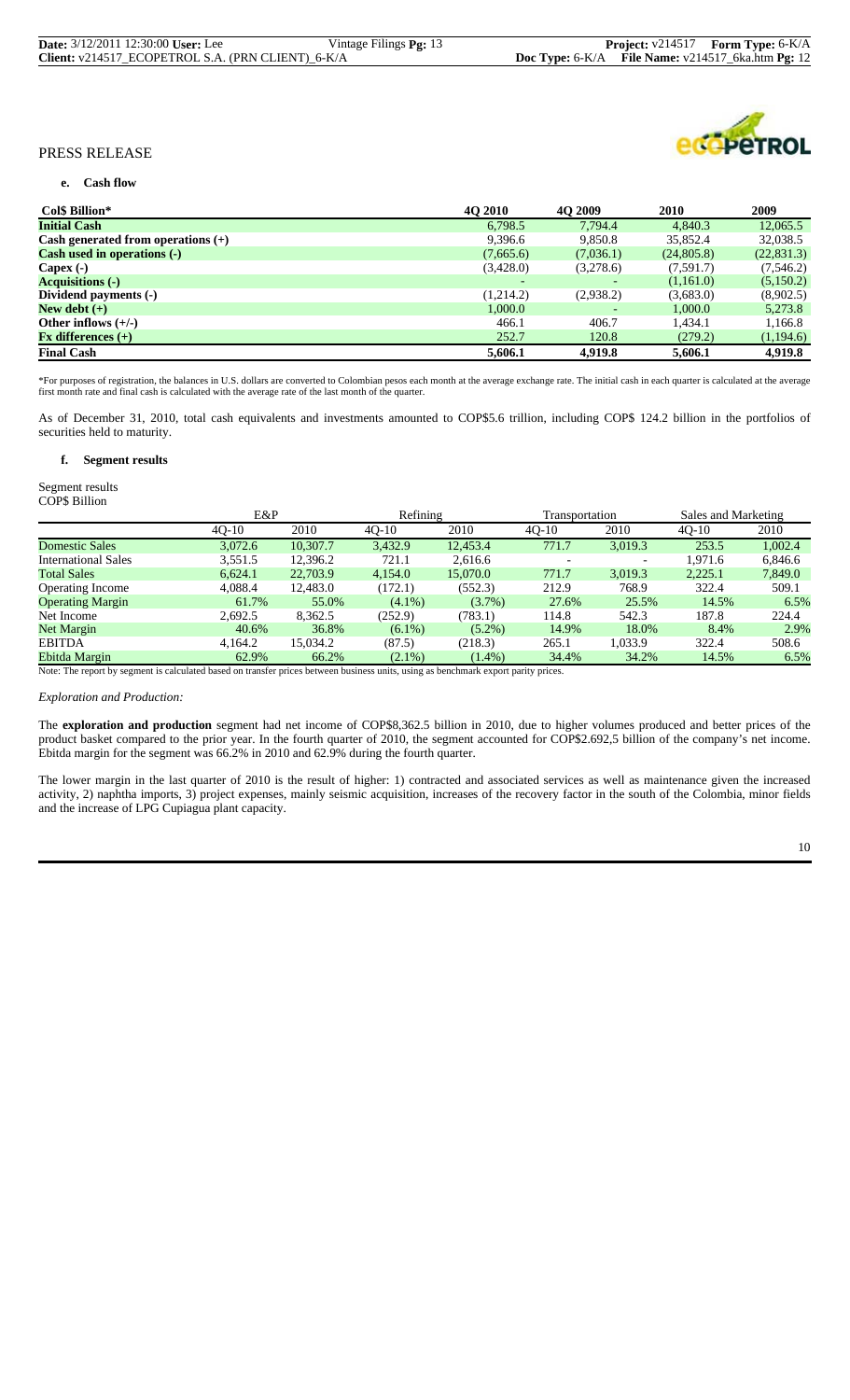# **OPPTROL**

# PRESS RELEASE

#### *Refining:*

The **refining** segment had a loss of COP\$783.1 billion in 2010, COP\$252.9 corresponds to the fourth quarter, owing primarily to the high cost of raw materials when compared to revenues and to non-operating losses regarding subsidiary companies, provisions and taxes. Ebitda margin for the full year was -1.4%, and -2.1% in the fourth quarter.

Ecopetrol is implementing an integrated strategy in order to optimize costs on the refining segment which will allow the Company to: 1) improve contractual processes to obtain savings in maintenance, 2) reduce energy consumption as well as chemicals and raw materials, 3) optimize cost and length of plant stoppages, 4) reduce the cost of refinery load, and 5) reduce low sulphur content diesel imports given the commencement of operations of the hydro-treatment plant.

#### *Transportation:*

The **transportation** segment had net income of COP\$542.3 billion in 2010, as a result of higher crude volumes transported, both by pipeline as well as tank cars. Higher fixed costs came mainly from higher maintenance due to damages from the rainy season in the final months of the year. Ebitda margin was 34.4% in the fourth quarter and 34.2% for full year 2010. Net income in the fourth quarter amounted to COP\$114.8 billion.

#### *Supply and Marketing:*

In 2010 the segment had net income of COP\$224.4 billion, COP\$187.8 corresponding to the fourth quarter. The results are mainly the effect of higher exported volumes and better prices during the quarter. Ebitda margin for the year 2010 was 6.5%, and 14.5% for the fourth quarter.

#### **g. Balance Sheet**

#### **Unconsolidated Balance Sheet**

| (COP\$ Billion)                            | At December 31.<br><b>2010</b> | At December 31,<br>2009 | $\frac{6}{9}$ |
|--------------------------------------------|--------------------------------|-------------------------|---------------|
| <b>Current Assets</b>                      | 9.497.2                        | 9.596.5                 | $(1.0\%)$     |
| Long Term Assets                           | 55,628.8                       | 43,495.9                | 27.9%         |
| <b>Total Assets</b>                        | 65,126.0                       | 53,092.4                | 22.7%         |
| <b>Current Liabilities</b>                 | 9,288.6                        | 6.772.0                 | 37.2%         |
| <b>Long Term Liabilities</b>               | 14,309.5                       | 13,617.2                | 5.1%          |
| <b>Total Liabilities</b>                   | 23,598.1                       | 20,389.2                | 15.7%         |
| Equity                                     | 41,527.9                       | 32,703.2                | 27.0%         |
| Total Liabilities and Shareholders' Equity | 65,126.0                       | 53,092.4                | 22.7%         |
|                                            |                                |                         |               |
| Debit Memorandum accounts                  | 116.788.8                      | 86,806.5                |               |
| Credit Memorandum accounts                 | 92,600.8                       | 50,092.7                |               |

As of December 31, 2010, Ecopetrol's **total assets** amounted to COP\$65.1 trillion, an increase of 22.7% compared to the same period of 2009.

Contributing substantially to the increase were non-current assets represented by 1) an increase in portfolio investments, 2) interest in subsidiaries according to the equity method, 3) a 26.7% increase in property, plant and equipment, and 4) a 67% increase in valuation of fixed assets based on a general appraisal in 2010, and the termination and extension of contracts.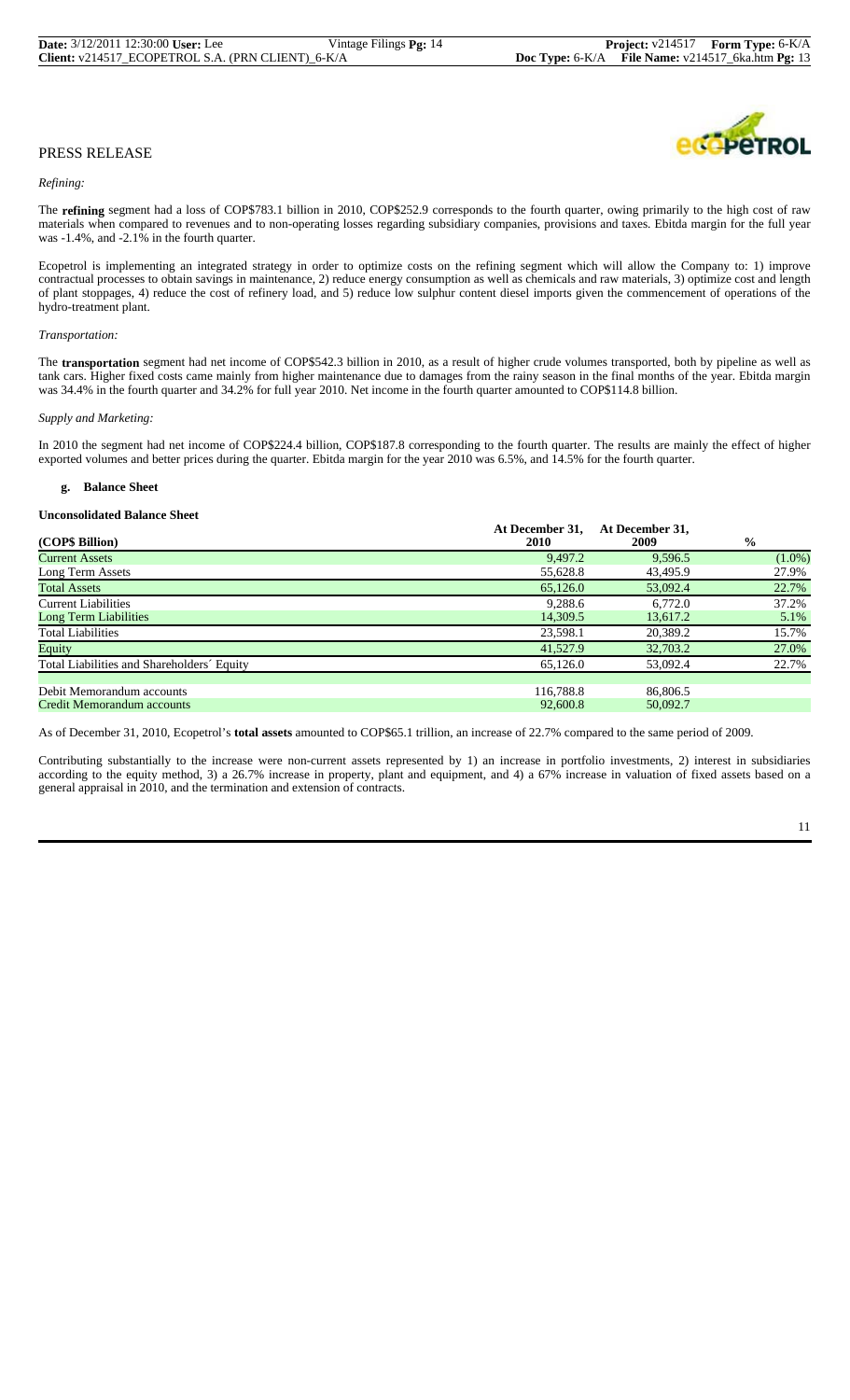Liabilities totaled COP\$23.5 trillion, or 36% of total assets. Financial obligations were COP\$6.6 trillion and included 1) finance loans with 11 national Banks totaling COP\$2.2 trillion, 2) external debt bonds for US\$1.5 billion (COP\$2.8 trillion) and, 3) domestic debt bonds for COP\$1.0 trillion, issued in December 2010. Financial obligations accounted for 28% of total liabilities and 10% of total assets.

The COP\$3.2 trillion (15.7%) increase in liabilities compared to 2009 was mostly attributable to: 1) increase in financial debt by COP\$1.2 trillion, 2) higher income tax provision (COP\$1.1 trillion) based on higher income last year, 3) accounts payable for COP\$738 billion and, 4) higher actuarial liability for healthcare and education for COP\$ 145 billion.

**Equity** was COP\$41.5 trillion at December 2010 compared to COP\$32.7 trillion at the end of 2009. The increase was mostly the net result of 1) a valuation surplus recognition of COP\$3.9 trillion, 2) higher earnings in 2010 of COP\$3.1 trillion, 3) a COP\$0.5 trillion increase from the equity method surplus, and 4) lower valuations of property, plant and equipment for COP\$0.4 trillion.

#### **II. Business aspects**

#### **a. Exploration**

*Ecopetrol S.A. exploration activities in Colombia:*

The following exploratory drilling took place in Colombia in 2010:

#### **Ecopetrol S.A. drilling activity in 2010**

|               |                 | Hydrocarbon |               |  |
|---------------|-----------------|-------------|---------------|--|
| Type of well  | Number of wells | Presence    | In evaluation |  |
| A-3A          |                 |             |               |  |
| Stratigraphic |                 |             |               |  |

Of the 13 A-3 exploratory wells drilled in Colombia during the year in which Ecopetrol has interests, four had a hydrocarbon presence (Rio Zulia West-3, Quifa-6, Oripaya-1, and Akacias-1), and as of December 31, 2010 two more (Tinkhana-1 and Ambar-1) were still being evaulated to determine the presence of hydrocarbons. The exploratory success rate was 36.4% (not including these last two wells).

Ten stratigraphic wells were drilled during the year, with hydrocarbons evidence in six of them (Mago- 1x and Draco- 1x on Caño Sur block; and Quifa 26X, Quifa 24X, Quifa 22X and Quifa 20X on the Quifa block).

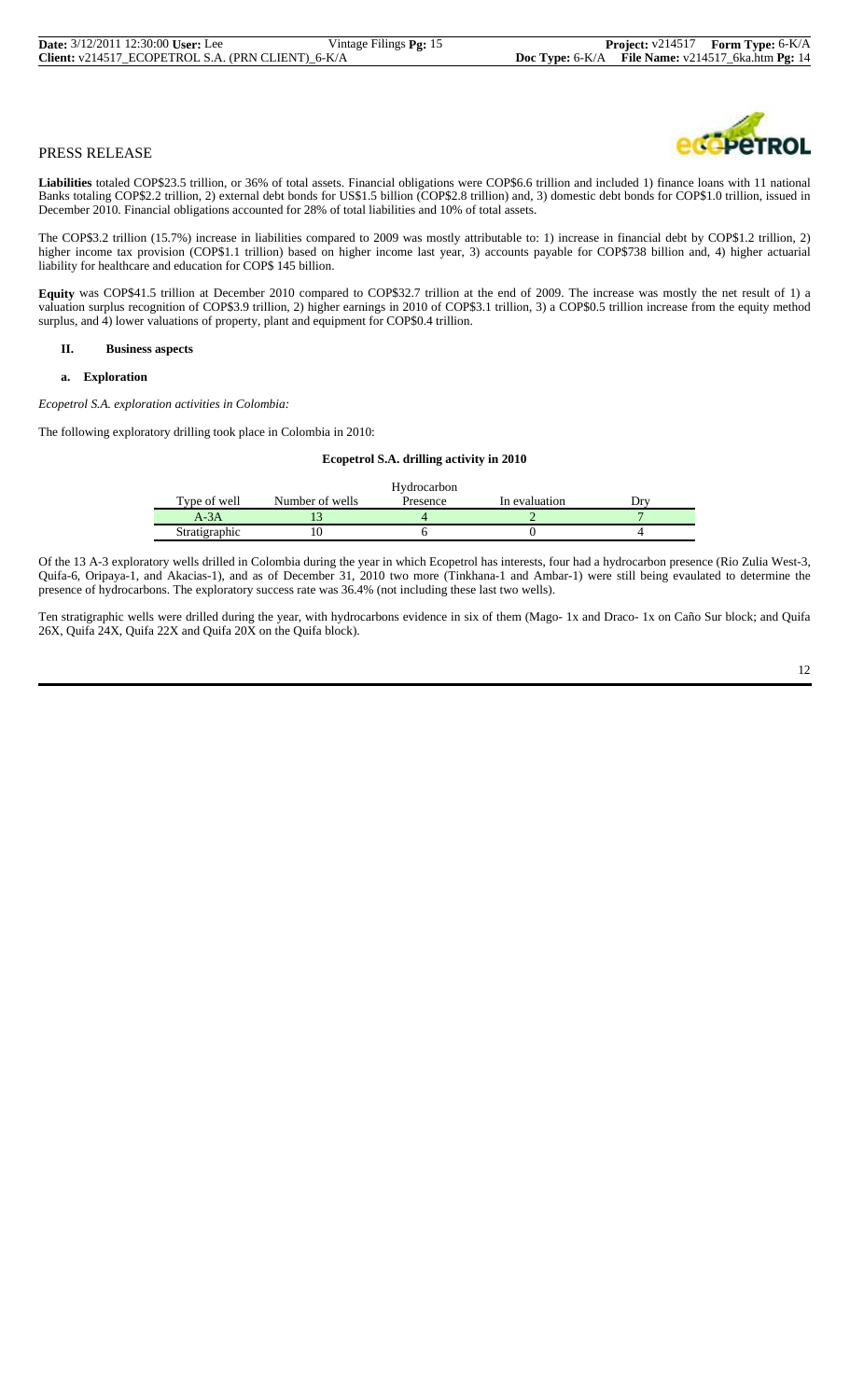#### **Ecopetrol S.A. drilling activity 4Q 2010**

|               |                 | Dry      |               |  |
|---------------|-----------------|----------|---------------|--|
| Type of well  | Number of wells | Presence | In evaluation |  |
| A-3 National  |                 |          |               |  |
| Stratigraphic |                 |          |               |  |

During the fourth quarter of 2010, Ecopetrol finished drilling four exploratory wells, three of them operated directly by the company. The Akacias well, located on Block CPO-9 in Llanos Orientales and in which Ecopetrol has a 55% interest, was confirmed productive. Tinkhana-1 well (100% Ecopetrol) located in the Area Occidental block in Putumayo was under evaluation at year-end 2010. In February, 2011 Ecopetrol confirmed hydrocarbon presence in this well.

Serrana-1 well in Caño Sur block, in which Ecopetrol has a 50% working interest, was plugged and abandoned. The fourth well of the quarter, Ambar-1 in Quifa block, in which Ecopetrol has a 30% investment but is not the operator, is pending assessment.

During the fourth quarter 2010, Ecopetrol drilled two stratigraphic wells in partnership with Shell in the Cano Sur block: Mago and Draco. The information confirmed the presence of hydrocarbons in the area.

At of the end of the fourth quarter 2010, Ecopetrol, acting as operator, was drilling three exploratory wells in Colombia: Rumbero-1 in Playon Block, Kaxan Norte-1 in San Gabriel Block, and Puertos-1 in Caño Sur Block. The company is also participating as non-operator in the drilling of Rio Zulia West-4 on the Gonzalez block, operated by TPIC, and the stratigraphic well Ambar-3 on the Quifa block, operated by Meta Petroleum.

Hocol, a subsidiary of Ecopetrol, drilled 9 wells during the year, 3 of them in the last quarter. None have shown presence of hydrocarbons.

#### *International Exploration:*

In 2010, six exploratory international wells were drilled by subsidiaries of Ecopetrol. Out of the six, five were plugged and abandoned.TheItauna well, located on BM-C-29 block in Brazil, operated by Anadarko, in which Ecopetrol has a 50% interest, evidenced the presence of hydrocarbons. The well is currently being evaluated.

#### **International drilling activity in 2010**

|               |                 | Hydrocarbon |               |     |
|---------------|-----------------|-------------|---------------|-----|
| Type of well  | Number of wells | Presence    | In evaluation | Drv |
| International |                 |             |               |     |

During the fourth quarter, Ecopetrol participated in the drilling of three exploratory wells. The first was the Runtusapa well in Block 101in Peru (30% interest owned by Ecopetrol), in partnership with the operator Talisman, which was plugged and abandoned; the second well was the above-mentioned Itauna well and; the third one was the Krakatoa well in the U.S. Gulf Coast that was declared dry by the operator Statoil (Ecopetrol holds a 30% interest).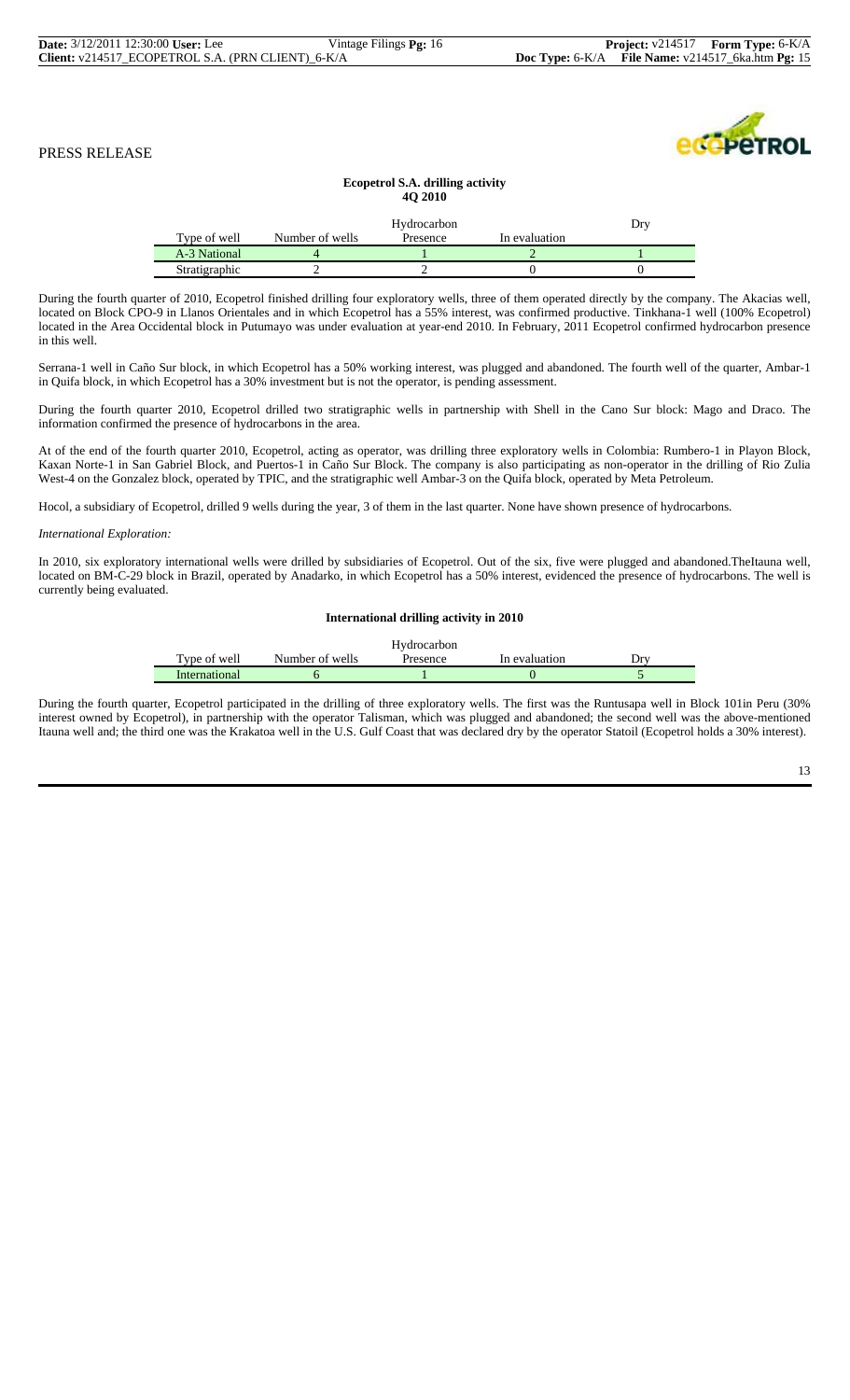| <b>Date:</b> 3/12/2011 12:30:00 User: Lee |                                                   | Vintage Filings <b>Pg:</b> 17 |                                                       | <b>Project:</b> $v214517$ <b>Form Type:</b> $6-K/A$ |
|-------------------------------------------|---------------------------------------------------|-------------------------------|-------------------------------------------------------|-----------------------------------------------------|
|                                           | Client: v214517 ECOPETROL S.A. (PRN CLIENT) 6-K/A |                               | Doc Type: $6-K/A$ File Name: $v214517_Gka.htm$ Pg: 16 |                                                     |

| <b>PETROL</b> |  |
|---------------|--|

| <b>International drilling activity</b><br><b>40 2010</b> |                 |             |               |     |  |  |  |
|----------------------------------------------------------|-----------------|-------------|---------------|-----|--|--|--|
|                                                          |                 | Hydrocarbon |               |     |  |  |  |
| Type of well                                             | Number of wells | Presence    | In evaluation | Drv |  |  |  |
| <b>International</b>                                     |                 |             |               |     |  |  |  |

Savia Peru, a subsidiary in which Ecopetrol holds a 50% interest, drilled the exploratory well RC16XD which showed evidence of hydrocarbons.

*Seismic:*

Total seismic information acquired in 2010 (25,120 equivalent kilometers) increased by 59.5% when compared to 2009 (15,751 equivalent kilometers), mainly attributable to the purchase of seismic information for the U.S. Gulf Coast.

During the fourth quarter of 2010, 1,701 kilometers equivalent of seismic data were acquired in Colombia, mainly in the Llanos Orientales and in the Mid Magdalena Valley. Additionally, the equivalent of 2,116 kilometers of international seismic information were acquired, most of them by Savia in Peru.

| Seismic Activity - Ecopetrol's participation (KM Eq) |       |       |            |        |        |         |  |  |
|------------------------------------------------------|-------|-------|------------|--------|--------|---------|--|--|
|                                                      | 4010  | 4009  | $\%$       | 2010   | 2009   | %       |  |  |
| Direct                                               | 670   | 1.652 | $(59.4\%)$ | 1,965  | 3,095  | (36.5%) |  |  |
| Joint ventures                                       | 89    | 1.208 | $(92.6\%)$ | 2.850  | 1.338  | 113.0%  |  |  |
| Hocol                                                | 942   | 680   | 38.5%      | 1.676  | 799    | 109.8%  |  |  |
| International                                        | 123   | 4.562 | $(97.3\%)$ | 11.146 | 4.810  | 131.7%  |  |  |
| Savia                                                | 1.993 | 1.714 | 16.3%      | 7.483  | 5.709  | 31.1%   |  |  |
| <b>Total</b>                                         | 3.817 | 9.816 | $(61.1\%)$ | 25,120 | 15,751 | 59.5%   |  |  |

# **b. Production**

*Corporate Group Production:*

The Corporate Group reached production for 2010 of 615.9 MBOED in 2010, a 18.3% increase when compared to the Group's production in 2009.

In 2010, Ecopetrol's direct production was 94.1% of group production; Hocol, 4.4%; Savia, 1.2%; and Ecopetrol America, 0.3%. Subsidiary production increased by 66.2% over the previous year (Hocol and Savia´s production was integrated in the first and second quarter of the year respectively).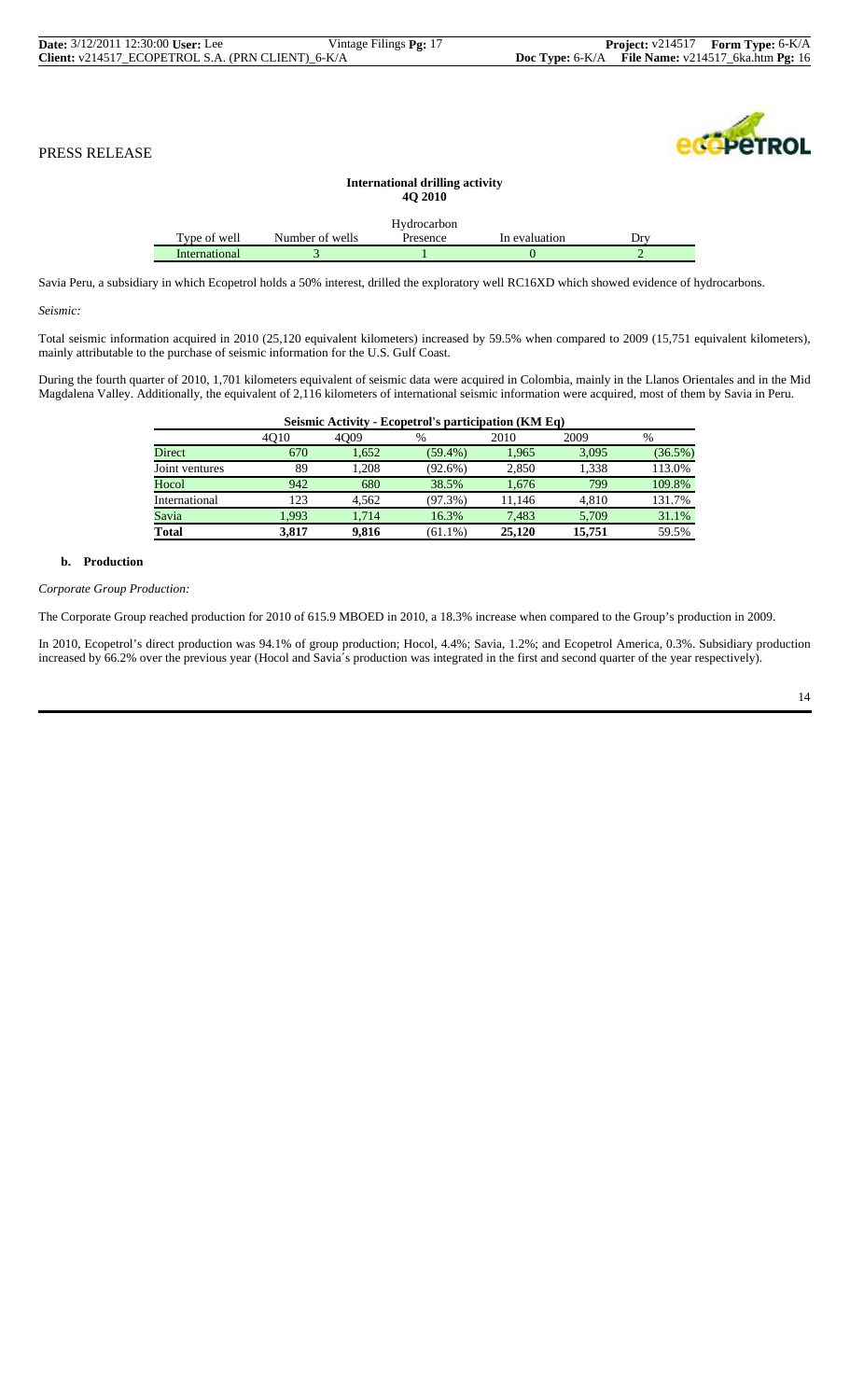| <b>Date:</b> 3/12/2011 12:30:00 User: Lee         | Vintage Filings <b>Pg:</b> 18 |                                                       | <b>Project:</b> v214517 <b>Form Type:</b> 6-K/A |
|---------------------------------------------------|-------------------------------|-------------------------------------------------------|-------------------------------------------------|
| Client: v214517_ECOPETROL S.A. (PRN CLIENT)_6-K/A |                               | Doc Type: $6-K/A$ File Name: $v214517$ 6ka.htm Pg: 17 |                                                 |



# **CORPORATE GROUP'S PRODUCTION**

Ecopetrol S.A. gross oil and gas

| production (mboed)              | <b>4O 2010</b> | 4O 2009        | $\frac{0}{0}$ | 2010        | 2009  | $\frac{0}{0}$ |
|---------------------------------|----------------|----------------|---------------|-------------|-------|---------------|
| Crude Oil                       | 511.1          | 440.0          | 16.2%         | 481.9       | 405.8 | 18.8%         |
| Natural Gas                     | 97.9           | 100.3          | $-2.4%$       | 97.6        | 92.9  | 5.1%          |
| <b>Total</b>                    | 609.0          | 540.3          | 12.7%         | 579.5       | 498.7 | 16.2%         |
| Hocol                           | 4O 2010        | 4O 2009        | $\frac{0}{0}$ | 2010        | 2009  | $\frac{0}{0}$ |
| Crude Oil                       | 29.3           | 24.4           | 20.1%         | 25.9        | 13.8  | 87.7%         |
| Natural Gas                     | 1.0            | 2.0            | -50.0%        | 1.1         | 0.9   | 22.2%         |
| <b>Total</b>                    | 30.3           | 26.4           | 14.8%         | 27.0        | 14.7  | 83.7%         |
| * Includes royalties            |                |                |               |             |       |               |
| Savia                           | <b>4O 2010</b> | 4O 2009        | $\frac{0}{0}$ | 2010        | 2009  | $\frac{6}{6}$ |
| Crude Oil                       | 6.4            | 6.3            | 1.6%          | 6.4         | 5.3   | 20.8%         |
| <b>Natural Gas</b>              | 1.4            | 1.2            | 16.7%         | 1.1         | 0.9   | 22.2%         |
| <b>Total</b>                    | 7.8            | 7.5            | 4.0%          | 7.5         | 6.2   | 21.0%         |
| Ecopetrol America INC (K2)      | <b>40 2010</b> | <b>40 2009</b> | $\frac{6}{6}$ | <b>2010</b> | 2009  | $\frac{0}{0}$ |
| Crude Oil                       | 1.8            | 1.7            | 5.9%          | 1.7         | 0.9   | 88.9%         |
| <b>Natural Gas</b>              | 0.2            | 0.2            | $0.0\%$       | 0.2         | 0.1   | 100.0%        |
| <b>Total</b>                    | 2.0            | 1.9            | 5.3%          | 1.9         | 1.0   | 90.0%         |
| <b>Total Group's production</b> | 649.1          | 576.1          | 12.7%         | 615.9       | 520.6 | 18.3%         |

#### *Ecopetrol S.A. Production:*

The annual gross production in 2010 exceeded expectations reaching 579.5 MBOED (481.9 MBOED of crude and 97.6 MBOED of gas), which represents an increase of 16.2% compared to 2009. Ecopetrol´s gross equivalent production in the fourth quarter of 2010 was 609.0 MBOED (83.9% crude), a 12.7% increase compared to the 540.3 MBOED produced in same period in 2009.

#### **Production per crude**

|                      | <b>4O 2010</b> | 4O 2009 | $\frac{0}{0}$ | <b>2010</b> | 2009  | $\frac{0}{0}$ |
|----------------------|----------------|---------|---------------|-------------|-------|---------------|
| <b>Light crudes</b>  | 53.3           | 43.9    | 21.4%         | 48.0        | 44.2  | 8.6%          |
| <b>Medium crudes</b> | 222.4          | 220.7   | 0.8%          | 223.5       | 214.7 | 4.1%          |
| <b>Heavy crudes</b>  | 235.4          | 175.4   | 34.2%         | 210.4       | 146.9 | 43.2%         |
| <b>Total</b>         | 511.1          | 440.0   | $16.2\%$      | 481.9       | 405.8 | 18.8%         |

During 2010, heavy crude production accounted for 43.7% of total crude production compared to 36.2% for 2009. The fields with the highest production of heavy crude were Castilla and Chichimene (Ecopetrol holding a 100% interest), with 98.4 and 19.1 MBOED respectively in 2010. In association operations, Rubiales and Quifa assets represented 71.8 MBOED of the Ecopetrol´s gross production.

Gas production increased 5.1% compared to 2009, driven mainly by the Chuchupa and Ballena fields (operated by Chevron) with a production of 67.9 MBOED (Ecopetrol´s share). Additionally, it is important to highlight the expected incorporation of gas volumes available for sale from the plants LTO II (70 MMCFD), and Gibraltar (36 MMPCFD), which will be available in 2011.

In October, the Casabe Sur Field was declared commercially viable by Ecopetrol, with an expected production of 5.5 MBOED for 2012.

During the fourth quarter, a total of 259 wells were drilled, 27% operated by Ecopetrol. In 2010, 781 wells were drilled, an increase of 194 compared to 2009. Direct operations increased the drilling by 34 wells, a 22% increase over the previous year.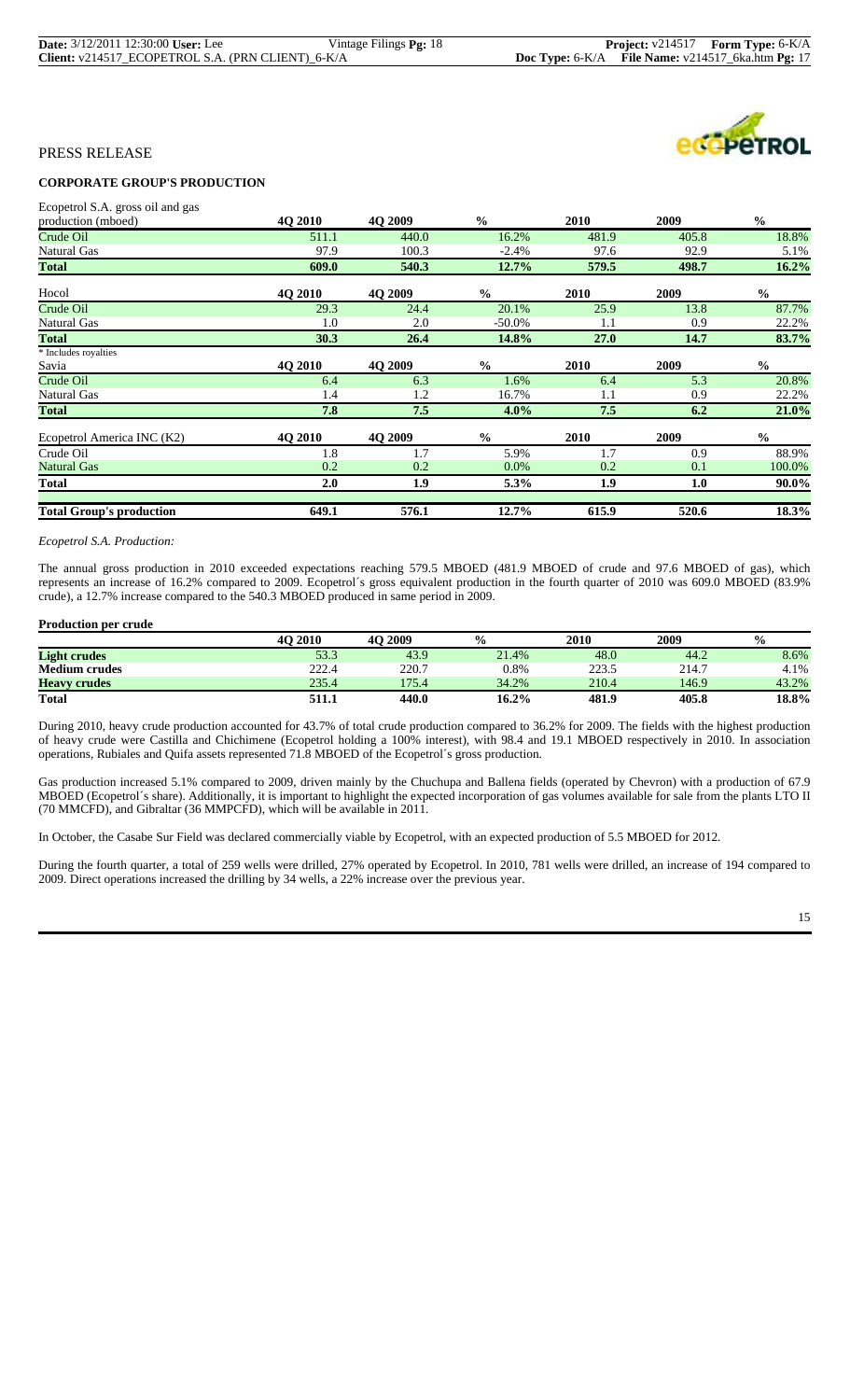| <b>Date:</b> 3/12/2011 12:30:00 User: Lee         | Vintage Filings Pg: 19 |  | <b>Project:</b> v214517 <b>Form Type:</b> 6-K/A       |
|---------------------------------------------------|------------------------|--|-------------------------------------------------------|
| Client: v214517_ECOPETROL S.A. (PRN CLIENT)_6-K/A |                        |  | Doc Type: $6-K/A$ File Name: $v214517$ 6ka.htm Pg: 18 |



| Development wells   |              |                            |              |                          |                            |              |               |
|---------------------|--------------|----------------------------|--------------|--------------------------|----------------------------|--------------|---------------|
|                     |              | 2010                       |              |                          | 2009                       |              | $2009 - 2010$ |
| Region              | Direct wells | In<br>partnership<br>wells | <b>Total</b> | Direct wells             | In<br>partnership<br>wells | <b>Total</b> | $\frac{0}{0}$ |
| Magdalena           | 58           | 322                        | 380          | 100                      | 249                        | 349          | 9.0%          |
| Central             | 121          | 200                        | 321          | 46                       | 115                        | 161          | 99.0%         |
| North east          |              |                            |              |                          | <sub>0</sub>               |              | $(17.0\%)$    |
| Catatumbo Orinoquia |              | 18                         | 18           |                          | 12                         | 16           | 13.0%         |
| South               | 12           | 40                         | 52           |                          | 48                         | 55           | $(5.0\%)$     |
| Minor fields        |              |                            |              | $\overline{\phantom{a}}$ | -                          |              | $0.0\%$       |
| <b>Total</b>        | 191          | 590                        | 781          | 157                      | 430                        | 587          | 33%           |

# *Lifting costs for Ecopetrol:*

The lifting cost per barrel equivalent produced by Ecopetrol S.A. was US\$7.99 for 2010, an increase of US\$0.76. compared to 2009 that was due to:

- Increased maintenance and operating costs from work-overs (US\$0.87/BL)
- Revaluation of the Colombian Peso vs. the U.S. dollar (US\$0.94/BL)
- Higher production volume (US\$-1.05/BL).

#### **c. Refining**

#### *Barrancabermeja Refinery:*

The utilization factor of the refinery averaged 81.8% in 2010 compared to 80.7% in 2009. Through-put increased 3.8% due to the opening of the hydrotreatment plant in August.

Through-put was higher by 3.3% in the fourth quarter 2010 than the same period the previous year, with a utilization factor of 93% compared to 81% for the fourth quarter of 2009.

# **Refinery runs**

| <b>Mbod</b>    | 201 <sup>c</sup>      | 2009<br>⁄∎≀           |      | 2010             | 2009                         | $\mathbf{0}_{L}$<br>∕0 |
|----------------|-----------------------|-----------------------|------|------------------|------------------------------|------------------------|
| Barr<br>ermeia | $\omega$ $\upsilon$ . | ,,,<br>$\overline{L}$ | 3.3% | $\Delta$<br>---- | $\sqrt{15}$<br>$\sim$ 1<br>. | 3.8%                   |

The economic evaluation for the Modernization Plan for the Barrancabermeja refinery keeps going as well as the internal processes. With the arrival of the UF/RO (Ultra Filtration-Reverse Osmosis) water plant, the Industrial Services Master Plan achieved a completion rate of 29.3%.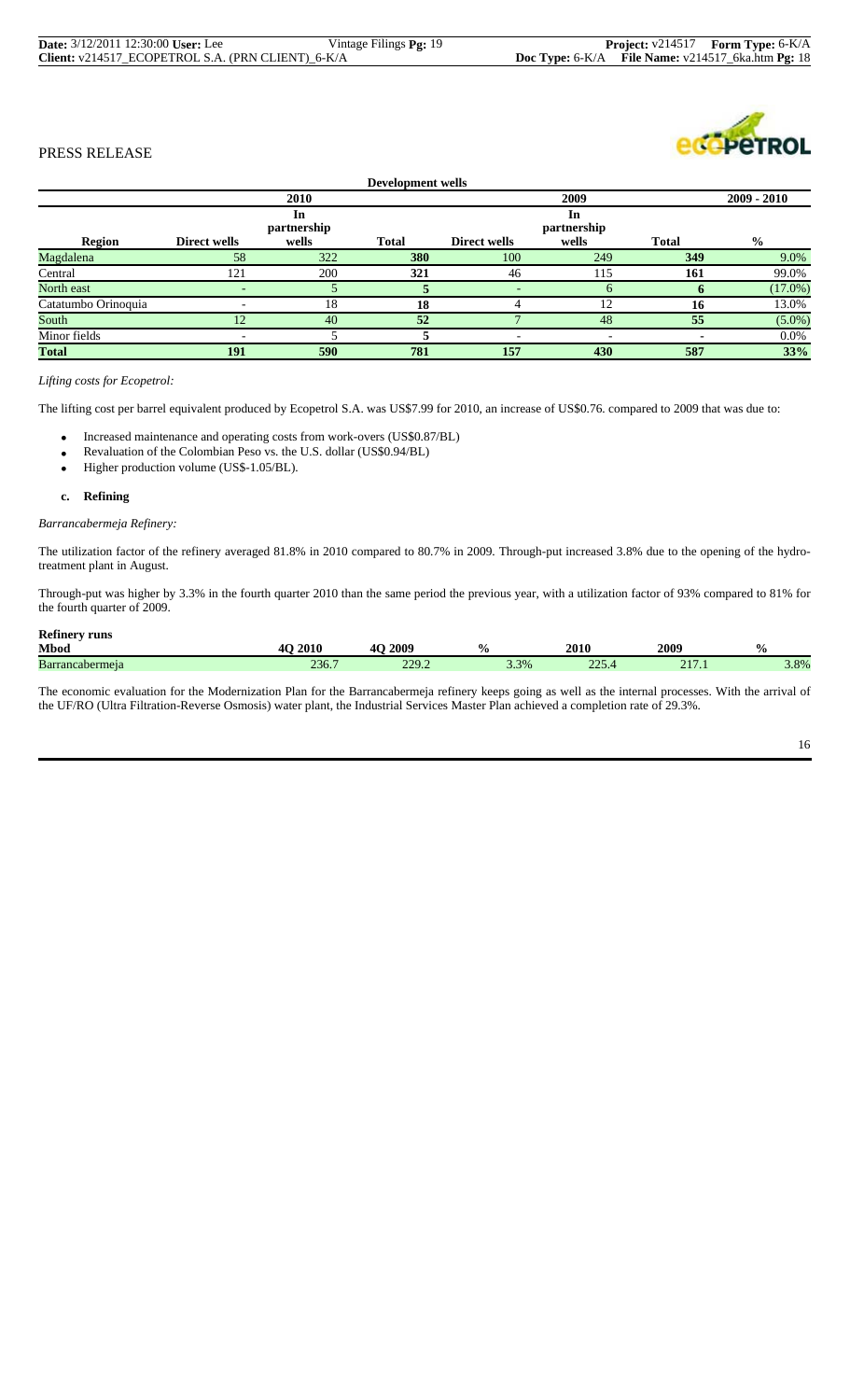

*Costs and margins for the Barrancabermeja Refinery:*

The cash cost per refined barrel was US\$5.67 in 2010, US\$0.28/BL less than in 2009 as a result of: 1) higher runs (-US\$0.23/BL), 2) cost optimization initiatives (-US\$0.72/BL) and 3) the effect of the peso revaluation (+US\$0.67/BL).

The Barrancabermeja refinery gross margin (average sale price minus average purchase price) in 2010 was US\$7.70/BL, compared to US\$4.41/BL during 2009. The higher margin is explained by the increase in product differential of US\$4.97/BL, while raw materials grew US\$1.68/BL.

#### *Reficar S.A. (Refinería de Cartagena):*

The utilization factor of the refinery was 77.4% in 2010 compared to 92.3% in 2009. Throughput fell 15% due to maintenance of the crude and visbreaker units in October. Additionally, the cracking unit had technical stoppage in November.

Due to the maintenance stoppages mentioned previously, the utilization factor of the refinery reached 57% compared to 90.8% in the same period in 2009.

#### **Refinery runs**

| Mbod                | 2010<br>40 | 2009<br>AC<br>- -       | $\frac{1}{2}$ | 2010 | 2009        | $\frac{0}{0}$ |
|---------------------|------------|-------------------------|---------------|------|-------------|---------------|
| $\sim$<br>$\arctan$ | 30.2       | 70 <sub>2</sub><br>18.3 | $53.8\%$      | 07.U | 70c<br>0.0' | $(15.0\%)$    |

The Master Development Plan at the Cartagena Refinery was 17.5% complete as of December 2010.

#### *Petrochemicals:*

Propilco finished a project to increase its capacity by up to 500 thousand tons per year. In addition, expansion was completed of the COMAI propylene purification tower (a 100%-owned subsidiary of Propilco), with capacity increased to 330 thousand tons per year in 2010 (up from 180 thousand tons per year in 2009).

Additionally, the conceptual engineering phase was completed for our petrochemical infrastructure expansion plan. The business model for economic evaluation is currently under preparation.

#### **d. Transportation**

#### *Transported volumes:*

In 2010, an average of 1,035.8 MBOD were transported (74.4% crude and 25.6% refined products), a 29.6% increase compared to 799.5 MBOD in 2009. The drivers for growth were higher volumes of: 1) crudes for export, 2) JET-A1 due to a higher demand in the local market, 3) ecological diesel (blend with 2% biodiesel) to meet higher internal demand, and 4) naphtha for the Llanos Orientales region required to transport heavy crudes.

In the fourth quarter of 2010, an average of 1,053.3 MBOD were transported, 18.3% higher than in the same quarter of 2009.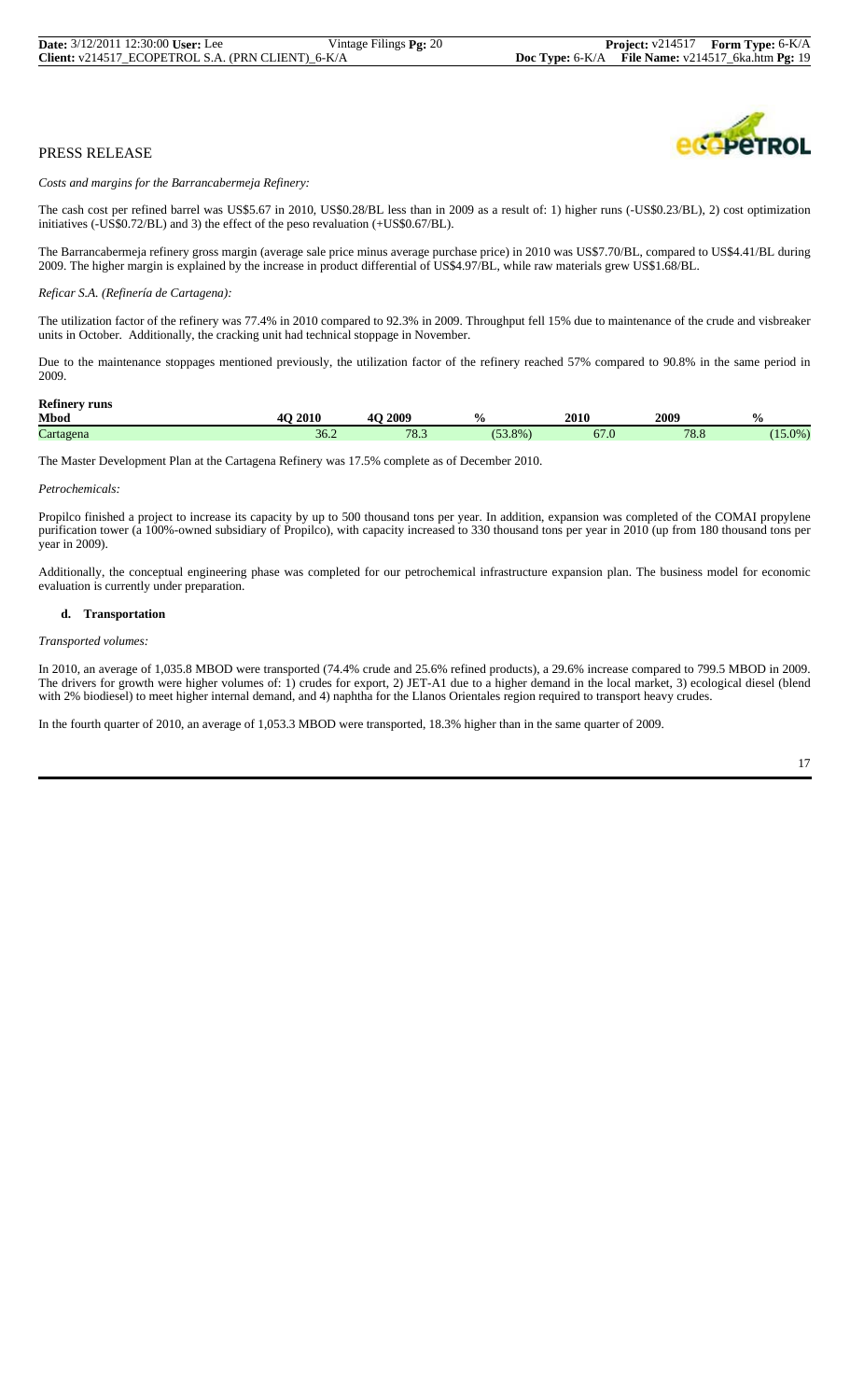# COPETROL

# PRESS RELEASE

*Expansion of transportation infrastructure:*

The projects ended in 2010 were:

- Oil pipelines:
	- Castilla-Apiay: Increase in pumping capacity from 80 to 140 MBOD due to the new Castilla diesel unit as well as the increased speed of
	- electric motors.<br>Apiay-Monterrey: Increase in pumping capacity of the 20" line from 160 to 210 MBOD.
	-
	-
	- Ocensa Segment II: Increase in pumping capacity from 460 to 530 MBOD.<br>El Viento Cusiana (ODL): Mechanical installation of a 24" pipeline.<br>Caño Limón Covenas: Installation and starting of operations of an injection syst transportation capacity by 40 MBOD.
	- Vasconia Barrancabermeja: Increase in the pumping capacity of the 20" line from 140 to 160 MBOD.
	- Galan Ayacucho: Increase in the operating capacity of the 18" line from 52 to 72 MBOD.

• Multipurpose pipelines:

- Pozos Colorados Galan: Increase in pumping capacity from 45 MBOD to 70 MBOD. Connection of 87 kilometers of pipeline that were being replaced in the Ayacucho sector and began laying down the new underwater return line at the Pozos Colorados terminal.
- - Storage facilities:<br>
	 Vasconia station: Increase of 240 thousand barrels in storage capacity.
		- Altos de Porvenir station: Completion of the mechanical installation of a 170 thousand barrels storage tank.
		- Other projects: Restoration of the storage capacity of 160 MBO in Orito, 50 MBO in Araguaney and 45 MBO in Puerto Salgar.
- Multipurpose pipelines:
	- Pozos Colorados Galan: Increase in pumping capacity from 45 MBOD to 70 MBOD. Connection of 87 kilometers of pipeline that were being replaced in the Ayacucho sector and began laying down the new underwater return line at the Pozos Colorados terminal. 152km are already operating.

Others:

- Ayacucho unloading facility: Optimization of existing unloading docks expanding capacity from 8 to 10 MBOD. Construction of new unloading docks which will increase the capacity by 20 KMBOD.<br>
• Banadía unloading facility: Optimization of existing unloading docks at Banadia expanding capacity from 3 to 10 MBOD. Construction
- of new unloading docks, which will increase capacity by 40 MBOD.

Projects currently in execution during 2011 are:

- Castilla-Apiay: Increase in pumping capacity from 140 to 210 MBOD due to the new Castilla diesel unit as well as the increased speed of electric motors.
- 
- Ocensa Segment II: Increase in pumping capacity from 530 to 560 MBOD. Vasconia Barrancabermeja: Increase in the pumping capacity of the 20" line from 160 to 220 MBOD.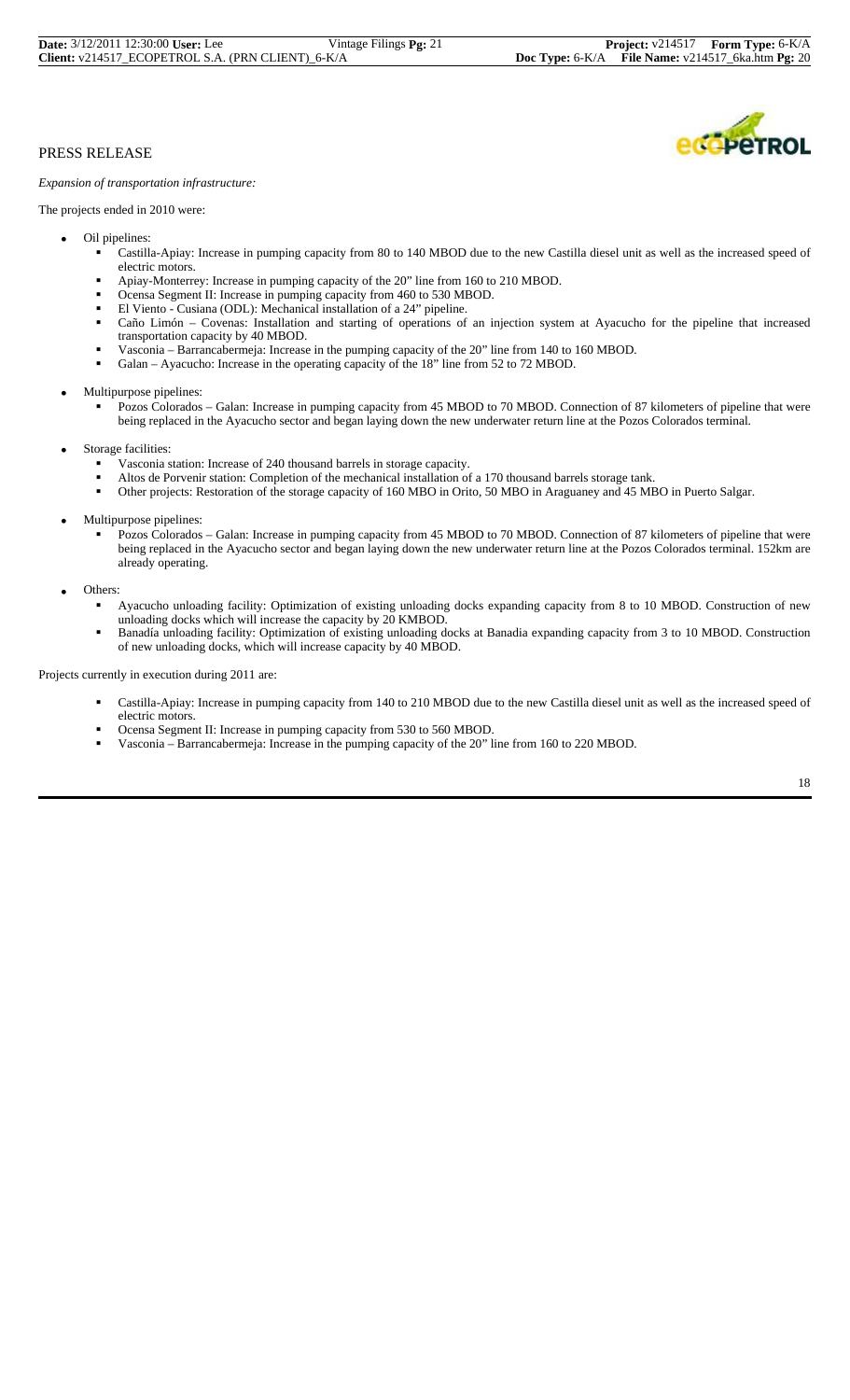| <b>Date:</b> 3/12/2011 12:30:00 User: Lee         | Vintage Filings <b>Pg:</b> 22 |
|---------------------------------------------------|-------------------------------|
| Client: v214517 ECOPETROL S.A. (PRN CLIENT) 6-K/A |                               |

**COPETROL** 

- Multipurpose pipelines:
	-
	- Pozos Colorados Galan: Increase in pumping capacity from 70 MBOD to 120 MBOD. Poliducto Andino: The construction of the Andean multi-use pipeline has been completed for 80 kilometers out of the total planned 132 kilometers. Additionally, all permits required for crossing roads were granted by all government agencies.
- Storage facilities:
	- Altos del porvenir: New tank start of operations
- Others:
- Ayacucho and Banadía unloading facilities: Start of operations at total capacities 2011 (Ayacucho 20 MBD and Banadía 40 MBD)

# *Transportation costs:*

Transportation costs were COP\$ 8.41/BKM in 2010, COP\$ 0.72/BKM less than in 2009 due to 1) higher volumes transported during the year (COP\$ - 1.42/BKM), and 2) an increase in operations from the higher volumes transported (COP\$ 0.68/BKM).

#### *Oleoducto Bicentenario (Bicentennial Oil Pipeline):*

In August of 2010, the company Oleoducto Bicentenario de Colombia S.A.S. was incorporated with the participation of seven shareholders: Ecopetrol (55.0%), Pacific Rubiales Energy (32.9%), Petrominerales Colombia Ltd. (9.65%), Hocol S.A. (0.96%), Rancho Hermoso S.A. (0.50%), C&C Energía Ltd. (0.50%) and Vetra Exploracion y Produccion Colombia S.A.S. (0.50%).

As of December 2010, the activities that had been completed were: 1) agreement on the investment framework in which the parties, including Ecopetrol, commit the capital funding for the initial phases, 2) filing of additional information required for license approval by the Ministry of Environment, Housing and Regional Development, 3) completion of the basic engineering of Araguaney – Banadía line, and 4) evaluation of the contractual strategy for the detail engineering of the stations Araguaney – Banadía.

#### **e. Biofuels**

#### *Ecodiesel Colombia S.A.:*

Ecodiesel began operations in June 2010. During the second quarter, it sold approximately 38,050 tons of biodiesel, of which 30,500 tons were sold to the Barrancabermeja refinery to be blended (at a 2% ratio) with regular diesel.

#### *Bioenergy:*

The Ecopetrol Corporate Group increased its stake in Bionergy from 79.9% to 88.6%, with an investment of US\$ 25.2 million. The financing of the project was completed, as local banks granted credit lines, and structuring of financial leases.

In addition, the company obtained the following milestones: 1) more than 1,000 hectares of sugarcane were planted, 2) supply contracts for 30% of required raw material, 3) free zone status was granted, and 4) The engineering, purchase and construction contract was signed (EPC Contract).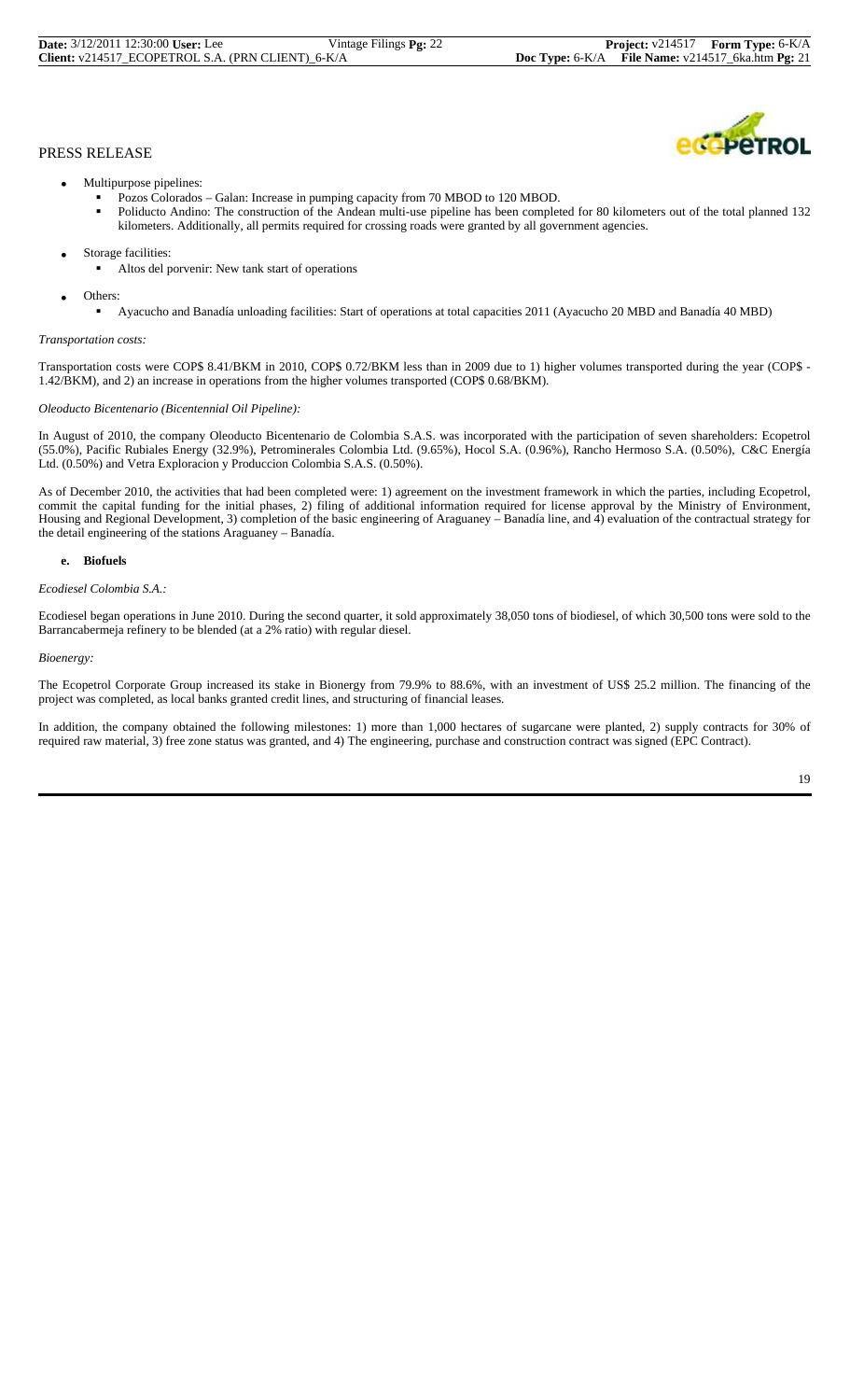#### **f. 2010 investment plan**

Total investment in 2010 reached US\$6,031 million of which US\$5,416 million went to organic investments, a 37.4% growth when compared to 2009. Additionally, the acquisition of a 51% stake in BP Exploration Company Colombia Limited, announced on August 2010, was approved by regulators and concluded on January 2011.

The breakdown of the investment was:

50.9% to production (US\$3,069.5 million), 13.5% into transportation (US\$814.3 million), 10.2% to refining and petrochemicals (US\$616.7 million), 10.2% for acquisitions (US\$614.7 million), 8.7% for affiliate companies and other (US\$521.7 million), 4.5% to exploration (US\$272.2 million), and the remaining 2.0% to corporate segment and other (US\$121.9 million).

| <b>CAPEX</b>                         |                   |                   |               |  |  |  |  |
|--------------------------------------|-------------------|-------------------|---------------|--|--|--|--|
| Segment                              | <b>CAPEX 2010</b> | <b>CAPEX 2009</b> | 2010 V.S 2009 |  |  |  |  |
| Production                           | 3,069.5           | 2,188.7           | 40.2%         |  |  |  |  |
| Exploration                          | 272.2             | 472.8             | $-42.4%$      |  |  |  |  |
| <b>Refining &amp; Petrochemicals</b> | 616.7             | 516.9             | 19.3%         |  |  |  |  |
| Transportation                       | 814.3             | 613.5             | 32.7%         |  |  |  |  |
| Corporate                            | 121.9             | 143.4             | $-15.0%$      |  |  |  |  |
| Acquisitions                         | 614.7             | 2,398.4           | $-74.4%$      |  |  |  |  |
| Subsidiaries and other               | 521.7             | 7.9               | 6503.8%       |  |  |  |  |
| <b>Total</b>                         | 6.031.0           | 6.341.6           | $-4.9%$       |  |  |  |  |

#### **g. ADR listing on Toronto Stock Exchange**

On August, 2010 the Company listed its ADRs (American Depositary Receipts) on the Toronto Stock Exchange under the ticker "ECP". The ADR is the most suitable security for Canadian investors, with increasing interest in Colombia and in Ecopetrol, to follow the company and make their investments. This new listing is an important step forward in Ecopetrol's capital markets positioning strategy. The ADR also trades in the New York Stock Exchange and the Lima Stock Exchange.

# **III. Corporate social responsibility**

#### **a. Stakeholders and Awards**

During 2010, Ecopetrol was involved in various activities designed to strengthen relations with stakeholders, among them: 1) a shareholder meeting 2) town hall meetings in Yopal, El Centro and Neiva; 3) the first Corporate Responsibility Forum; 4) second sustainability performance evaluation in accordance with the Dow Jones Sustainability Index, where Ecopetrol is ranked among the top 20% of the companies evaluated; 5) consolidation of the Human Rights committee and definition of the tactical Human Rights plan; 6) expansion of OPC (Citizen Participation Office) coverage in the Caribbean and northeast region; 7) participation in the Latin American Roundtable on Corporate Government; 8) Announcement of a corporate social responsibility strategy with regional coverage through workshops and interactive modules; and 9) the first Sustainability Report was completed in accordance with GRI G3 standards.

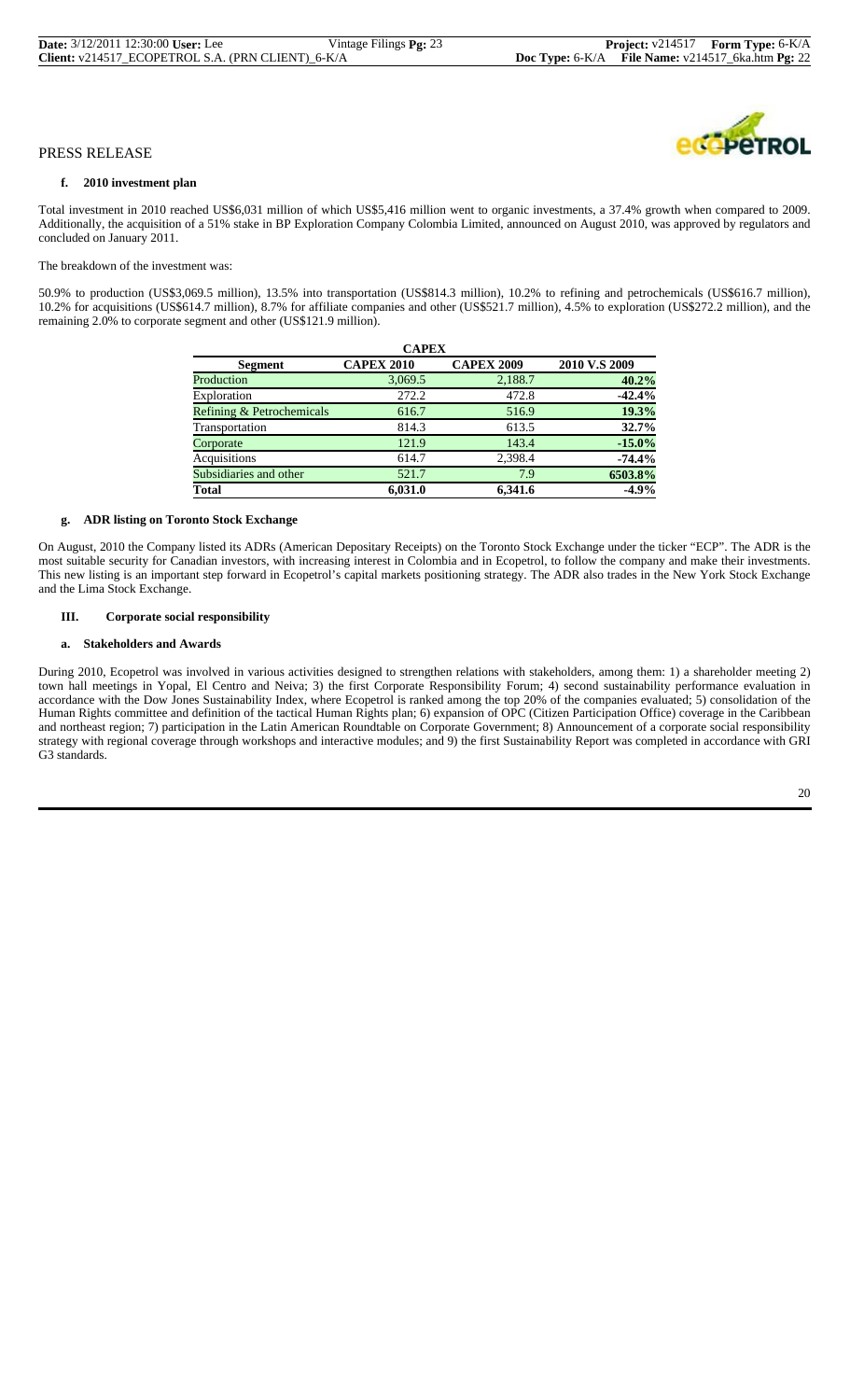

Among important awards received by Ecopetrol in 2010 were: 1) first place in the national transparency index; 2) the best company to work for in Colombia; 3) the most admired company by Colombian Leaders (Cifras y Conceptos); 4) the most admired and best managed company in Colombia (Datexco); 5) best company website (Colombian Association of Internet Users).

#### **b. HSE (Health, Safety and Environment) Performance**

One of the highlights in 2010 was the company´s environmental engagement within its strategic framework, articulating programs on biodiversity, climate changes and eco efficiency. Additionally, there was an important improvement in environmental performance as result of reducing number of incidents affecting air, soil and water quality, from 116 to 41 during this period.

The company's accident index was 1.56 (incidents per million of labor hours) compared to 1.24 in 2009. In order to assure the achievement of the goals set in 2011 (new environmental challenges and increased awareness of health care of our employees) the company will continue to strengthen the following initiatives: 1) Adjustments to the operational model related to the Governance and management framework, operational control and HSE performance assessments, according to the new dimensions of its operations and projects; 2) Cornerstone culture model. "Compromiso con la vida," as an integral component of the company´s culture; 3) Management of critical HSE proficiencies focused on full-time and contracted personnel; 4) Strengthening of the HSE management framework for contracted activities; 5) Development of the second phase of the improvement on industrial security program and its processes, adopting risk management best practices.

#### **c. Science and technology**

As a result of the application of 22 technological solutions between the ICP and the operational areas of the company, certified economic benefits were generated by the business areas in the amount of US\$ 707.3 million.

In 2010, positive results were obtained in knowledge management; Ecopetrol was nominated for the MAKE (Most Admired Knowledge Enterprises) award, an honor it shares in Latin America only with Petrobras and, at the global level, 48 other companies. Is the first time than a Colombian company is nominated for this award.

In 2010, four new patents were granted to the company (two in Nigeria and two in Colombia) bringing the total to 21 patents. Also 15 intellectual property patents were registered, reaching a total of 117, and nine new trademarks were granted, to a total of 31.

#### **d. Social investment**

During 2010, Ecopetrol committed COP\$159 billion to social investments, compared to COP\$135 billion in 2009. The investment budget was allocated to different regions where the company has a presence, through Responsible Operating Projects and Territorial Development Projects. The Responsible Operating Projects reached the amount of COP\$56 billion and were implemented in surrounding areas where the investment projects of the company have been developed. The Territorial Development Projects has the goal of impacting the development of the regions where the company operates, focusing on three lines: 1) Culture and Education, 2) Regional Competitiveness, and 3) Citizenship and Democracy. In terms of alliances and social institutional networks, in 2010 Ecopetrol managed resources with other entities at a ratio of COP\$4.3 per COP\$1 invested by Ecopetrol in territorial development projects.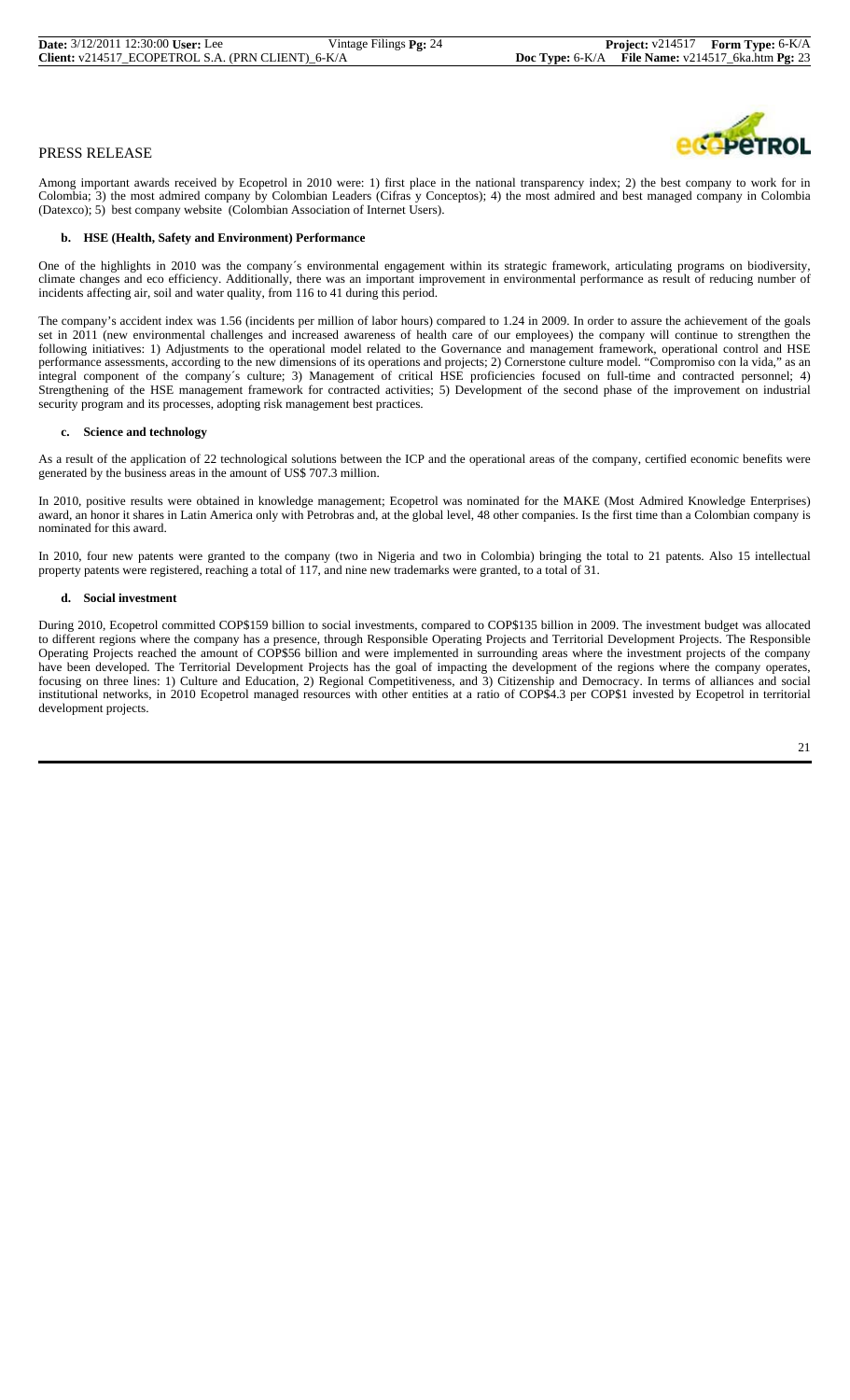| <b>Date:</b> 3/12/2011 12:30:00 User: Lee                    | Vintage Filings $Pg: 25$ |
|--------------------------------------------------------------|--------------------------|
| <b>Client:</b> $v214517$ ECOPETROL S.A. (PRN CLIENT) $6-K/A$ |                          |

#### **IV.** Financial results of Ecopetrol and subsidiaries (consolidated)<sup>1</sup>

The following are Ecopetrol's consolidated financial results:

**Consolidated Income Statement**

| <b>Year ended</b><br>December 31,<br>$\frac{0}{0}$<br>2009<br>12,945.5<br>24.7%<br>46.1%<br>16,345.9 |
|------------------------------------------------------------------------------------------------------|
|                                                                                                      |
|                                                                                                      |
|                                                                                                      |
|                                                                                                      |
| 75.0%<br>1,113.1                                                                                     |
| 30,404.4<br>38.0%                                                                                    |
| 13,394.2<br>39.0%                                                                                    |
| 12.8%<br>6,511.9                                                                                     |
| 19,906.1<br>30.4%                                                                                    |
| 52.5%<br>10,498.3                                                                                    |
| 2,625.0<br>19.3%                                                                                     |
| 7,873.3<br>63.6%                                                                                     |
| (622.5)<br>122.7%                                                                                    |
| 2,114.0<br>53.2%                                                                                     |
| 2,139.5%<br>4.8                                                                                      |
| 5,132.0<br>58.7%                                                                                     |
|                                                                                                      |
| 11,429.9<br>46.1%                                                                                    |
| 38%                                                                                                  |
|                                                                                                      |

\* Not audited, for illustration purposes only

The higher contributions of the subsidiaries (not including the effect of eliminations) in **total sales** during 2010 came from: Cartagena Refinery (COP\$4.9trillion), Hocol (COP\$2.5 trillion), Propilco (COP\$1.3 trillion), and Ocensa S.A. (COP\$1.1 trillion).

Among the subsidiaries, the highest net income came from: Ocensa (COP\$277.5 billion), Hocol (COP\$232.8 billion), and Propilco (COP\$65.4 billion). Higher net losses were reported by Ecopetrol America (COP\$543.2 billion), Cartagena Refinery (COP\$305.2 million), and Ecopetrol Brazil (COP\$211.5 billion).

Consolidated financial statements for fourth quarter 2009 include the following subsidiaries: Ecopetrol Oleo e Gas Do Brasil, Ecopetrol America Inc, Ecopetrol del Peru S.A., Hocol, Bioenergy<br>S.A., Andean Chemicals Limited, S.A., and Reficar S.A.



**<sup>1</sup>** For purposes of fourth quarter 2010 consolidation, the following affiliate results, in addition to Ecopetrol's, have been included:

Ecopetrol Oleo e Gas Do Brasil, Ecopetrol America Inc, Ecopetrol del Peru S.A., Hocol, Bioenergy S.A., Andean Chemicals Limited, ECP Global Energy, Propilco S.A., Comai, ODL Finance<br>S.A., Black Gold Re Ltd., Ecopetrol Tran Investments.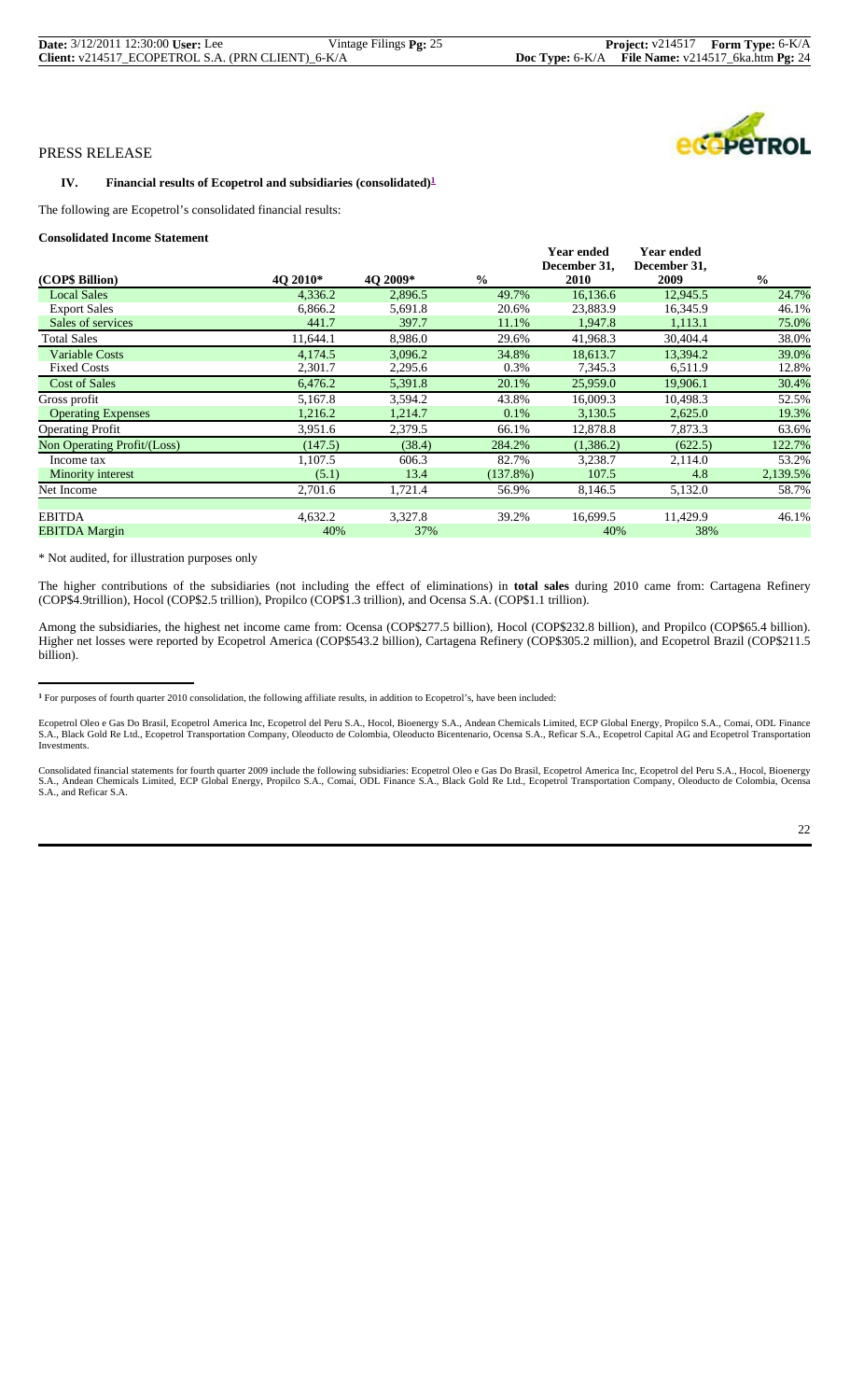Ecopetrol Peru, Ecopetrol Brazil, Ecopetrol America, and Bioenergy did not report any income as they are in pre-operating stage or undergoing exploratory activities (without any production except Ecopetrol America with 1.9 MBOED). Transportation subsidiaries (crudes and products) reported benefits to the group via lower transportation costs.

Under the equity participation method, Offshore International Group contributed a net income of COP\$54.6 billion and Invercolsa of COP\$27.9 billion.

Corporate Group´s **EBITDA** for 2010 reached COP\$16,7 trillion, which represents an EBITDA margin of 40%, mainly because of the operational results.

For the fourth quarter 2010, higher net income came from: Hocol (COP\$50.5 billion), Propilco (COP\$21.9 billion) and ODL with (COP\$21.4 billion). Higher losses came from: Ecopetrol America (COP\$276.3 billion) and the Cartagena Refinery with (COP\$259.4 billion).

EBITDA for the fourth quarter was COP\$4,632.2 billion, a 40% EBITDA margin.

#### **Consolidated Balance Sheet**

|                                            | <b>At December</b> | <b>At December</b> |               |
|--------------------------------------------|--------------------|--------------------|---------------|
| (COP\$ Billion)                            | 31, 2010           | 31, 2009           | $\frac{6}{9}$ |
| <b>Current Assets</b>                      | 12,629.7           | 12.117.8           | 4.2%          |
| Long Term Assets                           | 56,139.7           | 43,441.7           | 29.2%         |
| <b>Total Assets</b>                        | 68.769.4           | 55,559.5           | 23.8%         |
| <b>Current Liabilities</b>                 | 10.042.6           | 7.470.2            | 34.4%         |
| Long Term Liabilities                      | 16,912.6           | 14,578.0           | 16.0%         |
| <b>Total Liabilities</b>                   | 26,955.2           | 22,048.2           | 22.3%         |
| Equity                                     | 41,328.2           | 32,570.0           | 26.9%         |
| Minority interest                          | 486.0              | 941.3              | $(48.4\%)$    |
| Total Liabilities and Shareholders' Equity | 68,769.4           | 55,559.5           | 23.8%         |
| Debit Memorandum accounts                  | 119,039.6          | 87,959.5           |               |
| Credit Memorandum accounts                 | 96,981.0           | 50.925.3           |               |

#### **V. Presentation of results**

On Tuesday, March 1st, Ecopetrol's management will offer two webcast presentations to discuss fourth quarter and full year 2010 results:

2:00 p.m. New York-Toronto **In Spanish 11 In English In English** March 1<sup>st</sup>, 2011 2:00 p.m. Bogota-Lima 3:30 pm Bogota-Lima

March 1st, 2011 2:00 p.m. New York-Toronto 3:30 p.m. New York-Toronto

The webcast will be available on Ecopetrol's website: www.ecopetrol.com.co.

Please access the site 10 minutes prior to the start of the presentation in order to download any necessary software. A copy of the webcast will remain available for one year after the live event.

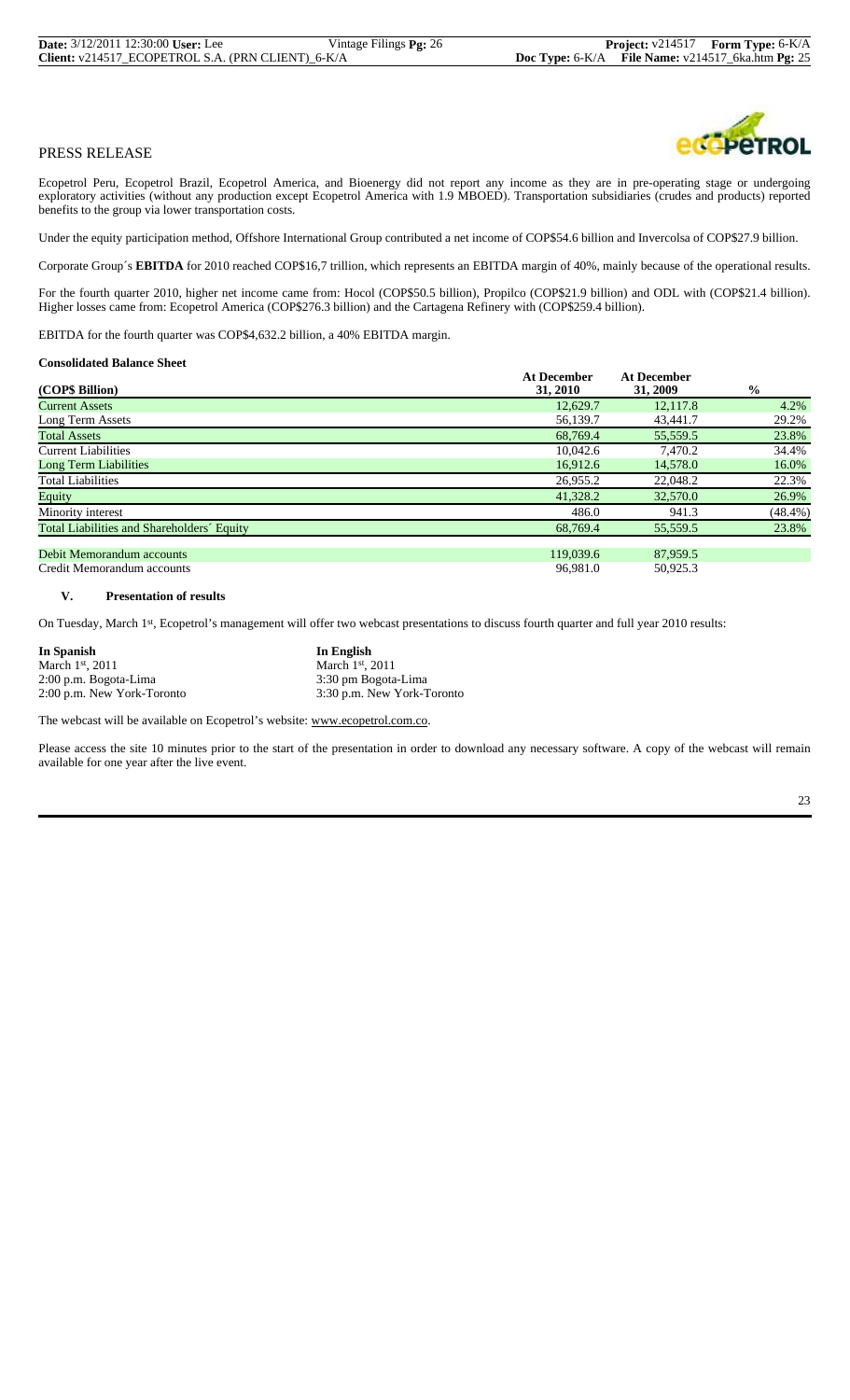#### **About Ecopetrol S.A.**

Ecopetrol S.A. (BVC: ECOPETROL; NYSE: EC) is the largest company in Colombia in terms of revenue, profit, assets and shareholders' equity. Ecopetrol is Colombia's only vertically integrated crude oil and natural gas company with operations in Colombia, Brazil, Peru and the U.S. Gulf Coast. Its affiliates include Propilco, as well as Black Gold Re Ltda., Ecopetrol Oleo e Gas do Brazil Ltda., Ecopetrol America Inc., Ecopetrol del Peru S.A., Hocol, Andean Chemicals Limited, COMAI, Bioenergy S.A., ODL Finance S.A., ECP Global Energy, Ecopetrol Transportation Company, Ocensa S.A., Oleoducto de Colombia, Ecopetrol Transportation Investments, Ecopetrol Capital AG and Refineria de Cartagena. Ecopetrol is one of the 40 largest oil companies in the world and one of the four principal oil companies in Latin America. It is majority owned by the Republic of Colombia, and its shares are traded on the Bolsa de Valores de Colombia S.A. (BVC) under the symbol ECOPETROL, on the New York Stock Exchange (NYSE) through its ADR and on the Bolsa de Valores de Lima (BVL) under the symbol EC. The company divides its operations into four business segments that include exploration and production, transportation, refining and sales and marketing.

For more information on Ecopetrol, visit www.ecopetrol.com.co

#### **Forward-looking statements**

This release contains forward-looking statements relating to the prospects of the business, estimates for operating and financial results, and those related to growth prospects of Ecopetrol. These are merely projections and, as such, are based exclusively on the expectations of management concerning the future of the business and its continued access to capital to fund the Company's business plan. Such forward-looking statements depend, substantially, on changes in market conditions, government regulations, competitive pressures, the performance of the Colombian economy and the industry, among other factors, therefore, they are subject to change without prior notice.

#### **Contact information:**

 **Investor Relations Director** Alejandro Giraldo Telephone: +571-234-5190 Fax: +571-234-5628 E-mail: investors@ecopetrol.com.co

 **Media Relations (Colombia)** Jorge Mauricio Tellez Telephone: + 571-234-4329 Fax: +571-234-4480 E-mail: mauricio.tellez@ecopetrol.com.co

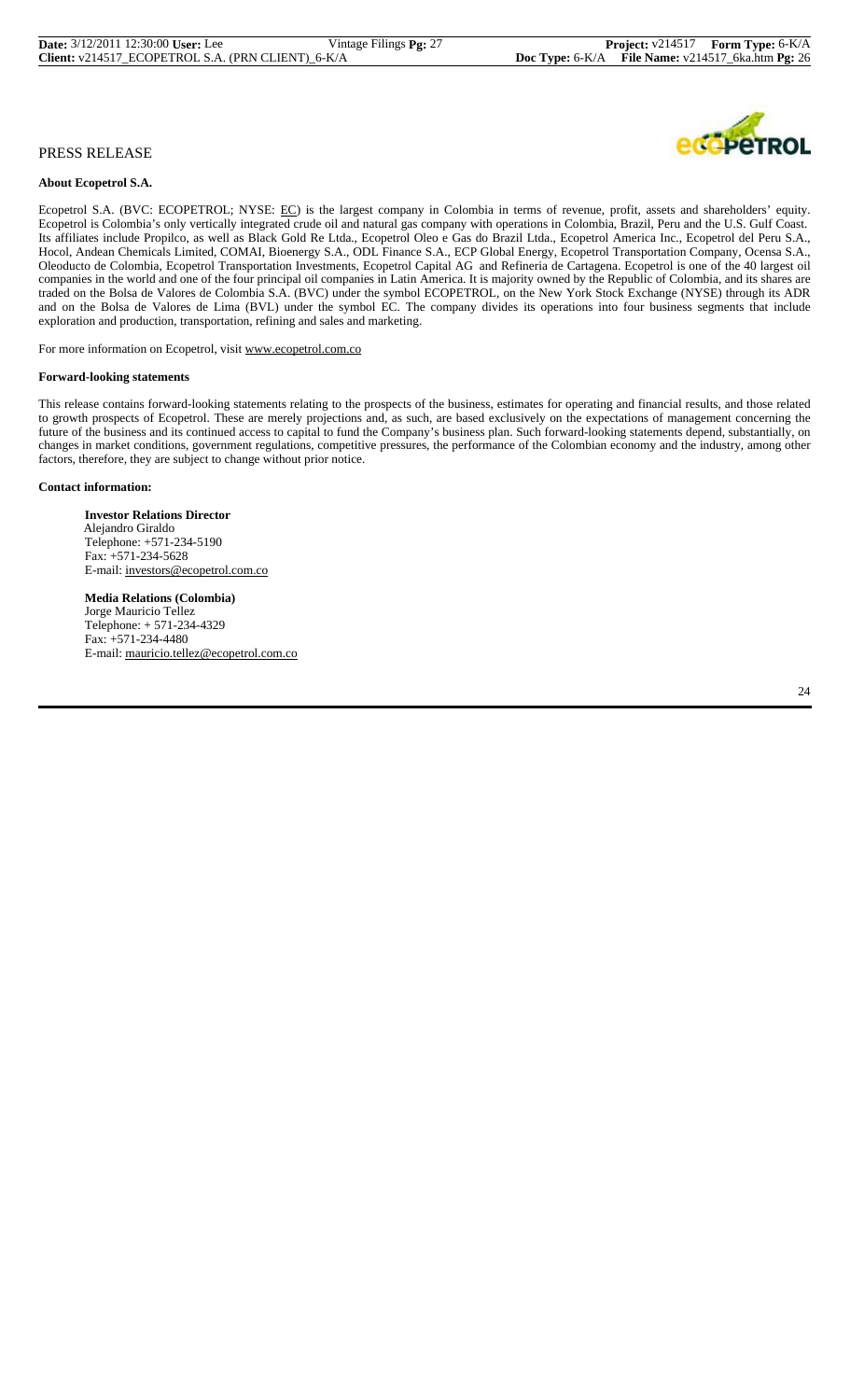# **VI. Exhibits**



# **Income Statement Ecopetrol S.A.**

| <b>COPS Million</b>                     | $40-10*$      | $40-09*$    | $\frac{0}{0}$ | $30-10*$                         | 2010         | 2009(2)                | $\frac{0}{0}$ |
|-----------------------------------------|---------------|-------------|---------------|----------------------------------|--------------|------------------------|---------------|
| <b>Income</b>                           |               |             |               |                                  |              |                        |               |
| <b>Local Sales</b>                      | 3,557,612     | 4,113,008   | $(13.5\%)$    | 3,115,437                        | 13,428,646   | 14,441,804             | $(7.0\%)$     |
| <b>Export Sales</b>                     | 6,244,186     | 4,124,082   | 51.4%         | 5,137,480                        | 21,859,409   | 12,248,369             | 78.5%         |
| Sale of Services                        | 397,864       | 268,618     | 48.1%         | 333,802                          | 1,373,116    | 983,818                | 39.6%         |
| <b>Total Income</b>                     | 10,199,662    | 8,505,708   | 19.9%         | 8,586,719                        | 36,661,171   | 27,673,991             | 32.5%         |
| <b>Cost of Sales</b>                    |               |             |               |                                  |              |                        |               |
| <b>Variable Costs</b>                   |               |             |               |                                  |              |                        |               |
| Purchase of Hydrocarbons                | 2,087,078     | 2,410,852   | $(13.4\%)$    | 2,085,145                        | 8,612,295    | 7,506,985              | 14.7%         |
| Amortization and Depletion              | (30, 726)     | 783         | $(4,024.1\%)$ | 759,901                          | 1,977,012    | 1,354,674              | 45.9%         |
| Imported products                       | 1,051,085     | 677,132     | 55.2%         | 710,195                          | 3,919,466    | 2,251,983              | 74.0%         |
| Hydrocarbon Transportation Services (1) | 224,530       | 173,548     | 29.4%         | 197,153                          | 779,412      | 723,209                | 7.8%          |
| Inventories                             | (154,077)     | (110,048)   | 40.0%         | 68,524                           | (148, 234)   | (126, 642)             | 17.0%         |
| Other                                   | 69,132        | (22, 745)   | 403.9%        | 30,707                           | 276,789      | 428,354                | $(35.4\%)$    |
| <b>Fixed Costs</b>                      |               |             |               |                                  |              |                        |               |
| Depreciation                            | 252,914       | 167,076     | 51.4%         | 212,186                          | 858,538      | 639,793                | 34.2%         |
| <b>Contracted Services</b>              | 606,689       | 570,243     | 6.4%          | 463,326                          | 1,906,652    | 1,625,880              | 17.3%         |
| Maintenance                             | 420,520       | 378,509     | 11.1%         | 250,882                          | 1,079,588    | 900,554                | 19.9%         |
| <b>Labor Costs</b>                      | 302,953       | 274,341     | 10.4%         | 238,700                          | 1,025,690    | 872,519                | 17.6%         |
| Other                                   | 224,322       | 603,589     | $(62.8\%)$    | 249,919                          | 951,377      | 1,253,335              | $(24.1\%)$    |
| <b>Total Cost of Sales</b>              | 5,054,420     | 5,123,280   | $(1.3\%)$     | 5,266,638                        | 21,238,585   | 17,430,644             | 21.8%         |
| <b>Gross Profits</b>                    | 5,145,242     | 3,382,428   | 52.1%         | 3,320,081                        | 15,422,586   | 10,243,347             | 50.6%         |
| <b>Operating Expenses</b>               |               |             |               |                                  |              |                        |               |
| Administration                          | 116,649       | 164,738     | $(29.2\%)$    | 120,343                          | 450,466      | 528,676                | $(14.8\%)$    |
| Selling expenses                        | 242,954       | 235,553     | 3.1%          | 246,404                          | 1,015,084    | 845,506                | 20.1%         |
| <b>Exploration and Projects</b>         | 334,160       | 276,015     | 21.1%         | 87,480                           | 748,334      | 785,628                | $(4.7\%)$     |
| <b>Operating Income</b>                 | 4,451,479     | 2,706,122   | 64.5%         | 2,865,854                        | 13,208,702   | 8,083,537              | 63.4%         |
| <b>Non Operating Income (expenses)</b>  |               |             |               |                                  |              |                        |               |
| <b>Financial Income</b>                 | 1,166,450     | 814,667     | 43.2%         | 888,412                          | 4,224,992    | 6,823,498              | $(38.1\%)$    |
| <b>Financial Expenses</b>               | (1, 187, 485) | (605, 373)  | 96.2%         | (920, 255)                       | (4,191,988)  | (6,267,284)            | 33.1%         |
| Non Financial Income                    | 424,977       | 278,526     | 52.6%         | 138,474                          | 929,404      | 718,359                | 29.4%         |
| Non Financial Expenses                  | (547,089)     | (657,076)   | 16.7%         | (370,007)                        | (2,103,966)  | (1,949,262)            | 7.9%          |
|                                         |               |             |               |                                  |              |                        |               |
| Income before income tax                | 3,836,109     | 2,250,623   | 70.4%         | 2,309,500                        | 11,425,976   | 7,202,407              | 58.6%         |
| Provision for Income Tax                | 1,094,030     | 559,180     | 95.6%         | 607,144                          | 3,079,879    | 1,946,175              | 58.3%         |
| Minority interest                       |               |             | 0.0%          |                                  |              |                        |               |
| <b>Net Income</b>                       | 2,742,079     | 1,691,443   | 62.1%         | 1,702,356                        | 8,346,097    | 5,256,232              | 58.8%         |
| <b>EBITDA</b>                           | 4,664,165     | 2,963,597   | 57.4%         | 3,952,142                        | 16,358,448   | 10,438,034             | 56.7%         |
| <b>EBITDA MARGIN</b>                    | 46%           | 35%         |               | 46%                              | 45%          | 38%                    |               |
| <b>EARNINGS PER SHARE</b>               | \$<br>67.75   | \$<br>41.79 | 62.1%         | $\sqrt[6]{\frac{1}{2}}$<br>42.06 | \$<br>206.22 | $\mathbb{S}$<br>129.87 | 58.8%         |

**Notes**

(1) From 2010, the services for the transportation of hydrocarbons were reclassified to variable cost.

(2) The 2009 Ecopetrol´s sales on free trade zone were reclassified from Local Sales to Export Sales.

\* Not audited, for illustration purposes only.

25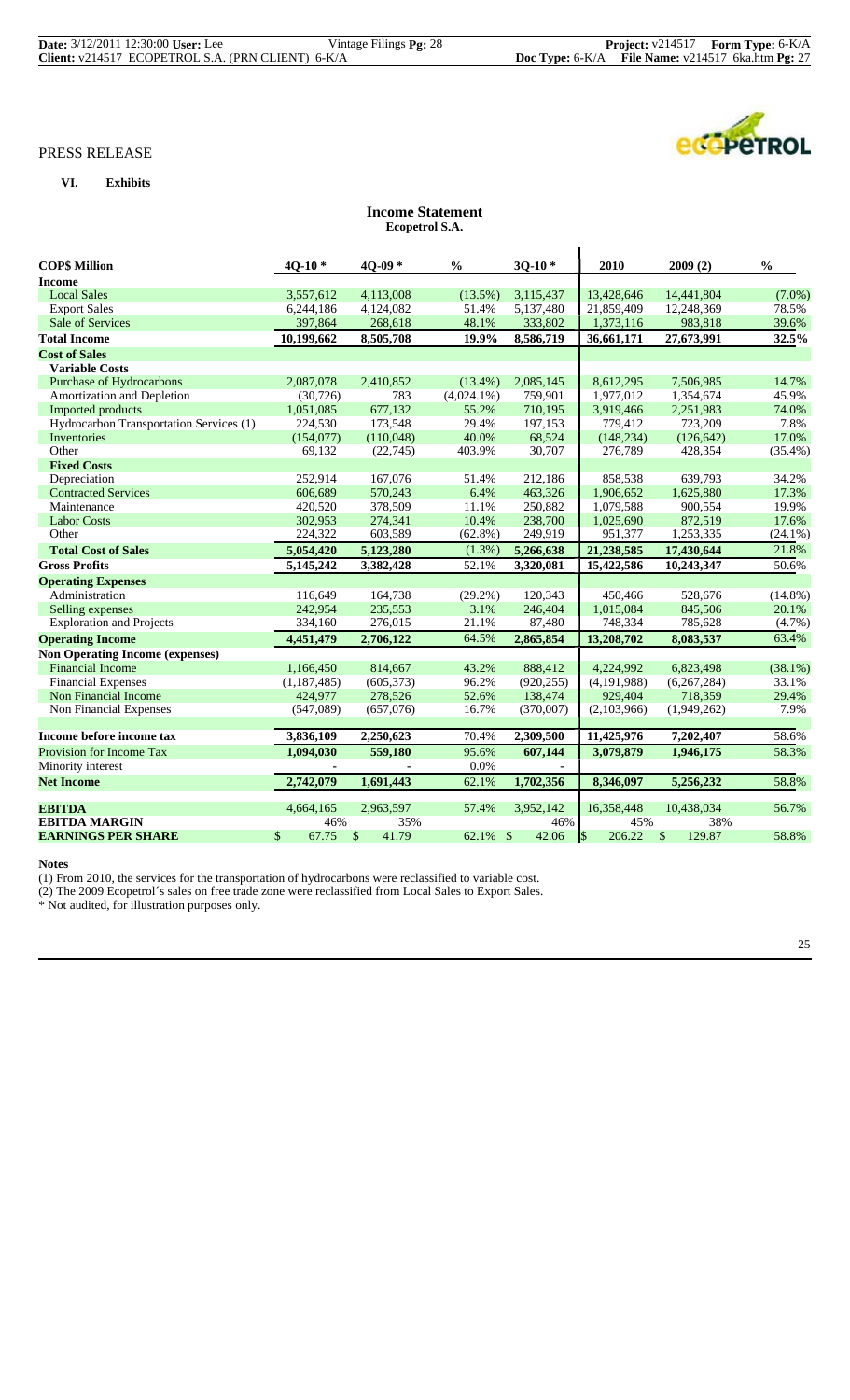| <b>Date:</b> 3/12/2011 12:30:00 User: Lee |                                                   | Vintage Filings $Pg: 29$ |
|-------------------------------------------|---------------------------------------------------|--------------------------|
|                                           | Client: v214517 ECOPETROL S.A. (PRN CLIENT) 6-K/A |                          |

| PETROL |  |
|--------|--|

| <b>COPS Million</b>                    | $40-10*$    | $40-09*$   | $\frac{0}{0}$ | $30-10*$    | 2010        | 2009        | $\frac{0}{0}$ |
|----------------------------------------|-------------|------------|---------------|-------------|-------------|-------------|---------------|
| <b>Income</b>                          |             |            |               |             |             |             |               |
| <b>Local Sales</b>                     | 4,336,171   | 2,896,486  | 49.7%         | 3,816,906   | 16,136,596  | 12,945,459  | 24.7%         |
| <b>Export Sales</b>                    | 6,866,213   | 5,691,798  | 20.6%         | 5,694,256   | 23,883,886  | 16,345,856  | 46.1%         |
| Sale of Services                       | 441,682     | 397,692    | 11.1%         | 380,969     | 1,947,829   | 1,113,075   | 75.0%         |
| <b>Total Income</b>                    | 11,644,066  | 8.985.976  | 29.6%         | 9.892.131   | 41,968,311  | 30,404,390  | 38.0%         |
| <b>Cost of Sales</b>                   |             |            |               |             |             |             |               |
| <b>Variable Costs</b>                  | 4.174.546   |            |               |             |             |             |               |
| Purchase of Hydrocarbons               | 2,525,799   | 2,658,955  | $(5.0\%)$     | 2,203,762   | 10,365,306  | 8,545,859   | 21.3%         |
| Amortization and Depletion             | 19,830      | 11,546     | 71.7%         | 854,272     | 2,301,086   | 1,523,752   | 51.0%         |
| Imported products                      | 1,585,325   | 720,564    | 120.0%        | 1,542,964   | 5,680,601   | 2,739,681   | 107.3%        |
| Hydrocarbon Transportation Services    | 194,220     | 139,192    | 39.5%         | 104,535     | 540,555     | 637,029     | $(15.1\%)$    |
| Inventories                            | (141, 028)  | (3,769)    | 3.641.8%      | (7,520)     | (251, 431)  | (55,042)    | 356.8%        |
| Other                                  | (9,600)     | (430, 309) | $(97.8\%)$    | (21,645)    | (22, 439)   | 2.903       | $(873.0\%)$   |
| <b>Fixed Costs</b>                     |             |            |               |             |             |             |               |
| Depreciation                           | 466,498     | 235,703    | 97.9%         | 432,652     | 1,548,797   | 1,239,846   | 24.9%         |
| <b>Contracted Services</b>             | 630,560     | 662,878    | $(4.9\%)$     | 486,868     | 1,952,314   | 1,741,342   | 12.1%         |
| Maintenance                            | 502,217     | 605.415    | $(17.0\%)$    | 333,852     | 1,384,088   | 1,274,618   | 8.6%          |
| <b>Labor Costs</b>                     | 319,495     | 278,485    | 14.7%         | 252,127     | 1,084,149   | 918,188     | 18.1%         |
| Other                                  | 382,917     | 513,106    | $(25.4\%)$    | 272,568     | 1,375,975   | 1,337,897   | 2.8%          |
| <b>Total Cost of Sales</b>             | 6,476,233   | 5,391,766  | 20.1%         | 6,454,435   | 25,959,001  | 19,906,073  | 30.4%         |
| <b>Gross Profits</b>                   | 5,167,833   | 3,594,210  | 43.8%         | 3,437,696   | 16,009,310  | 10,498,317  | 52.5%         |
| <b>Operating Expenses</b>              |             |            |               |             |             |             |               |
| Administration                         | 176,028     | 208,764    | $(15.7\%)$    | 145,654     | 603,523     | 662,336     | $(8.9\%)$     |
| Selling expenses                       | 243,683     | 160,948    | 51.4%         | 143,881     | 739,828     | 566,510     | 30.6%         |
| <b>Exploration and Projects</b>        | 796,538     | 844,971    | $(5.7\%)$     | 380,893     | 1,787,117   | 1,396,132   | 28.0%         |
| <b>Operating Income</b>                | 3,951,584   | 2,379,527  | 66.1%         | 2,767,268   | 12,878,842  | 7,873,339   | 63.6%         |
| <b>Non Operating Income (expenses)</b> |             |            |               |             |             |             |               |
| <b>Financial Income</b>                | 1,391,693   | 932,117    | 49.3%         | 916,345     | 4,706,491   | 7,413,927   | $(36.5\%)$    |
| <b>Financial Expenses</b>              | (1,243,718) | (709, 973) | 75.2%         | (1,063,051) | (4,668,702) | (6,918,094) | 32.5%         |
| Non Financial Income                   | 430.893     | 392,702    | 9.7%          | 126,044     | 966,714     | 876,608     | 10.3%         |
| Non Financial Expenses                 | (726, 408)  | (653, 218) | 11.2%         | (414, 887)  | (2,390,728) | (1,994,936) | 19.8%         |
|                                        |             |            |               |             |             |             | 0.0%          |
| Income before income tax               | 3,804,044   | 2,341,155  | 62.5%         | 2,331,719   | 11,492,617  | 7.250.844   | 58.5%         |
| <b>Provision for Income Tax</b>        | 1,107,502   | 606,310    | 82.7%         | 599,658     | 3,238,650   | 2,114,029   | 53.2%         |
| <b>Minority interest</b>               | (5,064)     | 13,366     | (137.9%)      | 8,590       | 107,496     | 4,761       | 2,157.8%      |
| <b>Net Income</b>                      | 2,701,606   | 1,721,479  | 56.9%         | 1,723,471   | 8,146,471   | 5,132,054   | 58.7%         |
| <b>EBITDA</b>                          | 4.632.184   | 3.327.844  | 39.2%         | 4,032,956   | 16.699.494  | 11.429.867  | 46.1%         |
| <b>EBITDA MARGIN</b>                   | 40%         | 37%        |               | 41%         | 40%         | 38%         |               |
|                                        |             |            |               |             |             |             |               |

**Income Statement Ecopetrol Consolidated**

### **Notes**

\* According to the Public Accounting Framework, Colombian companies only have the obligation to consolidate their financial statements

at the end of each fiscal year. Therefore, the quarterly figures in this report are not audited and they do not constitute a formal consolidation of Ecopetrol's financial statements though they do adjust to the methodology defined for this purpose.

To compare 2009 and 2010 figures, reclassifications were made in the the financial income and financial expenses for the exchange difference on Ocensa in 2009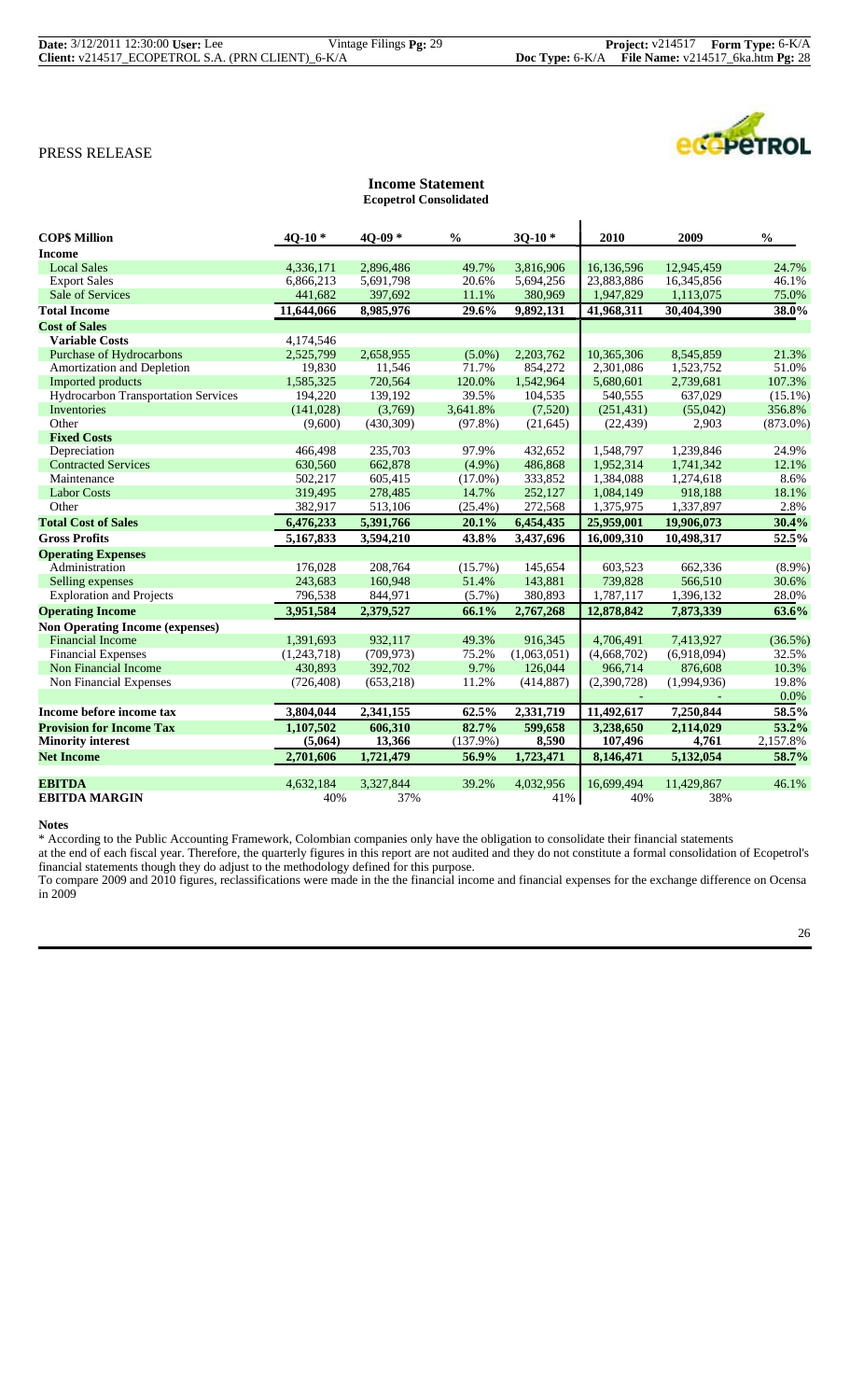| <b>Date:</b> 3/12/2011 12:30:00 User: Lee         | Vintage Filings <b>Pg:</b> 30 |                                                              | <b>Project:</b> $v214517$ <b>Form Type:</b> $6-K/A$ |
|---------------------------------------------------|-------------------------------|--------------------------------------------------------------|-----------------------------------------------------|
| Client: v214517 ECOPETROL S.A. (PRN CLIENT) 6-K/A |                               | <b>Doc Type:</b> $6-K/A$ File Name: $v214517$ 6ka.htm Pg: 29 |                                                     |



#### **Balance Sheet**

|                                                   |                                   | Ecopetrol S.A.                    |               |                                   | <b>Ecopetrol Consolidated</b>     |               |  |
|---------------------------------------------------|-----------------------------------|-----------------------------------|---------------|-----------------------------------|-----------------------------------|---------------|--|
| <b>COP\$ Million</b>                              | At<br><b>December</b><br>31, 2010 | At<br><b>December</b><br>31, 2009 | $\frac{0}{0}$ | At<br><b>December</b><br>31, 2010 | At<br><b>December</b><br>31, 2009 | $\frac{0}{0}$ |  |
| <b>Assets</b>                                     |                                   |                                   |               |                                   |                                   |               |  |
| <b>Current Assets</b>                             |                                   |                                   |               |                                   |                                   |               |  |
| Cash and cash equivalents                         | 1,592,083                         | 2,286,996                         | $(30.4\%)$    | 3,726,778                         | 3,562,119                         | 4.6%          |  |
| Investments                                       | 264,765                           | 384,329                           | $(31.1\%)$    | 327,782                           | 462,258                           | $(29.1\%)$    |  |
| Accounts and notes receivable                     | 2,607,294                         | 2,550,251                         | 2.2%          | 2,736,592                         | 2,969,120                         | $(7.8\%)$     |  |
| Other                                             | 5,033,051                         | 4,374,917                         | 15.0%         | 5,838,486                         | 5,124,291                         | 13.9%         |  |
| <b>Total Current Assets</b>                       | 9,497,193                         | 9,596,493                         | $(1.0\%)$     | 12,629,638                        | 12,117,788                        | 4.2%          |  |
| <b>Non Current Assets</b>                         |                                   |                                   |               |                                   |                                   |               |  |
| Investments                                       | 12,336,060                        | 10,087,993                        | 22.3%         | 5,177,491                         | 3,710,739                         | 39.5%         |  |
| Accounts and notes receivable                     | 2,154,256                         | 1,353,935                         | 59.1%         | 372,273                           | 226,781                           | 64.2%         |  |
| Property, plant and equipment, net                | 14,816,573                        | 11,696,921                        | 26.7%         | 22,266,258                        | 16,782,503                        | 32.7%         |  |
| Natural and environmental properties, Net         | 11,003,159                        | 9,325,116                         | 18.0%         | 11,774,539                        | 11,155,381                        | 5.6%          |  |
| Resources delivered to administration             |                                   |                                   |               |                                   |                                   |               |  |
| Other                                             | 15,318,756                        | 11,031,963                        | 38.9%         | 16,549,157                        | 11,566,325                        | 43.1%         |  |
| <b>Total Non Current Assets</b>                   | 55,628,804                        | 43,495,928                        | 27.9%         | 56,139,718                        | 43,441,729                        | 29.2%         |  |
| <b>Total Assets</b>                               | 65,125,997                        | 53,092,421                        | 22.7%         | 68,769,356                        | 55,559,517                        | 23.8%         |  |
| <b>Liabilities and Equity</b>                     |                                   |                                   |               |                                   |                                   |               |  |
| <b>Current Liabilities</b>                        |                                   |                                   |               |                                   |                                   |               |  |
| <b>Financial obligations</b>                      | 695,505                           | 134,908                           | 415.5%        | 1,079,169                         | 437,081                           | 146.9%        |  |
| Accounts payable and related parties              | 4,159,469                         | 3,421,264                         | 21.6%         | 4,062,602                         | 3,280,232                         | 23.9%         |  |
| Estimated liabilities and provisions              | 932,883                           | 957,432                           | $(2.6\%)$     | 1,151,297                         | 1,154,415                         | $(0.3\%)$     |  |
| Other                                             | 3,500,769                         | 2,258,367                         | 55.0%         | 3,749,510                         | 2,598,485                         | 44.3%         |  |
| <b>Total Current Liabilities</b>                  | 9,288,626                         | 6,771,971                         | 37.2%         | 10,042,578                        | 7,470,213                         | 34.4%         |  |
| <b>Long Term Liabilities</b>                      |                                   |                                   |               |                                   |                                   |               |  |
| Financial obligations                             | 5,918,710                         | 5,286,545                         | 12.0%         | 7,833,715                         | 5,714,354                         | 37.1%         |  |
| Labor and pension plan obligations                | 2,806,043                         | 2,660,943                         | 5.5%          | 2,814,021                         | 2,669,331                         | 5.4%          |  |
| Estimated liabilities and provisions              | 3,337,377                         | 3,331,867                         | 0.2%          | 3,398,603                         | 3,411,977                         | (0.4%         |  |
| Other                                             | 2,247,365                         | 2,337,862                         | $(3.9\%)$     | 2,866,307                         | 2,782,374                         | 3.0%          |  |
| <b>Total Long Term Liabilities</b>                | 14,309,495                        | 13,617,217                        | 5.1%          | 16,912,646                        | 14,578,036                        | 16.0%         |  |
| <b>Total Liabilities</b>                          | 23,598,121                        | 20,389,188                        | 15.7%         | 26,955,224                        | 22,048,249                        | 22.3%         |  |
| <b>Minoritary Interest</b>                        |                                   |                                   |               | 485,951                           | 941,311                           | (48.4%)       |  |
| <b>Equity</b>                                     | 41,527,876                        | 32,703,233                        | 27.0%         | 41,328,181                        | 32,569,957                        | 26.9%         |  |
| <b>Total Liabilities and Shareholders' Equity</b> | 65,125,997                        | 53,092,421                        | 22.7%         | 68,769,356                        | 55,559,517                        | 23.8%         |  |
| <b>Memorandum Debtor Accounts *</b>               | 116,788,822                       | 86,806,467                        |               | 119,039,595                       | 87,959,507                        |               |  |
| <b>Memorandum Creditor Accounts *</b>             | 92,600,806                        | 50,092,715                        |               | 96,981,023                        | 50,925,322                        |               |  |

**Notes**

\* Under Colombian GAAP, these accounts represent facts or circumstances from which rights or obligations could derive and affect the Company.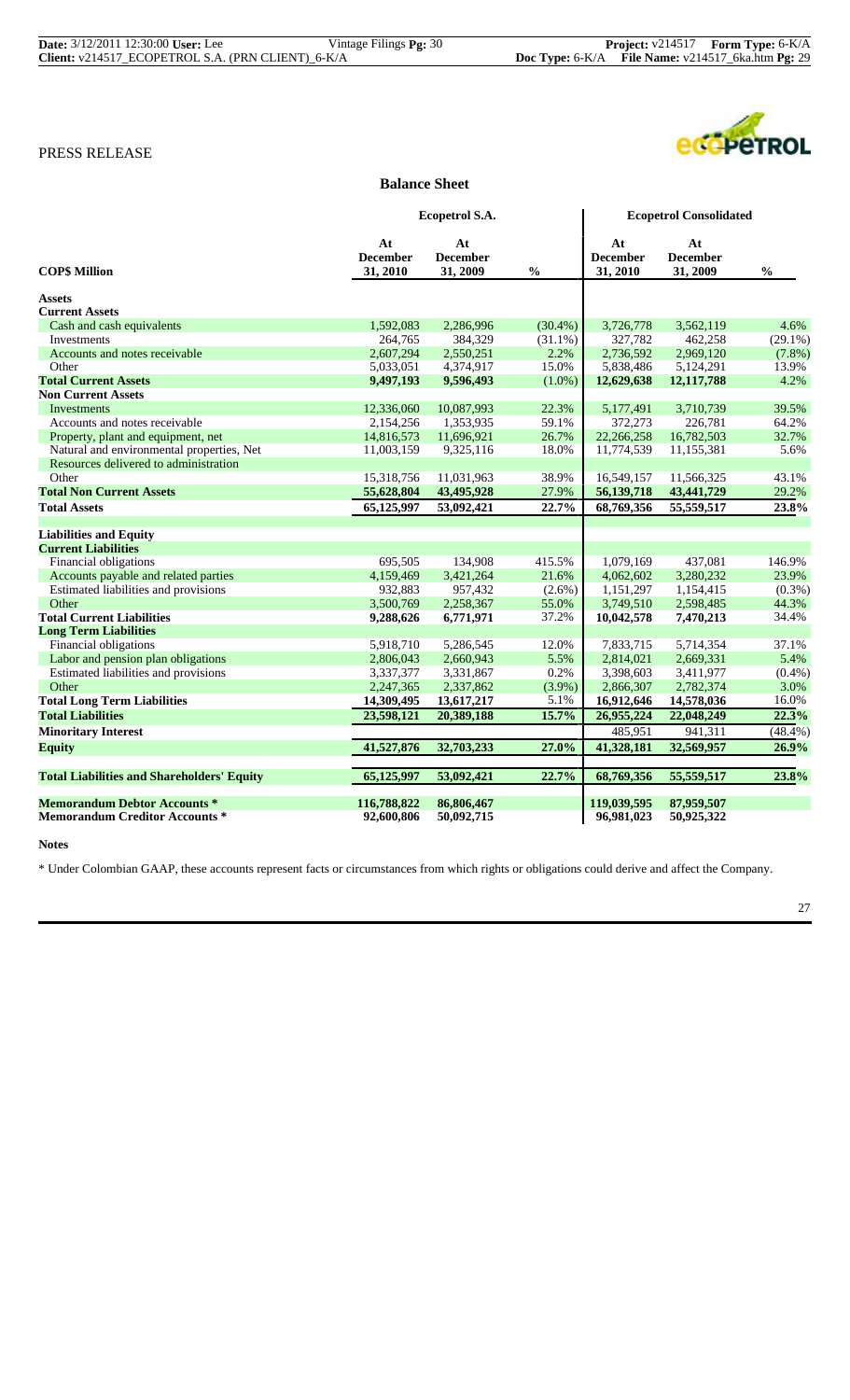|                                                                                  |                             | <b>Cash Flow Statement</b><br>Ecopetrol S.A. |                 |                          |                              |             |               |
|----------------------------------------------------------------------------------|-----------------------------|----------------------------------------------|-----------------|--------------------------|------------------------------|-------------|---------------|
| <b>COPS</b> million                                                              | 4Q 2010 $*$                 | 40 2009 *                                    | $\frac{6}{6}$   | 3Q 2010 *                | 2010                         | 2009        | $\frac{6}{6}$ |
| Cash flow provided by operating activities:                                      |                             |                                              |                 |                          |                              |             |               |
| <b>Net income</b>                                                                | 2,742,078                   | 1,691,442                                    | 62.1%           | 1,702,356                | 8,346,097                    | 5,256,232   | 58.8%         |
| Adjustments to reconcile net income to cash<br>provided by operating activities: |                             |                                              |                 |                          |                              |             |               |
| Depreciation, depletion and amortization                                         | 250,834                     | 631,978                                      | $(60.3\%)$      | 985,227                  | 3,324,840                    | 2,890,743   | 15.0%         |
| Net provisions                                                                   | (95,310)                    | 137,928                                      | $(169.1\%)$     | 913,334                  | (18, 857)                    | 238,693     | $(107.9\%)$   |
| Disposal of property, plant and equipment                                        | (168,913)                   | 695                                          | $(24, 404.0\%)$ | 207,858                  | 38,945                       | 1,090       | 3,472.9%      |
| Loss for disposal of property, plant and equipment                               | 3,371                       | 527                                          | 539.6%          | 20                       | 3,395                        | 527         | 544.2%        |
| Loss for disposal of natural and environmental resources                         | 9,110                       | $\blacksquare$                               |                 | 4,072                    | 39,668                       | $\sim$      |               |
| Loss for disposal of other assets                                                | 287,918                     |                                              |                 | $\overline{a}$           | 287,918                      |             |               |
| Income (loss) from equity method on affiliated                                   |                             |                                              |                 |                          |                              |             |               |
| companies                                                                        | 472.224                     | 286,243                                      | 65.0%           | 292,978                  | 641.168                      | 206,441     | 210.6%        |
| Net changes in operating assets and liabilities:                                 |                             |                                              |                 |                          |                              |             |               |
| Accounts and notes receivable                                                    | 381,386                     | 798,272                                      | $(52.2\%)$      | (1,015,830)              | (320, 460)                   | 1,223,297   | $(126.2\%)$   |
| Inventories                                                                      | (160, 200)                  | (97, 304)                                    | 64.6%           | 72,862                   | (149, 307)                   | (83,625)    | 78.5%         |
| Deferred and other assets                                                        | (218, 145)                  | (73, 388)                                    | 197.2%          | (152,998)                | (793, 658)                   | (2,078,363) | 61.8%         |
| Accounts payable and related parties                                             | (1,439,881)                 | (1,237,270)                                  | 16.4%           | 108,703                  | 651,791                      | 1,586,507   | $(58.9\%)$    |
| Taxes payable                                                                    | 1,016,996                   | 513,565                                      | 98.0%           | (263,970)                | 1,250,952                    | (1,771,648) | 170.6%        |
| Labor obligations                                                                | (22,709)                    | 8,275                                        | $(374.4\%)$     | 20,021                   | (29,661)                     | 15,100      | $(296.4\%)$   |
| Estimated liabilities and provisions                                             | (428, 199)                  | 297,619                                      | $(243.9\%)$     | (125, 464)               | (293,100)                    | 10,499      | $(2,891.7\%)$ |
| Cash provided by operating activities                                            | 2,630,560                   | 2,958,582                                    | $(11.1\%)$      | 2,749,169                | 12,979,731                   | 7,495,493   | 73.2%         |
|                                                                                  |                             |                                              |                 |                          |                              |             |               |
| Cash flows from investing activities:                                            |                             |                                              |                 |                          |                              |             |               |
| Payment for purchase of Companies, net of cash                                   |                             |                                              |                 |                          |                              |             |               |
| acquired                                                                         |                             |                                              | 0.0%            | (1,163,131)              | (1.163.131)                  | (1.082.580) | 7.4%          |
| Purchase of investment securities                                                | (4,369,467)                 | (3,538,333)                                  | 23.5%           |                          | $(1,821,683)$ $(11,808,784)$ | (7,939,870) | 48.7%         |
| Redemption of investment securities                                              | 3.660.021                   | 2.776.424                                    | 31.8%           | 2,556,857                | 9,604,385                    | 12,423,676  | (22.7%)       |
| Sale of property, plant and equipment                                            | 4,751                       | 1,927                                        | 146.5%          | $\overline{\phantom{a}}$ | 4,751                        | 1,927       | 146.5%        |
| Investment in natural and environmental resources                                | (1,329,834)                 | (1,492,768)                                  | $-10.9%$        | (922, 366)               | (3,474,200)                  | (2,885,430) | 20.4%         |
| Additions to property, plant and equipment                                       |                             | $(1,642,784)$ $(1,286,106)$                  | 27.7%           | (916, 915)               | (4,341,012)                  | (4,117,775) | 5.4%          |
| Net cash used in investing activities                                            | $(3,677,313)$ $(3,538,856)$ |                                              | 3.9%            | (2,267,239)              | (11, 177, 991)               | (3,600,052) | 210.5%        |

| <b>Cash flows from financing activities:</b>          |             |             |               |             |             |             |             |
|-------------------------------------------------------|-------------|-------------|---------------|-------------|-------------|-------------|-------------|
| Financial obligations                                 | 1.601.477   | 205,630     | 678.8%        | (207.574)   | 1.192.762   | 5.388,072   | $(77.9\%)$  |
| Received from associates - capitalization             | (31)        | 5.981       | $(100.5\%)$   | 219         | 525         | 41,044      | (98.7%)     |
| Payment of dividends                                  | (1,221,044) | (2,943,466) | 58.5%         | (1.214.260) | (3.689.940) | (8.907.807) | 58.6%       |
| Net cash used in financing activities                 | 380,402     | (2,731,855) | <b>113.9%</b> | (1,421,615) | (2,496,653) | (3,478,691) | $28.2\%$    |
|                                                       |             |             |               |             |             |             |             |
| Net increase (decrease) in cash and cash equivalents  | (666,351)   | (3,312,129) | 79.9%         | (939, 685)  | (694, 913)  | 416,750     | $(266.7\%)$ |
| Cash and cash equivalents at the beginnig of the year | 2,258,434   | 5,599,125   | $(59.7\%)$    | 3,198,119   | 2,286,996   | 1,870,246   | 22.3%       |
| Cash and cash equivalents at the end of the year      | 1,592,083   | 2,286,996   | $(30.4\%)$    | 2,258,434   | 1,592,083   | 2,286,996   | $(30.4\%)$  |

#### **NOTES:**

\* Not audited, for illustration purposes only.

To compare 2010 and 2009 cash flow statements, reclassifications were made in 2009 to show the impact of the equity method in subsidiary companies, and the balance from the disposal of fixed assets.

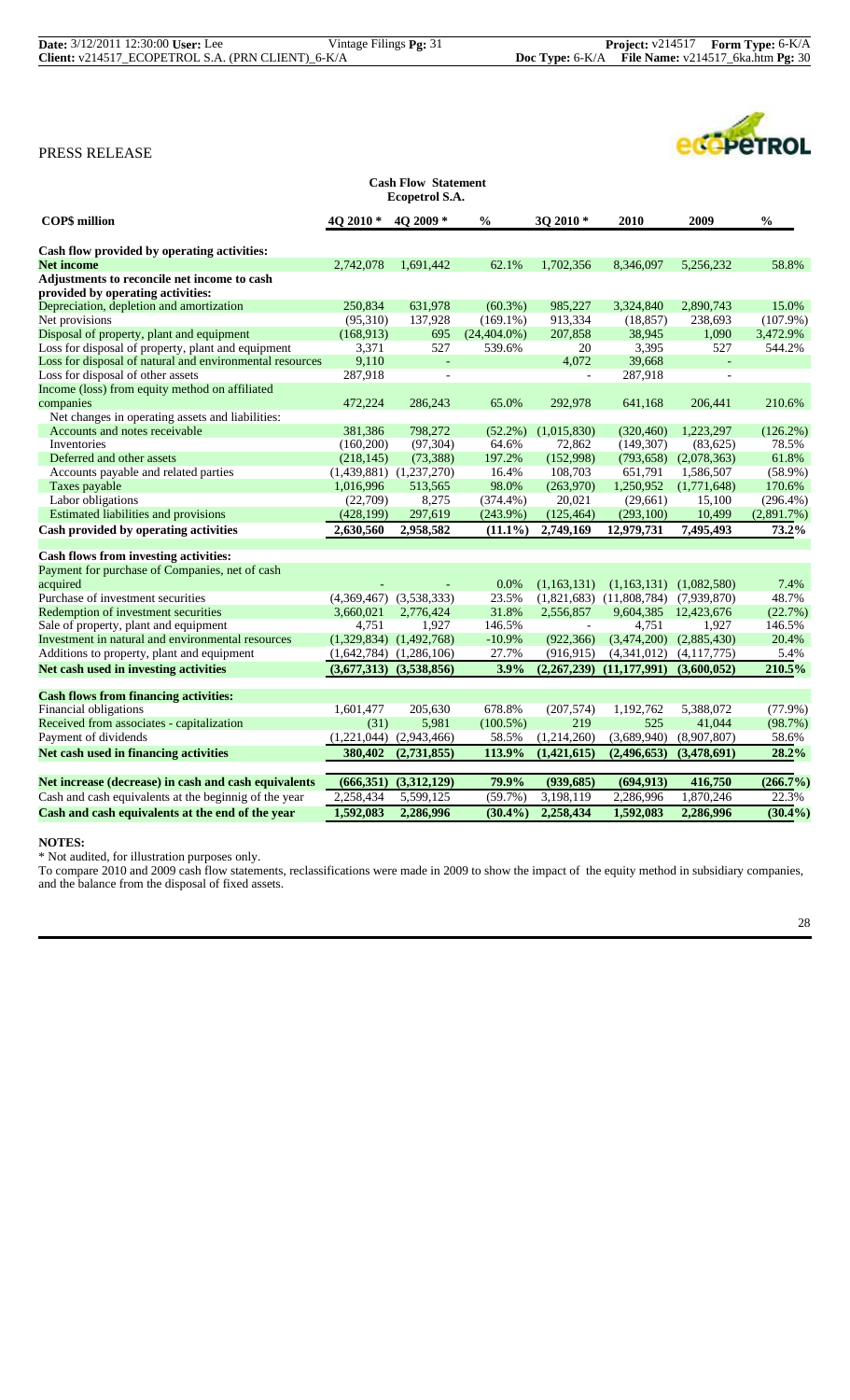|                                                          |             | <b>Cash Flow Statement</b><br><b>Ecopetrol Consolidated</b> |                 |             |                                            |                              |               |
|----------------------------------------------------------|-------------|-------------------------------------------------------------|-----------------|-------------|--------------------------------------------|------------------------------|---------------|
| <b>COP\$</b> million                                     | 4O 2010 *   | 4Q 2009*                                                    | $\frac{0}{0}$   | $302010*$   | 2010                                       | 2009                         | $\frac{0}{0}$ |
| Cash flow provided by operating activities:              |             |                                                             |                 |             |                                            |                              |               |
| <b>Net income</b>                                        | 2,701,607   | 1.721.479                                                   | 56.9%           | 1,723,470   | 8.146.471                                  | 5.132,054                    | 58.7%         |
| Adjustments to reconcile net income to cash provided     |             |                                                             |                 |             |                                            |                              |               |
| by operating activities:                                 |             |                                                             |                 |             |                                            |                              |               |
| Depreciation, depletion and amortization                 | 869,922     | 1,003,484                                                   | $(13.3\%)$      | 1,237,322   | 4,348,095                                  | 3,629,604                    | 19.8%         |
| Net provisions                                           | 50.991      | 49.208                                                      | 3.6%            | 42.491      | 179,916                                    | 238,247                      | $(24.5\%)$    |
| Disposal of property, plant and equipment                | 3,395       | 695                                                         | 388.5%          | $\sim$      | 3,395                                      | 1,090                        | 211.5%        |
| Loss for disposal of property, plant and equipment       | (168,937)   | 527                                                         | $(32, 156.4\%)$ | (21, 344)   | 38,945                                     | 527                          | 7,289.9%      |
| Loss for disposal of natural and environmental resources | 9,110       | $\overline{\phantom{a}}$                                    |                 | 4,072       | 39,668                                     | $\mathbf{r}$                 |               |
| Loss for disposal of other assets                        | 287,918     | $\overline{a}$                                              |                 |             | 287,918                                    | L.                           |               |
| Income (loss) from equity method on affiliated companies | (27, 374)   | (13,063)                                                    | 109.6%          | (13,577)    | (82, 772)                                  | (55, 143)                    | 50.1%         |
| Net changes in operating assets and liabilities:         |             |                                                             |                 |             |                                            |                              |               |
| Accounts and notes receivable                            | 1,789,258   | 401,147                                                     | $(346.0\%)$     | (1,681,163) | 794,512                                    | 2,030,376                    | $(60.9\%)$    |
| Inventories                                              | (131, 445)  | (78, 869)                                                   | 66.7%           | 86,979      | (129, 823)                                 | (291, 819)                   | 55.5%         |
| Deferred and other assets                                | 1,275,069   | (209, 913)                                                  | 707.4%          | (2,322,012) | 698,423                                    | (1,410,451)                  | 149.5%        |
| Accounts payable and related parties                     |             | $(937,795)$ $(1,646,201)$                                   | 43.0%           | (129, 893)  | 1,248,736                                  | 1,536,580                    | (18.7%)       |
| Taxes payable                                            | (1,856,199) | 828,459                                                     | $(324.1\%)$     | 1,865,143   |                                            | $(618, 441)$ $(1, 473, 446)$ | 58.0%         |
| Labor obligations                                        | (19,631)    | (16,010)                                                    | 22.6%           | 23,959      | (26, 737)                                  | 37,684                       | $(171.0\%)$   |
| Estimated liabilities and provisions                     | 564,643     | (82,969)                                                    | 780.5%          | (69, 896)   | (571, 495)                                 | (24, 809)                    | 2,203.6%      |
| <b>Cash provided by operating activities</b>             | 4,410,532   | 1,957,974                                                   | 125.3%          | 745,551     | 14,356,811                                 | 9,350,494                    | 53.5%         |
|                                                          |             |                                                             |                 |             |                                            |                              |               |
| <b>Cash flows from investing activities:</b>             |             |                                                             |                 |             |                                            |                              |               |
| Payment for purchase of Companies, net of cash acquired  |             | 144,077                                                     | 0.0%            | (1,163,131) | (1,163,131)                                | (1,082,580)                  | 7.4%          |
| Purchase of investment securities                        |             | $(4,369,467)$ $(3,331,893)$                                 | $(31.1\%)$      |             | $(1,821,683)$ $(11,808,784)$ $(7,939,870)$ |                              | 48.7%         |
| Redemption of investment securities                      | 4,415,408   | 3,664,615                                                   | 20.5%           | 3,056,545   | 10,578,201                                 | 15,972,339                   | $(33.8\%)$    |
| Sale of property, plant and equipment                    | 4,751       | 1,927                                                       | 146.5%          |             | 4,751                                      | 1,927                        | 146.5%        |
| Investment in natural and environmental resources        |             | $(1,501,324)$ $(2,187,386)$                                 | 31.4%           | (1,165,021) |                                            | $(3,874,824)$ $(3,613,355)$  | 7.2%          |
| Additions to property, plant and equipment               | (2,914,120) | (935, 923)                                                  | 211.4%          | (163, 527)  |                                            | $(6,445,151)$ $(9,239,234)$  | 30.2%         |
| Net cash used in investing activities                    |             | $(4,364,752)$ $(2,644,583)$                                 | $(65.0\%)$      |             | $(1,256,817)$ $(12,708,938)$               | (5,900,773)                  | 115.4%        |
| <b>Cash flows financing activities:</b>                  |             |                                                             |                 |             |                                            |                              |               |
| <b>Minority</b> interest                                 | (466, 854)  | 53,625                                                      | (970.6%)        | (15,987)    | (455,360)                                  | 698,360                      | $(165.2\%)$   |
| Financial obligations                                    | 1,010,208   | 366,536                                                     | 175.6%          | 775,569     | 2,119,361                                  | 6,140,588                    | $(65.5\%)$    |
| Debts from credit and financing operations               | 628,766     | 21,205                                                      | 2,865.2%        | (68, 227)   | 642,088                                    | 21,205                       | 2,928.0%      |
| Received from associates - capitalization                | (31)        | 5,981                                                       | $(100.5\%)$     | 219         | 525                                        | 41,044                       | (98.7%)       |
| Payment of dividends                                     |             | $(1,320,932)$ $(2,584,866)$                                 | 100.0%          | (1,217,770) | (3,789,828)                                | (8,902,602)                  | 57.4%         |
| Net cash used in financing activities                    |             | $(148, 843)$ $(2, 137, 519)$                                | 93.0%           | (526, 196)  | (1,483,214)                                | (2,001,405)                  | 25.9%         |
|                                                          |             |                                                             |                 |             |                                            |                              |               |
| Net increase (decrease) in cash and cash equivalents     |             | $(103,063)$ $(2,824,128)$                                   | 96.4%           | (1,037,462) | 164,659                                    | 1,448,316                    | $(88.6\%)$    |
| Cash and cash equivalents at the beginnig of the year    | 3,829,841   | 6,386,247                                                   | $(40.0\%)$      | 4,867,304   | 3,562,119                                  | 2,113,803                    | 68.5%         |
| Cash and cash equivalents at the end of the year         | 3,726,778   | 3.562,119                                                   | 4.6%            | 3,829,842   | 3,726,778                                  | 3,562,119                    | 4.6%          |

#### **Notes**

\* According to the Public Accounting Framework, Colombian companies only have the obligation to consolidate their financial statements t the end of each fiscal year, therefore the quarterly figures in this report are not audited and they do not constitute a formal consolidation of Ecopetrol's financial statement,

though they do adjust to the methodology defined for this purpose.

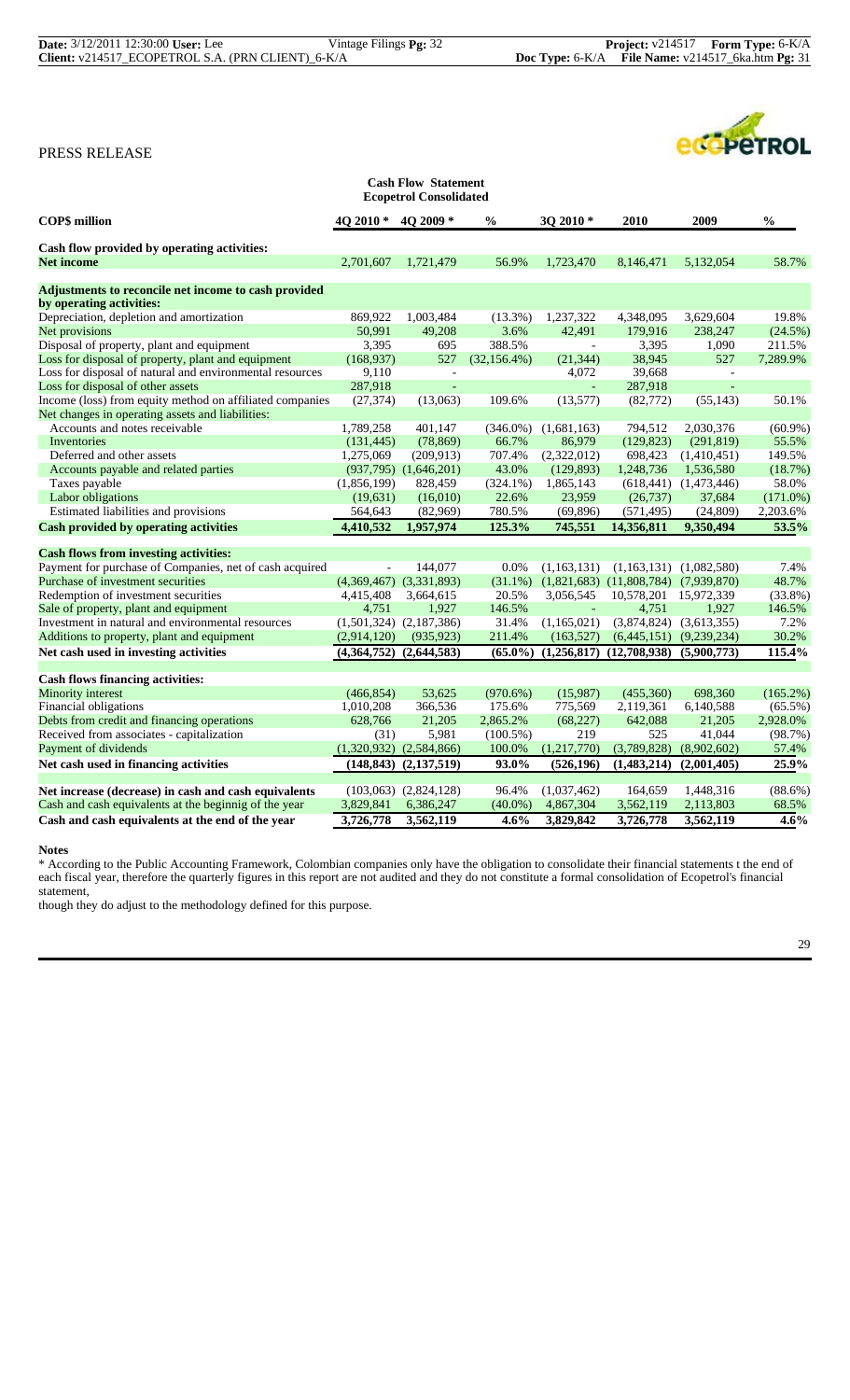| <b>Date:</b> 3/12/2011 12:30:00 User: Lee         | Vintage Filings Pg: 33 |                                                       | <b>Project:</b> v214517 <b>Form Type:</b> 6-K/A |
|---------------------------------------------------|------------------------|-------------------------------------------------------|-------------------------------------------------|
| Client: v214517_ECOPETROL S.A. (PRN CLIENT)_6-K/A |                        | Doc Type: $6-K/A$ File Name: $v214517$ 6ka.htm Pg: 32 |                                                 |

# ecopeTROL

# PRESS RELEASE

#### **Calculation and Reconciliation of EBITDA**

|                                                   |             | Ecopetrol S.A. |           |            |             |             |               |
|---------------------------------------------------|-------------|----------------|-----------|------------|-------------|-------------|---------------|
| <b>COP\$ Millions</b>                             | 40 2010 $*$ | 40 2009 *      | $\%$      | 3O 2010 *  | <b>2010</b> | 2009        | $\frac{0}{0}$ |
| <b>EBITDA CALCULATION</b>                         |             |                |           |            |             |             |               |
| <b>Operating income</b>                           | 4,451,479   | 2,706,122      | 64.5%     | 2,865,854  | 13,208,702  | 8,083,537   | 63.4%         |
| Plus: Depreciations, depletions and amortizations | 212,686     | 257,475        | $-17.4%$  | 1,086,288  | 3,149,746   | 2,354,497   | 33.8%         |
| <b>UNCONSOLIDATED EBITDA</b>                      | 4,664,165   | 2,963,597      | 57.4%     | 3.952.142  | 16.358.448  | 10.438.034  | 56.7%         |
|                                                   |             |                |           |            |             |             |               |
| <b>RECONCILIATION NET INCOME TO EBITDA</b>        |             |                | $0.0\%$   |            |             |             | $0.0\%$       |
| Net Income                                        | 2,742,079   | 1,691,442      | 62.1%     | 1,702,356  | 8,346,097   | 5,256,232   | 58.8%         |
| Depreciations, depletions and amortizations       | 212,686     | 257,475        | $-17.4%$  | 1,086,288  | 3,149,746   | 2,354,497   | 33.8%         |
| Financial income                                  | (1,166,449) | (814, 667)     | 43.2%     | (888, 412) | (4,224,992) | (6,823,499) | $-38.1%$      |
| <b>Financial</b> expenses                         | 1,187,484   | 605,374        | 96.2%     | 920,255    | 4, 191, 988 | 6,267,285   | $-33.1%$      |
| Non financial income                              | (424, 977)  | (278, 526)     | 52.6%     | (138, 474) | (929, 404)  | (718, 359)  | 29.4%         |
| Non financial expenses                            | 547,089     | 657,076        | $-16.7\%$ | 370,007    | 2.103.966   | 1.949.262   | 7.9%          |
| Results in subsidiaries                           | 472,223     | 286,243        | 65.0%     | 292,978    | 641.168     | 206,441     | 210.6%        |
| Provision for income tax                          | 1,094,030   | 559,180        | 95.6%     | 607.144    | 3,079,879   | 1,946,175   | 58.3%         |
| UNCONSOLIDATED EBITDA                             | 4,664,165   | 2,963,597      | 57.4%     | 3,952,142  | 16,358,448  | 10,438,034  | 56.7%         |

|                                                   |             | <b>Ecopetrol Consolidated</b> |               |             |             |              |          |
|---------------------------------------------------|-------------|-------------------------------|---------------|-------------|-------------|--------------|----------|
| <b>COP\$ Millions</b>                             | 4O 2010 *   | 4O 2009 *                     | $\frac{0}{0}$ | $302010*$   | 2010        | 2009         | $\%$     |
| <b>EBITDA CALCULATION</b>                         |             |                               |               |             |             |              |          |
| <b>Operating income</b>                           | 3,951,585   | 2,379,527                     | 66.1%         | 2,767,268   | 12,878,842  | 7,873,339    | 63.6%    |
| Plus: Depreciations, depletions and amortizations | 813,812     | 960,389                       | $-15.3%$      | 1,296,201   | 4, 185, 799 | 3,761,526    | 11.3%    |
| Minority interest                                 | (133, 214)  | (12,072)                      |               | (30,513)    | (365, 147)  | (204,998)    |          |
| <b>CONSOLIDATED EBITDA</b>                        | 4,632,183   | 3,327,844                     | 39.2%         | 4,032,956   | 16,699,494  | 11,429,867   | 46.1%    |
|                                                   |             |                               |               |             |             |              |          |
| <b>RECONCILIATION NET INCOME TO EBITDA</b>        |             |                               | $0.0\%$       |             |             |              |          |
| Net income                                        | 2.701.607   | 1,721,479                     | 56.9%         | 1,723,470   | 8,146,472   | 5,132,054    | 58.7%    |
| Depreciations, depletions and amortizations       | 813.812     | 960.389                       | $-15.3%$      | 1,296,201   | 4.185.799   | 3,761,526    | 11.3%    |
| <b>Financial income</b>                           | 1,560,803   | (1,873,170)                   | $-183.3%$     | (2,272,761) | (4,706,491) | (15,568,920) | $-69.8%$ |
| Financial expenses                                | (1,708,778) | 1,651,026                     | $-203.5%$     | 2,419,468   | 4,668,702   | 15,073,087   | $-69.0%$ |
| Non financial income                              | (430, 893)  | (392,702)                     | 9.7%          | (126, 043)  | (966, 714)  | (876,608)    | 10.3%    |
| Non financial expenses                            | 726,408     | 653,218                       | 11.2%         | 414,887     | 2,390,728   | 1,994,936    | 19.8%    |
| Minority interest on net income                   | (5,065)     | 13.366                        | $-137.9\%$    | 8,590       | 107.495     | 4.761        | 2157.8%  |
| Provision for income taxes                        | 1,107,502   | 606,310                       | 82.7%         | 599,658     | 3,238,650   | 2,114,029    | 53.2%    |
| Minority interest on Ebitda                       | (133, 213)  | (12,072)                      |               | (30,513)    | (365, 147)  | (204,998)    |          |
| <b>CONSOLIDATED EBITDA</b>                        | 4,632,183   | 3,327,844                     | 39.2%         | 4,032,956   | 16,699,494  | 11,429,867   | 46.1%    |

\* Not audited, for illustration purposes only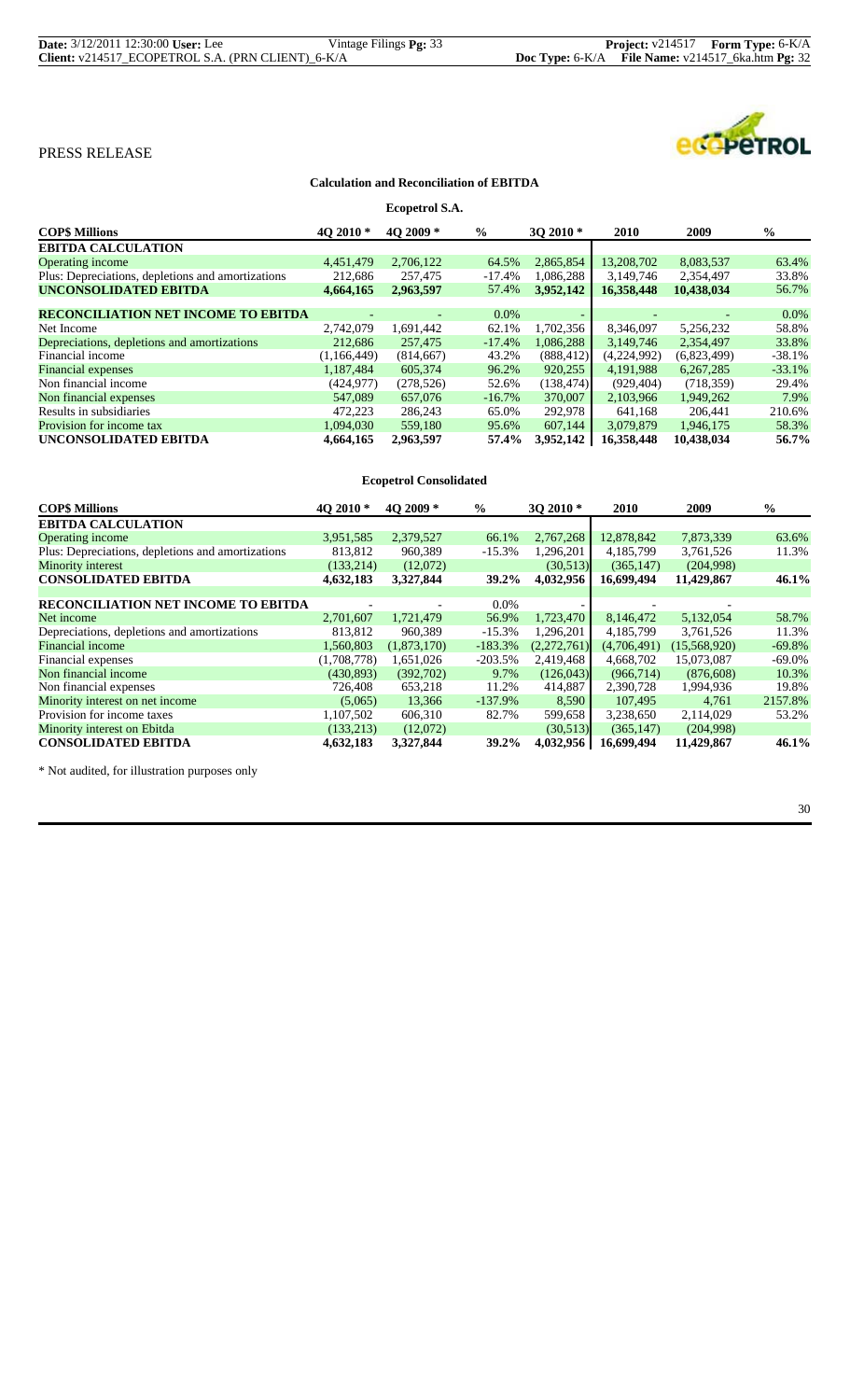| <b>Date:</b> 3/12/2011 12:30:00 User: Lee         | Vintage Filings <b>Pg:</b> 34 |                                                              | <b>Project:</b> $v214517$ <b>Form Type:</b> $6-K/A$ |
|---------------------------------------------------|-------------------------------|--------------------------------------------------------------|-----------------------------------------------------|
| Client: v214517_ECOPETROL S.A. (PRN CLIENT)_6-K/A |                               | <b>Doc Type:</b> $6-K/A$ File Name: $v214517$ 6ka.htm Pg: 33 |                                                     |



# **VII. Financial Statements of Subsidiaries**

Financial statements for subsidiaries included in this report are not audited.

*EXPLORATION AND PRODUCTION*

# **HOCOL**

| <b>Income Statement</b>     |                |                |             |         |
|-----------------------------|----------------|----------------|-------------|---------|
| (COP\$ Billion)             | <b>40 2010</b> | <b>40 2009</b> | <b>2010</b> | 2009    |
| <b>Local Sales</b>          | 4.8            | 10.5           | 27.8        | 37.5    |
| <b>Export Sales</b>         | 652.2          | 572.3          | 2,446.4     | 1,851.1 |
| Sales of services           |                |                |             |         |
| <b>Total Sales</b>          | 657.0          | 582.9          | 2,474.1     | 1,888.5 |
| <b>Variable Costs</b>       | 379.1          | 316.2          | 1,564.6     | 1,045.4 |
| <b>Fixed Costs</b>          | 101.3          | 51.0           | 314.7       | 362.2   |
| <b>Cost of Sales</b>        | 480.3          | 367.2          | 1,879.4     | 1,407.6 |
| Gross profit                | 176.6          | 215.7          | 594.8       | 481.0   |
| <b>Operating Expenses</b>   | 125.5          | 113.6          | 283.7       | 122.4   |
| <b>Operating Profit</b>     | 51.1           | 102.1          | 311.1       | 358.5   |
| Non Operating Profit/(Loss) | (0.9)          | 103.5          | (42.3)      | 98.1    |
| Income tax                  | (0.3)          | 44.3           | 36.0        | 126.0   |
| Net Income/Loss             | 50.5           | 161.4          | 232.8       | 330.6   |

| (COP\$ Billion)                            | <b>At December</b><br>31, 2010 | <b>At December</b><br>31, 2009 |
|--------------------------------------------|--------------------------------|--------------------------------|
| <b>Current Assets</b>                      | 931.2                          | 933.7                          |
| Long Term Assets                           | 1,417.2                        | 967.6                          |
| <b>Total Assets</b>                        | 2,348.4                        | 1,901.3                        |
| <b>Current Liabilities</b>                 | 566.8                          | 503.7                          |
| <b>Long Term Liabilities</b>               | 145.3                          | 105.0                          |
| Deferred taxes                             |                                |                                |
| <b>Total Liabilities</b>                   | 712.1                          | 608.7                          |
| Equity                                     | 1.636.3                        | 1,292.6                        |
| Total Liabilities and Shareholders' Equity | 2.348.4                        | 1,901.3                        |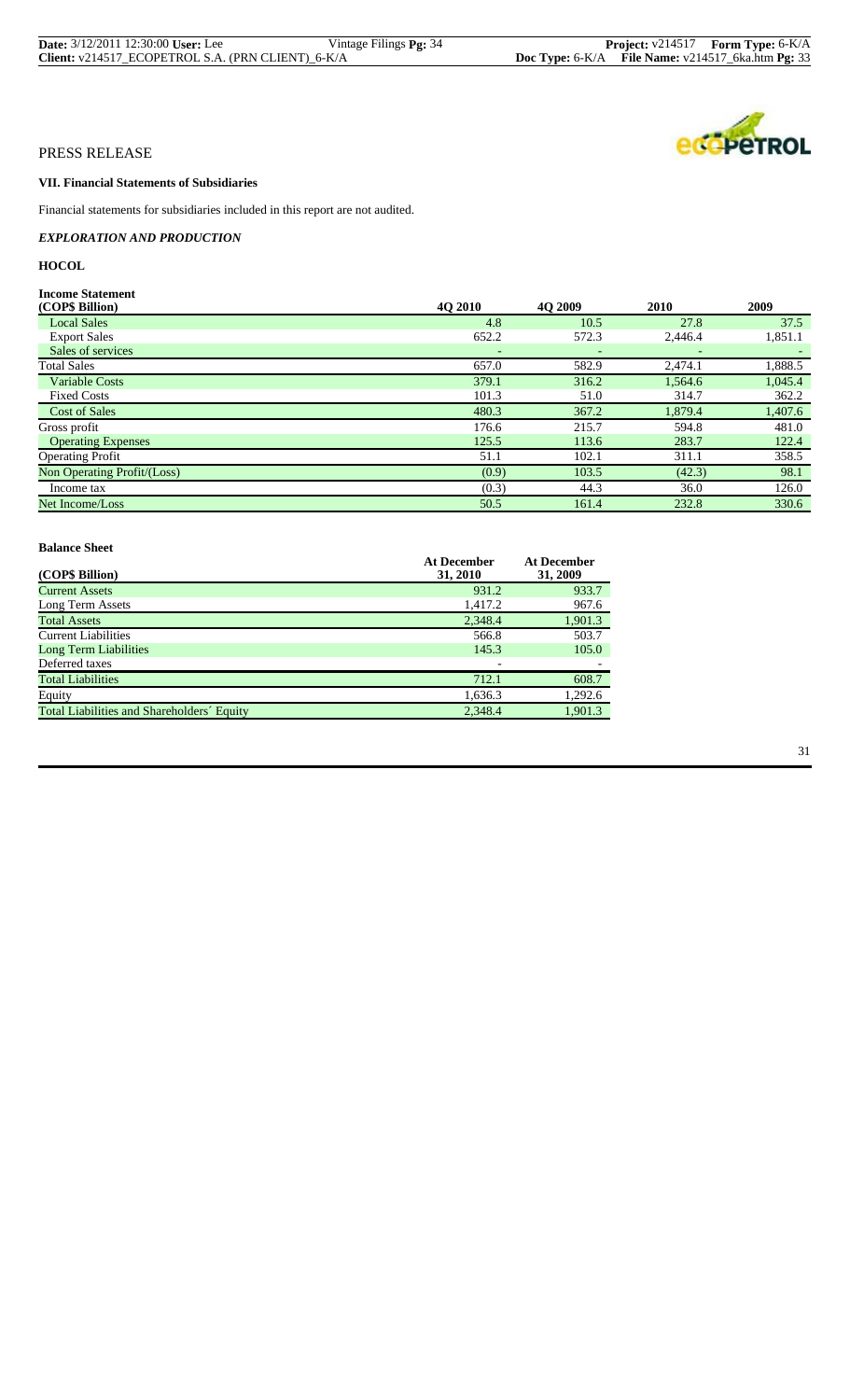| <b>Date:</b> 3/12/2011 12:30:00 User: Lee         | Vintage Filings <b>Pg:</b> 35 |                                                              | <b>Project:</b> $v214517$ <b>Form Type:</b> $6-K/A$ |
|---------------------------------------------------|-------------------------------|--------------------------------------------------------------|-----------------------------------------------------|
| Client: v214517_ECOPETROL S.A. (PRN CLIENT)_6-K/A |                               | <b>Doc Type:</b> $6-K/A$ File Name: $v214517$ 6ka.htm Pg: 34 |                                                     |



# **SAVIA PERU**

| <b>Income Statement</b>     |                          |                          |       |       |
|-----------------------------|--------------------------|--------------------------|-------|-------|
| <b>US\$</b> million         | 4O 2010                  | 4O 2009                  | 2010  | 2009  |
| <b>Local Sales</b>          | 88.5                     | 77.5                     | 318.8 | 235.6 |
| <b>Export Sales</b>         | $\overline{\phantom{a}}$ |                          |       |       |
| Sales of services           | 1.2                      | 3.0                      | 1.8   | 4.9   |
| <b>Total Sales</b>          | 89.7                     | 80.5                     | 320.6 | 240.5 |
| <b>Variable Costs</b>       | 38.5                     | 37.8                     | 132.1 | 129.0 |
| <b>Fixed Costs</b>          | 18.0                     | 7.3                      | 53.4  | 30.7  |
| <b>Cost of Sales</b>        | 56.5                     | 45.1                     | 185.5 | 159.7 |
| Gross profit                | 33.2                     | 35.4                     | 135.1 | 80.8  |
| <b>Operating Expenses</b>   | 8.3                      | 3.6                      | 58.1  | 55.9  |
| <b>Operating Profit</b>     | 24.9                     | 31.8                     | 77.0  | 24.9  |
| Non Operating Profit/(Loss) | 8.3                      | 2.7                      | 77.3  | 39.1  |
| Income tax                  | 1.8                      | 3.0                      | 18.2  | 16.1  |
| Employee profit sharing     | 0.4                      | 0.5                      | 3.2   | 2.7   |
| Deferred taxes              | 4.0                      | 0.3                      | 9.1   | (1.6) |
| Minority interest           | $\overline{\phantom{a}}$ | $\overline{\phantom{0}}$ |       |       |
| Net Income/Loss             | 2.1                      | (1.1)                    | 46.8  | 21.9  |

| ратансе энест                              |                    |                    |
|--------------------------------------------|--------------------|--------------------|
|                                            | <b>At December</b> | <b>At December</b> |
| <b>US\$</b> million                        | 31, 2010           | 31, 2009           |
| <b>Current Assets</b>                      | 221.7              | 175.0              |
| Long Term Assets                           | 399.9              | 245.7              |
| <b>Total Assets</b>                        | 621.6              | 420.7              |
| <b>Current Liabilities</b>                 | 65.6               | 44.1               |
| Long Term Liabilities                      | 126.8              | 7.7                |
| Deferred taxes                             | 20.4               | 13.5               |
| <b>Total Liabilities</b>                   | 212.8              | 65.3               |
| Equity                                     | 408.8              | 355.4              |
| Total Liabilities and Shareholders' Equity | 621.6              | 420.7              |
|                                            |                    |                    |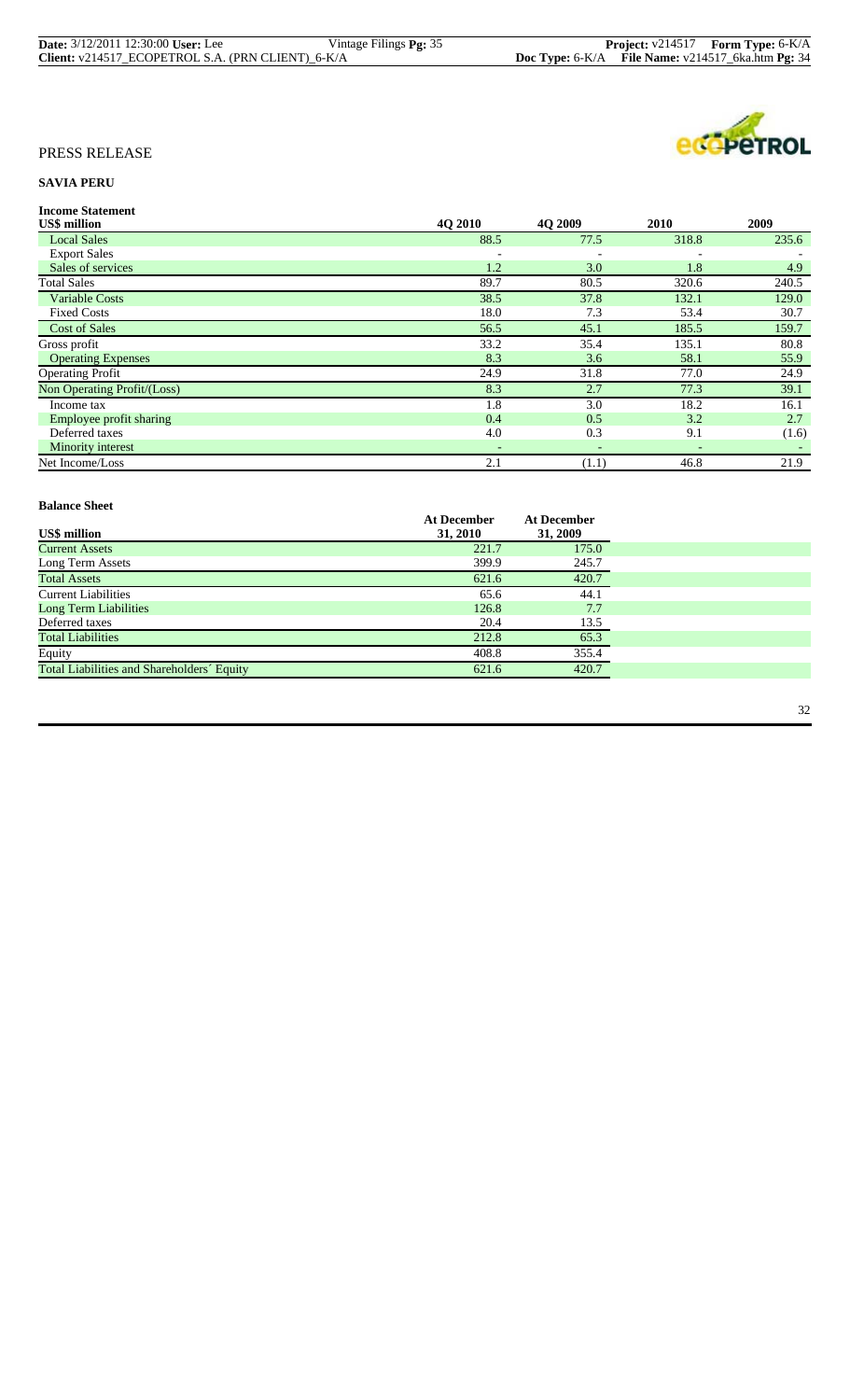| <b>Date:</b> 3/12/2011 12:30:00 User: Lee         | Vintage Filings Pg: 36 |                                                       | <b>Project:</b> $v214517$ <b>Form Type:</b> $6-K/A$ |
|---------------------------------------------------|------------------------|-------------------------------------------------------|-----------------------------------------------------|
| Client: v214517_ECOPETROL S.A. (PRN CLIENT)_6-K/A |                        | Doc Type: $6-K/A$ File Name: $v214517$ 6ka.htm Pg: 35 |                                                     |



# *REFINING AND PETROCHEMICAL*

# **PROPILCO**

**Income Statement**

| (COP\$ Billion)             | 4O 2010                  | 4O 2009                  | 2010    | 2009    |
|-----------------------------|--------------------------|--------------------------|---------|---------|
| <b>Local Sales</b>          | 177.5                    | 125.0                    | 679.0   | 482.0   |
| <b>Export Sales</b>         | 162.6                    | 131.8                    | 652.3   | 558.7   |
| Sales of services           |                          |                          |         |         |
| <b>Total Sales</b>          | 340.2                    | 256.8                    | 1,331.3 | 1,040.7 |
| <b>Variable Costs</b>       | 267.6                    | 191.9                    | 1,133.7 | 807.6   |
| <b>Fixed Costs</b>          | 24.9                     | 37.6                     | 87.9    | 100.6   |
| <b>Cost of Sales</b>        | 292.5                    | 229.5                    | 1,221.6 | 908.2   |
| Gross profit                | 47.6                     | 27.2                     | 109.6   | 132.5   |
| <b>Operating Expenses</b>   | 23.8                     | 19.6                     | 93.7    | 86.8    |
| <b>Operating Profit</b>     | 23.8                     | 7.7                      | 15.9    | 45.7    |
| Non Operating Profit/(Loss) | 0.8                      | 1.0                      | 56.7    | 9.4     |
| Income tax                  | 2.8                      | 2.3                      | 7.1     | 7.4     |
| Minority interest           | $\overline{\phantom{a}}$ | $\overline{\phantom{a}}$ |         |         |
| Net Income/Loss             | 21.9                     | 6.3                      | 65.4    | 47.7    |

| ратансе энест                              |                                |                                |
|--------------------------------------------|--------------------------------|--------------------------------|
| <b>COPS Billion</b>                        | <b>At December</b><br>31, 2010 | <b>At December</b><br>31, 2009 |
| <b>Current Assets</b>                      | 531.5                          | 452.0                          |
| Long Term Assets                           | 530.8                          | 531.2                          |
| <b>Total Assets</b>                        | 1,062.3                        | 983.2                          |
| <b>Current Liabilities</b>                 | 394.5                          | 325.5                          |
| Long Term Liabilities                      | 31.8                           | 29.1                           |
| <b>Total Liabilities</b>                   | 426.3                          | 354.6                          |
| Equity                                     | 636.0                          | 628.6                          |
| Total Liabilities and Shareholders' Equity | 1,062.3                        | 983.2                          |
|                                            |                                |                                |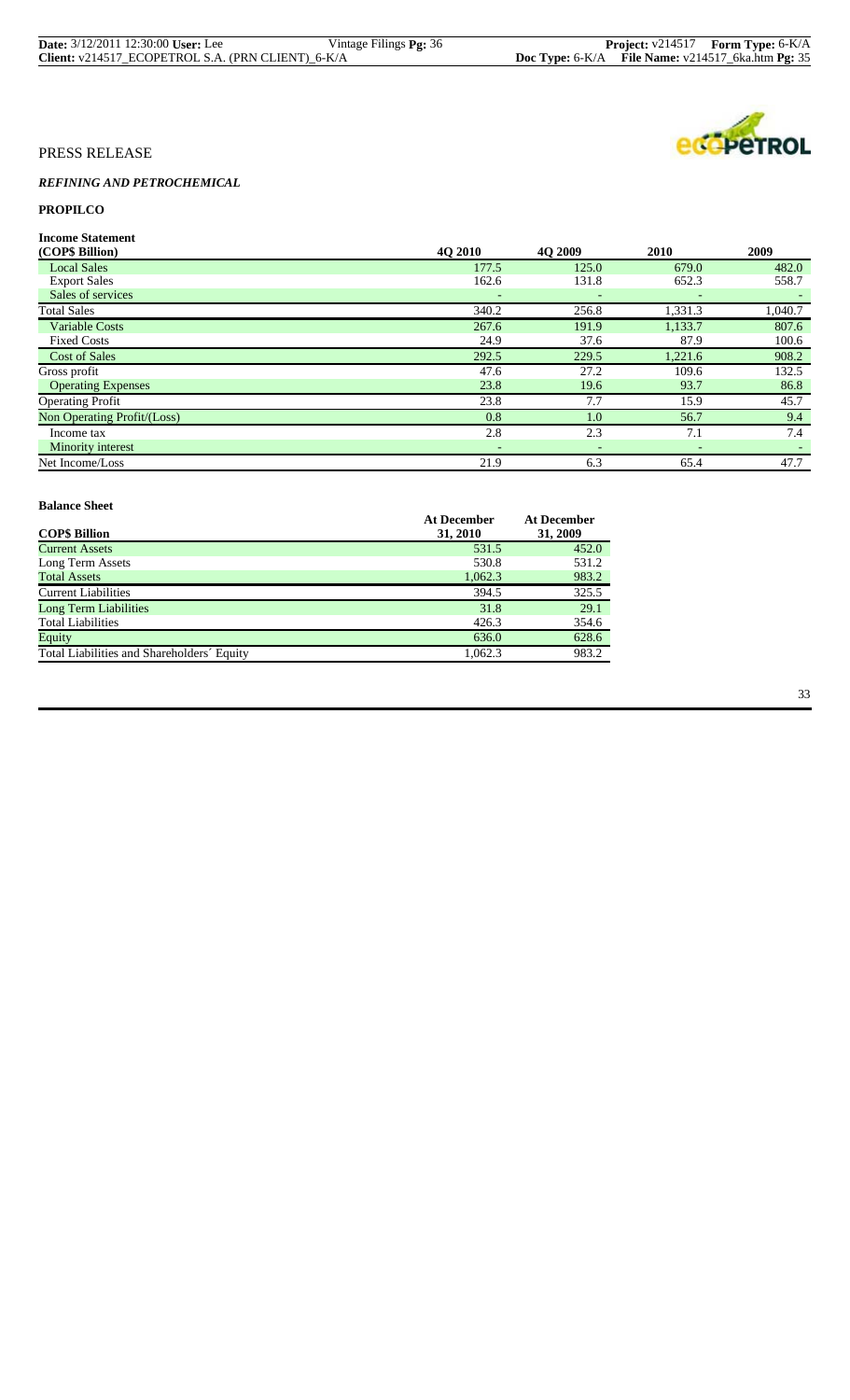| <b>Date:</b> 3/12/2011 12:30:00 User: Lee         | Vintage Filings <b>Pg:</b> 37 |                                                       | <b>Project:</b> v214517 <b>Form Type:</b> 6-K/A |
|---------------------------------------------------|-------------------------------|-------------------------------------------------------|-------------------------------------------------|
| Client: v214517_ECOPETROL S.A. (PRN CLIENT)_6-K/A |                               | Doc Type: $6-K/A$ File Name: $v214517$ 6ka.htm Pg: 36 |                                                 |



# **REFICAR**

| <b>40 2010</b> | 4O 2009                  | 2010    | 2009    |
|----------------|--------------------------|---------|---------|
| 839.4          | 778.9                    | 2,551.3 | 2,162.5 |
| 514.4          | 695.3                    | 2,351.5 | 1,782.4 |
|                |                          |         |         |
| 1,353.7        | 1,474.2                  | 4,902.8 | 3,944.9 |
| 1,274.2        | 1,425.9                  | 4,628.5 | 3,731.9 |
| 150.8          | 93.2                     | 315.6   | 274.1   |
| 1,425.0        | 1,519.1                  | 4,944.1 | 4,006.0 |
| (71.2)         | (44.9)                   | (41.3)  | (61.1)  |
| 20.8           | 29.3                     | 61.3    | 63.7    |
| (92.0)         | (74.2)                   | (102.6) | (124.8) |
| 28.8           | 31.5                     | 79.2    | 7.4     |
| (193.5)        | $\overline{\phantom{a}}$ | (273.7) |         |
| (256.7)        | (42.6)                   | (297.1) | (117.4) |
| 2.7            | (4.9)                    | 8.1     | 10.5    |
|                |                          |         |         |
| (259.4)        | (37.7)                   | (305.2) | (127.9) |
|                |                          |         |         |

#### **Balance Sheet Balance Sheet**

| <b>At December</b><br>31, 2010 | <b>At December</b><br>31, 2009 |
|--------------------------------|--------------------------------|
| 733.3                          | 962.4                          |
| 3,468.6                        | 2,083.9                        |
| 4.201.9                        | 3,046.3                        |
| 1,077.8                        | 567.4                          |
| 397.6                          | 5.1                            |
| 1.475.4                        | 572.5                          |
| 2,726.5                        | 2,473.8                        |
| 4.201.9                        | 3,046.3                        |
|                                |                                |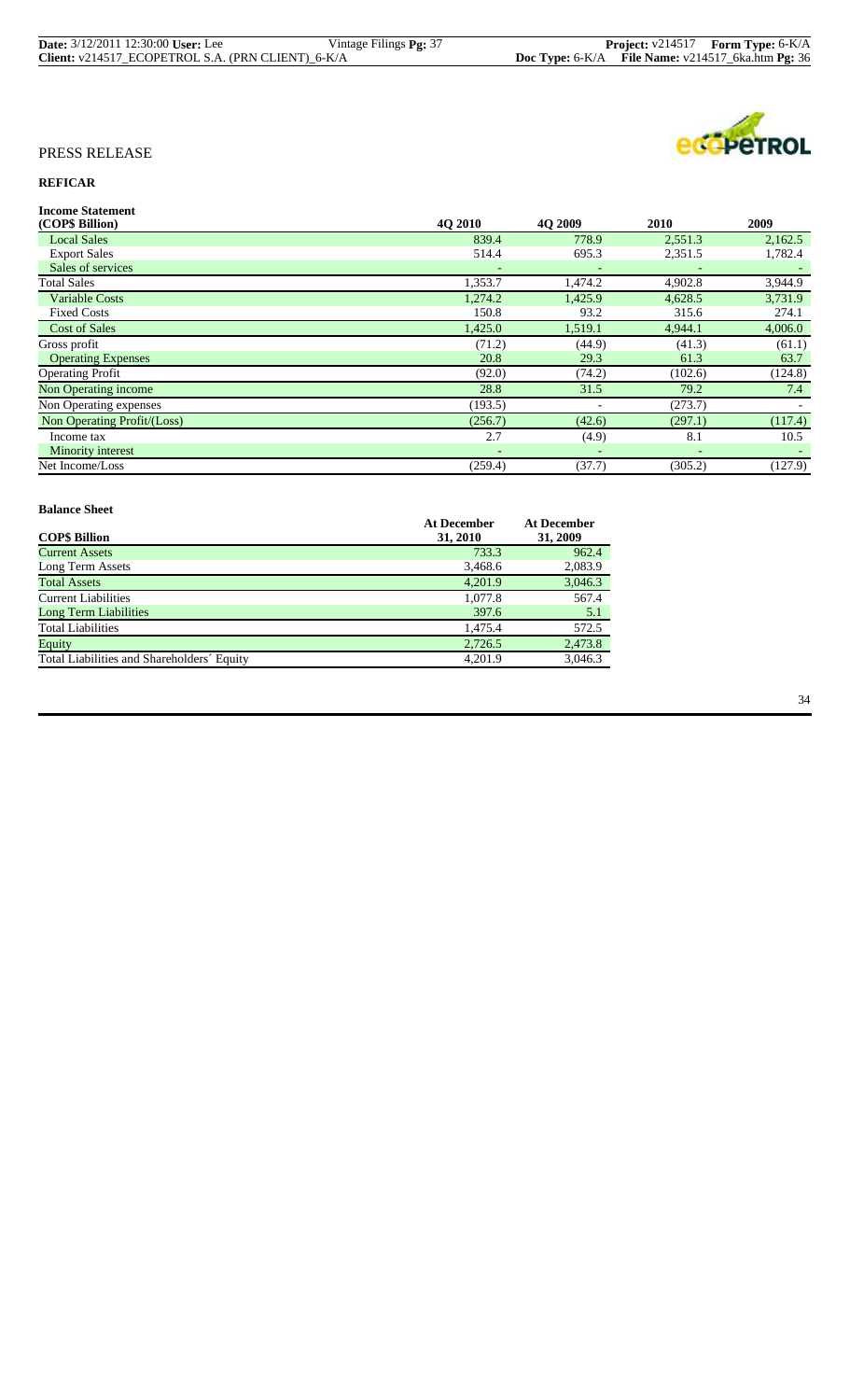| <b>Date:</b> 3/12/2011 12:30:00 User: Lee         | Vintage Filings <b>Pg:</b> 38 |                                                   | <b>Project:</b> $v214517$ <b>Form Type:</b> $6-K/A$ |
|---------------------------------------------------|-------------------------------|---------------------------------------------------|-----------------------------------------------------|
| Client: v214517_ECOPETROL S.A. (PRN CLIENT)_6-K/A |                               | Doc Type: 6-K/A File Name: v214517_6ka.htm Pg: 37 |                                                     |

# ecopeTROL

# PRESS RELEASE

# *TRANSPORTATION*

# **OCENSA**

**Income Statement**

| 4O 2010                  | <b>40 2009</b>           | 2010    | 2009   |
|--------------------------|--------------------------|---------|--------|
| $\overline{\phantom{a}}$ | ٠                        |         |        |
| 66.0                     | 196.8                    | 1,110.6 | 705.9  |
| 66.0                     | 196.8                    | 1,110.6 | 705.9  |
| 193.4                    | 160.8                    | 679.8   | 586.3  |
|                          |                          |         |        |
| 193.4                    | 160.8                    | 679.8   | 586.3  |
| (127.3)                  | 36.0                     | 430.8   | 119.5  |
| 20.2                     | 15.5                     | 53.9    | 51.3   |
| (147.6)                  | 20.5                     | 376.9   | 68.3   |
| 125.5                    | 32.5                     | (10.4)  | (50.0) |
| (7.0)                    | 4.6                      | 89.1    | 18.3   |
| $\overline{\phantom{a}}$ | $\overline{\phantom{a}}$ |         |        |
| (15.1)                   | 48.4                     | 277.5   |        |
|                          |                          |         |        |

| Daiance Sheet                              |                                |                                |
|--------------------------------------------|--------------------------------|--------------------------------|
| <b>COP\$ Billion</b>                       | <b>At December</b><br>31, 2010 | <b>At December</b><br>31, 2009 |
| <b>Current Assets</b>                      | 937.6                          | 547.5                          |
| Long Term Assets                           | 1,203.3                        | 1,226.3                        |
| <b>Total Assets</b>                        | 2,140.9                        | 1,773.8                        |
| <b>Current Liabilities</b>                 | 458.9                          | 61.6                           |
| <b>Long Term Liabilities</b>               | 1,101.4                        | 2.2                            |
| <b>Total Liabilities</b>                   | 1,560.3                        | 63.8                           |
| Equity                                     | 580.6                          | 1,710.0                        |
| Total Liabilities and Shareholders' Equity | 2.140.9                        | 1,773.8                        |
|                                            |                                |                                |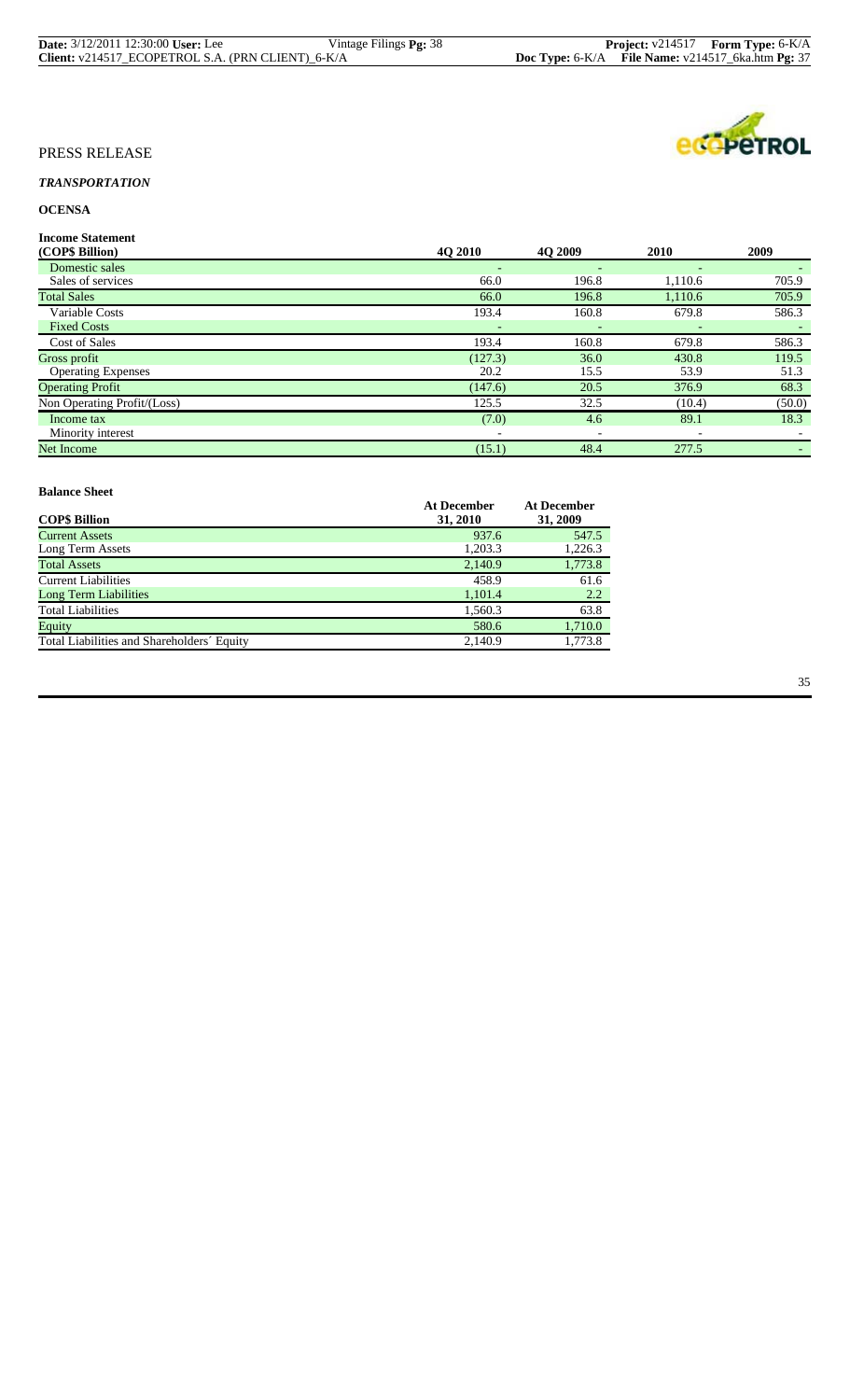| <b>Date:</b> 3/12/2011 12:30:00 User: Lee         | Vintage Filings <b>Pg:</b> 39 | <b>Project:</b> $v214517$ <b>Form Type:</b> $6-K/A$   |
|---------------------------------------------------|-------------------------------|-------------------------------------------------------|
| Client: v214517_ECOPETROL S.A. (PRN CLIENT)_6-K/A |                               | Doc Type: $6-K/A$ File Name: $v214517$ 6ka.htm Pg: 38 |



# **ODL**

| <b>Income Statement</b>     |                          |                          |                          |        |
|-----------------------------|--------------------------|--------------------------|--------------------------|--------|
| (COP\$ Billion)             | 4Q 2010                  | <b>40 2009</b>           | <b>2010</b>              | 2009   |
| Domestic sales              | $\overline{\phantom{a}}$ | $\qquad \qquad -$        | $\overline{\phantom{0}}$ |        |
| Sales of services           | 58.6                     | 23.7                     | 180.3                    | 23.7   |
| <b>Total Sales</b>          | 58.6                     | 23.7                     | 180.3                    | 23.7   |
| Variable Costs              | 5.3                      | $\overline{\phantom{0}}$ | 24.1                     |        |
| <b>Fixed Costs</b>          | 27.8                     | 11.2                     | 99.0                     | 11.2   |
| Cost of Sales               | 33.1                     | 11.2                     | 123.1                    | 11.2   |
| Gross profit                | 25.5                     | 12.5                     | 57.2                     | 12.5   |
| <b>Operating Expenses</b>   | 2.9                      | 0.7                      | 7.7                      | 0.7    |
| <b>Operating Profit</b>     | 22.7                     | 11.8                     | 49.6                     | 11.8   |
| Non Operating Profit/(Loss) | (0.2)                    | (11.3)                   | (27.0)                   | 0.6    |
| Income tax                  | (1.0)                    | $\overline{\phantom{0}}$ | (4.0)                    | $\sim$ |
| Minority interest           | $\overline{\phantom{a}}$ | $\overline{\phantom{a}}$ | $\overline{\phantom{a}}$ |        |
| <b>Net Income</b>           | 21.4                     | 0.5                      | 18.6                     | 12.4   |

#### **Balance Sheet Balance Sheet**

| <b>COP\$ Billion</b>                       | <b>At December</b><br>31, 2010 | <b>At December</b><br>31, 2009 |
|--------------------------------------------|--------------------------------|--------------------------------|
| <b>Current Assets</b>                      | 412.5                          | 220.5                          |
| Long Term Assets                           | 1,441.7                        | 1,160.5                        |
| <b>Total Assets</b>                        | 1.854.2                        | 1,381.0                        |
| Current Liabilities                        | 110.9                          | 206.5                          |
| <b>Long Term Liabilities</b>               | 1,303.8                        | 752.7                          |
| <b>Total Liabilities</b>                   | 1.414.7                        | 959.2                          |
| Equity                                     | 439.5                          | 421.8                          |
| Total Liabilities and Shareholders' Equity | 1.854.2                        | 1,381.0                        |

36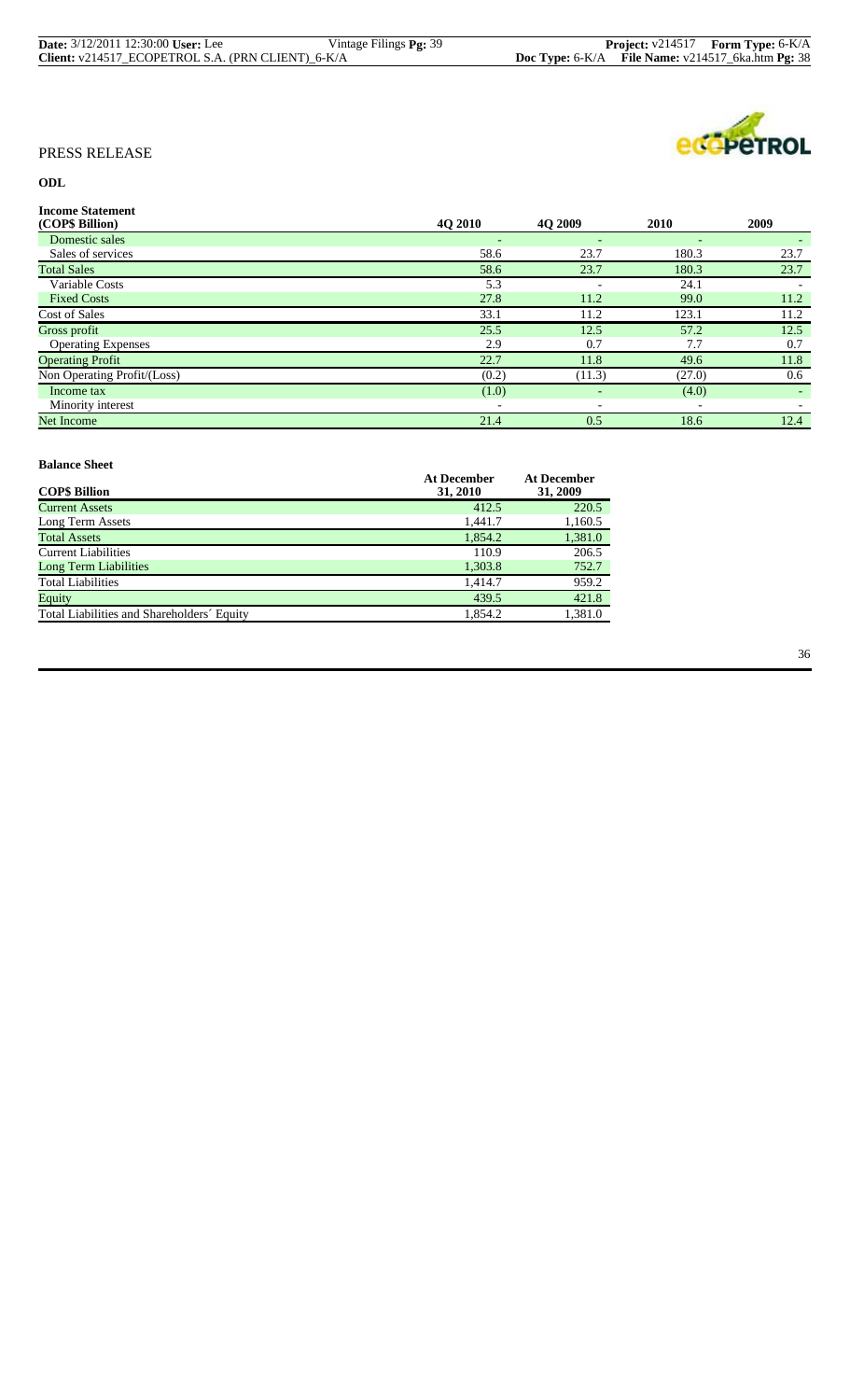| <b>Date:</b> 3/12/2011 12:30:00 User: Lee         | Vintage Filings <b>Pg:</b> 40 |                                                              | <b>Project:</b> $v214517$ <b>Form Type:</b> $6-K/A$ |
|---------------------------------------------------|-------------------------------|--------------------------------------------------------------|-----------------------------------------------------|
| Client: v214517_ECOPETROL S.A. (PRN CLIENT)_6-K/A |                               | <b>Doc Type:</b> $6-K/A$ File Name: $v214517$ 6ka.htm Pg: 39 |                                                     |

# ecopeTROL

# PRESS RELEASE

# *BIOFUELS*

# **ECODIESEL**

**Income Statement**

| (COP\$ Billion)             | 4Q 2010                  | 4Q 2009                  | 2010                     | 2009   |
|-----------------------------|--------------------------|--------------------------|--------------------------|--------|
| Domestic sales              | 56.7                     |                          | 94.9                     |        |
| Sales of services           |                          |                          |                          |        |
| <b>Total Sales</b>          | 56.7                     |                          | 94.9                     |        |
| Variable Costs              | 50.5                     |                          | 85.4                     |        |
| <b>Fixed Costs</b>          |                          | -                        |                          |        |
| <b>Cost of Sales</b>        | 50.5                     |                          | 85.4                     |        |
| Gross profit                | 6.2                      |                          | 9.5                      |        |
| <b>Operating Expenses</b>   | 0.7                      |                          | 1.5                      |        |
| <b>Operating Profit</b>     | 5.5                      |                          | 8.0                      |        |
| Non Operating Profit/(Loss) | 3.8                      | 0.3                      | 3.7                      | 0.3    |
| Income tax                  | ٠                        | ۰.                       | $\overline{\phantom{a}}$ | $\sim$ |
| Minority interest           | $\overline{\phantom{a}}$ | $\overline{\phantom{0}}$ |                          |        |
| Net Income                  | 3.8                      | 0.3                      | 3.7                      | 0.3    |
|                             |                          |                          |                          |        |

| Daiance Sheet                              |                                |                                |
|--------------------------------------------|--------------------------------|--------------------------------|
| <b>COPS Billion</b>                        | <b>At December</b><br>31, 2010 | <b>At December</b><br>31, 2009 |
| <b>Current Assets</b>                      | 26.0                           | 5.2                            |
| Long Term Assets                           | 102.7                          | 90.0                           |
| <b>Total Assets</b>                        | 128.7                          | 95.2                           |
| <b>Current Liabilities</b>                 | 47.2                           | 14.8                           |
| <b>Long Term Liabilities</b>               | 56.5                           | 64.6                           |
| <b>Total Liabilities</b>                   | 103.7                          | 79.4                           |
| Equity                                     | 25.0                           | 15.8                           |
| Total Liabilities and Shareholders' Equity | 128.7                          | 95.2                           |
|                                            |                                |                                |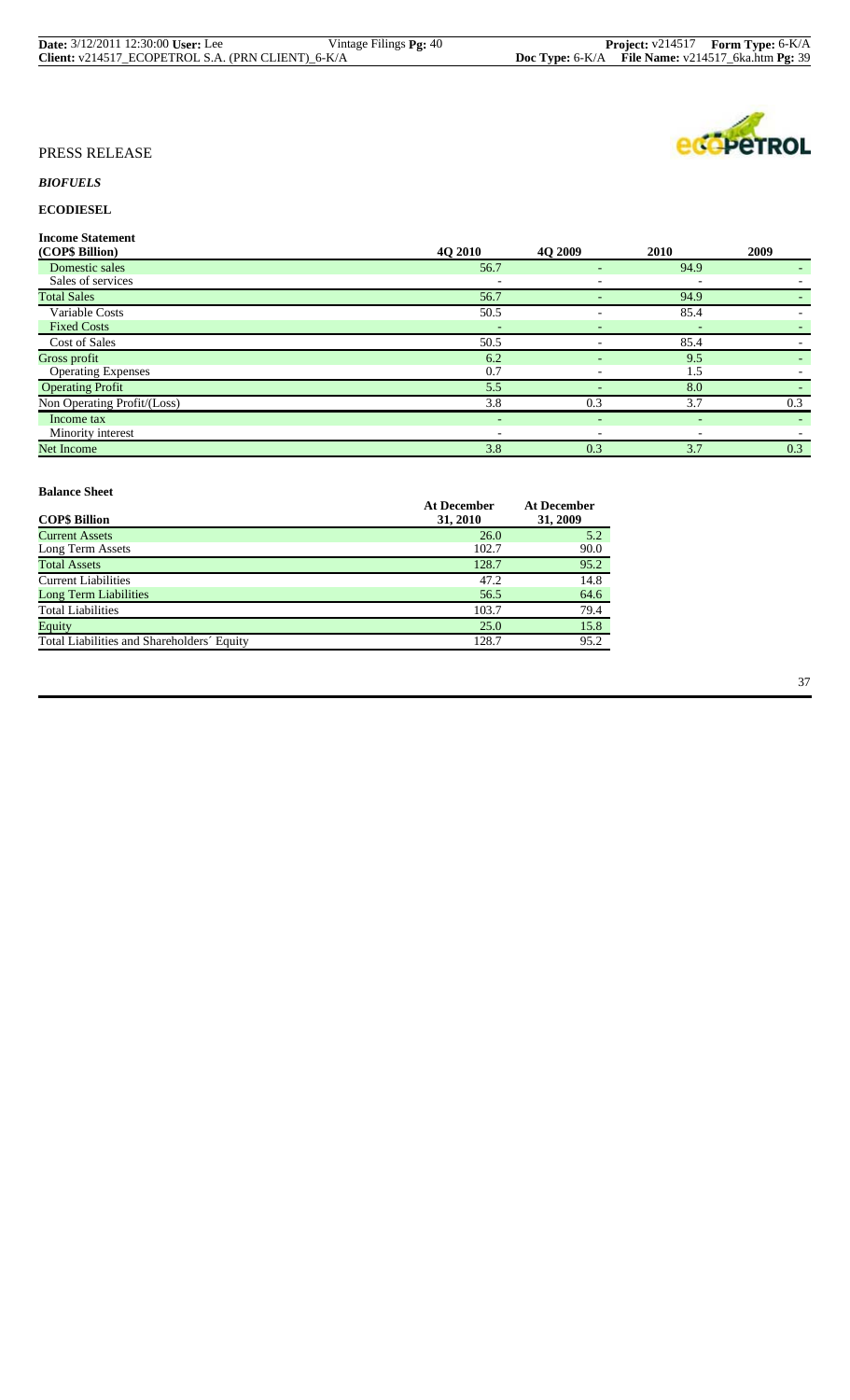| <b>Date:</b> 3/12/2011 12:30:00 User: Lee         | Vintage Filings Pg: 41 |                                                                            | <b>Project:</b> v214517 Form Type: 6-K/A |
|---------------------------------------------------|------------------------|----------------------------------------------------------------------------|------------------------------------------|
| Client: v214517 ECOPETROL S.A. (PRN CLIENT) 6-K/A |                        | <b>Doc Type:</b> $6-K/A$ <b>File Name:</b> $v214517$ 6ka.htm <b>Pg:</b> 40 |                                          |

# SIGNATURE

Pursuant to the requirements of the Securities Exchange Act of 1934, the Registrant has duly caused this report to be signed on its behalf by the undersigned, thereto duly authorized.

Date: February 28, 2011

Ecopetrol S.A.

By: /s/ Adriana M. Echeverri Name: Adriana M. Echeverri

Title: Chief Financial Officer